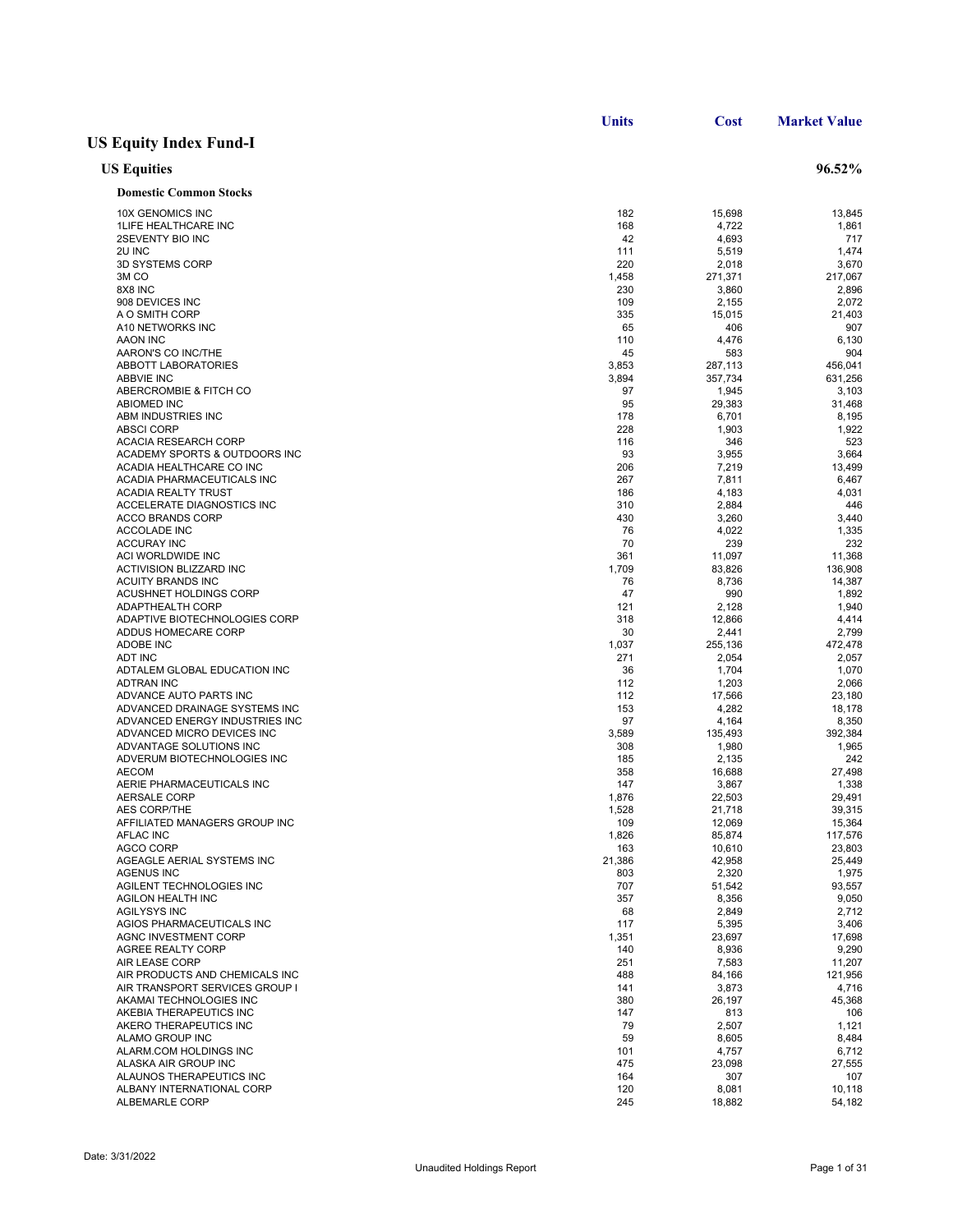|                                                                  | Units        | <b>Cost</b>      | <b>Market Value</b> |
|------------------------------------------------------------------|--------------|------------------|---------------------|
| ALBERTSONS COS INC                                               | 398          | 7,993            | 13,234              |
| ALCOA CORP                                                       | 387          | 11,962           | 34,842              |
| ALECTOR INC                                                      | 142<br>102   | 2,208            | 2,024               |
| ALEXANDER & BALDWIN INC<br>ALEXANDER'S INC                       | 19           | 1,875<br>5,083   | 2,365<br>4,868      |
| ALEXANDRIA REAL ESTATE EQUITIE                                   | 371          | 53,949           | 74,664              |
| ALIGN TECHNOLOGY INC                                             | 171          | 37,669           | 74,556              |
| ALIGNMENT HEALTHCARE INC                                         | 213          | 2,142            | 2,392               |
| ALKAMI TECHNOLOGY INC                                            | 143          | 2,072            | 2,046               |
| <b>ALLAKOS INC</b>                                               | 76           | 5,872            | 433                 |
| ALLEGHANY CORP<br>ALLEGHENY TECHNOLOGIES INC                     | 33<br>342    | 20,103<br>6,472  | 27,951<br>9,179     |
| ALLEGIANT TRAVEL CO                                              | 55           | 6,193            | 8,931               |
| ALLEGRO MICROSYSTEMS INC                                         | 62           | 1,573            | 1,761               |
| <b>ALLETE INC</b>                                                | 127          | 9,323            | 8,506               |
| ALLIANT ENERGY CORP                                              | 600          | 33,322           | 37,488              |
| ALLISON TRANSMISSION HOLDINGS                                    | 389          | 16,770           | 15,272              |
| ALLOGENE THERAPEUTICS INC                                        | 144          | 6,187            | 1,312               |
| ALLSCRIPTS HEALTHCARE SOLUTION<br><b>ALLSTATE CORP/THE</b>       | 268<br>692   | 2,584<br>57,180  | 6,035<br>95,849     |
| ALLY FINANCIAL INC                                               | 702          | 15,907           | 30,523              |
| ALNYLAM PHARMACEUTICALS INC                                      | 272          | 29,433           | 44,415              |
| <b>ALPHABET INC</b>                                              | 1,271        | 1,401,906        | 3,542,196           |
| ALPHATEC HOLDINGS INC                                            | 183          | 2,047            | 2,105               |
| ALTAIR ENGINEERING INC                                           | 181          | 12,593           | 11,656              |
| ALTERYX INC                                                      | 150          | 12,285           | 10,730              |
| ALTICE USA INC<br>ALTRA INDUSTRIAL MOTION CORP                   | 436<br>154   | 10,647<br>4,244  | 5,441<br>5,995      |
| AMAZON.COM INC                                                   | 953          | 1,571,103        | 3,106,732           |
| AMBAC FINANCIAL GROUP INC                                        | 113          | 1,555            | 1,175               |
| AMC ENTERTAINMENT HOLDINGS INC                                   | 1,121        | 15,886           | 27,621              |
| AMC NETWORKS INC                                                 | 72           | 3,951            | 2,925               |
| AMEDISYS INC                                                     | 68           | 8,881            | 11,716              |
| <b>AMERCO</b><br><b>AMEREN CORP</b>                              | 22<br>561    | 8,106<br>41,694  | 13,133<br>52,599    |
| AMERESCO INC                                                     | 67           | 4,514            | 5,327               |
| AMERICAN AIRLINES GROUP INC                                      | 1,818        | 41,101           | 33,179              |
| AMERICAN ASSETS TRUST INC                                        | 150          | 5,671            | 5,684               |
| AMERICAN AXLE & MANUFACTURING                                    | 314          | 2,889            | 2,437               |
| AMERICAN CAMPUS COMMUNITIES IN                                   | 388          | 16,730           | 21,716              |
| AMERICAN EAGLE OUTFITTERS INC                                    | 207          | 4,001            | 3,478               |
| AMERICAN ELECTRIC POWER CO INC<br>AMERICAN EQUITY INVESTMENT LIF | 1,201<br>161 | 91,561<br>4,498  | 119,824<br>6,426    |
| AMERICAN EXPRESS CO                                              | 1,353        | 131,485          | 253,011             |
| AMERICAN FINANCIAL GROUP INC/O                                   | 195          | 16,374           | 28,396              |
| AMERICAN HOMES 4 RENT                                            | 603          | 14,539           | 24,138              |
| AMERICAN INTERNATIONAL GROUP I                                   | 1,937        | 76,337           | 121,585             |
| AMERICAN NATIONAL BANKSHARES I                                   | 11           | 322              | 414                 |
| AMERICAN NATIONAL GROUP INC<br>AMERICAN PUBLIC EDUCATION INC     | 22           | 4,084            | 4,160               |
| AMERICAN SOFTWARE INC/GA                                         | 6<br>90      | 171<br>2,024     | 127<br>1,876        |
| AMERICAN STATES WATER CO                                         | 80           | 6,836            | 7,122               |
| AMERICAN TOWER CORP                                              | 1,013        | 167,868          | 254,486             |
| AMERICAN VANGUARD CORP                                           | 74           | 1,124            | 1,504               |
| AMERICAN WATER WORKS CO INC                                      | 392          | 36,669           | 64,888              |
| AMERICAN WELL CORP                                               | 97           | 2,619            | 408                 |
| AMERICAN WOODMARK CORP<br>AMERICA'S CAR-MART INC/TX              | 32<br>21     | 1,782            | 1,566<br>1,692      |
| AMERICOLD REALTY TRUST                                           | 664          | 1,907<br>23,337  | 18,512              |
| AMERIPRISE FINANCIAL INC                                         | 285          | 41,092           | 85,603              |
| <b>AMERIS BANCORP</b>                                            | 141          | 3,668            | 6,187               |
| AMERISAFE INC                                                    | 82           | 4,259            | 4,073               |
| AMERISOURCEBERGEN CORP                                           | 344          | 26,525           | 53,220              |
| <b>AMETEK INC</b>                                                | 573          | 42,481           | 76,312              |
| <b>AMGEN INC</b><br>AMICUS THERAPEUTICS INC                      | 1,271<br>582 | 246,850<br>5,696 | 307,353<br>5,512    |
| AMKOR TECHNOLOGY INC                                             | 251          | 3,108            | 5,452               |
| AMN HEALTHCARE SERVICES INC                                      | 92           | 5,315            | 9,598               |
| AMNEAL PHARMACEUTICALS INC                                       | 162          | 2,192            | 676                 |
| AMPHASTAR PHARMACEUTICALS INC                                    | 18           | 358              | 646                 |
| <b>AMPHENOL CORP</b>                                             | 1,281        | 59,618           | 96,523              |
| <b>AMYRIS INC</b>                                                | 584          | 9,639            | 2,546               |
| ANALOG DEVICES INC                                               | 1,179        | 113,659          | 194,747             |
| <b>ANAPLAN INC</b><br>ANAPTYSBIO INC                             | 334<br>35    | 15,882<br>2,233  | 21,727<br>866       |
| ANAVEX LIFE SCIENCES CORP                                        | 174          | 2,281            | 2,142               |
| ANDERSONS INC/THE                                                | 55           | 1,644            | 2,764               |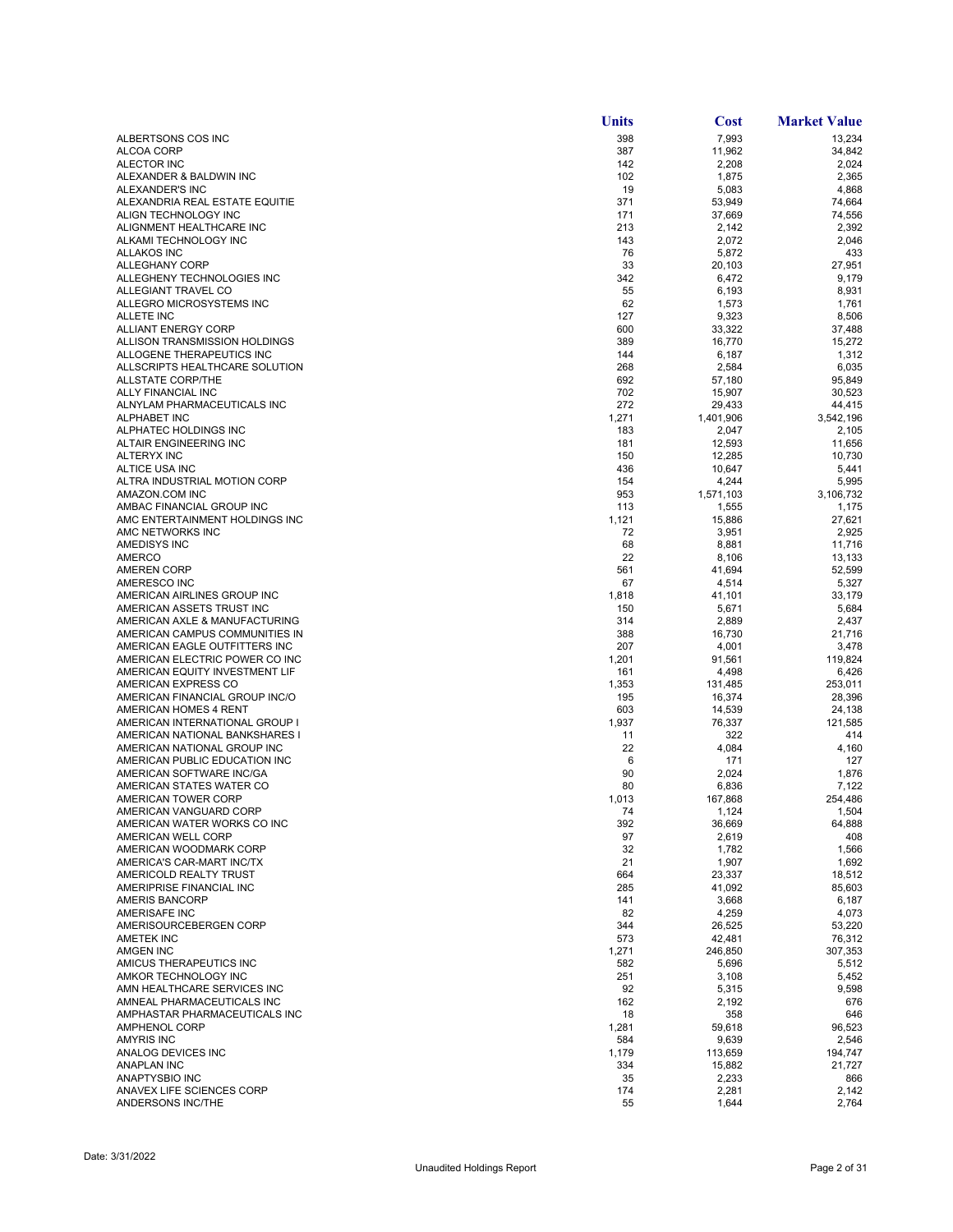|                                                              | <b>Units</b> | Cost            | <b>Market Value</b> |
|--------------------------------------------------------------|--------------|-----------------|---------------------|
| ANGIODYNAMICS INC                                            | 82           | 1,960           | 1,766               |
| ANI PHARMACEUTICALS INC                                      | 19           | 855             | 534                 |
| ANIKA THERAPEUTICS INC                                       | 21           | 706             | 527                 |
| ANNALY CAPITAL MANAGEMENT INC                                | 3,564        | 32,810          | 25,091              |
| <b>ANSYS INC</b>                                             | 196          | 35,107          | 62,259              |
| ANTARES PHARMA INC<br><b>ANTERIX INC</b>                     | 315          | 857             | 1,292               |
| ANTERO MIDSTREAM CORP                                        | 17<br>1,026  | 636<br>9,417    | 984<br>11,153       |
| ANTERO RESOURCES CORP                                        | 620          | 8,261           | 18,929              |
| <b>ANTHEM INC</b>                                            | 537          | 151,842         | 263,785             |
| <b>APA CORP</b>                                              | 842          | 22,746          | 34,800              |
| APARTMENT INCOME REIT CORP                                   | 411          | 14,796          | 21,972              |
| APARTMENT INVESTMENT AND MANAG                               | 447          | 23,622          | 3,272               |
| APELLIS PHARMACEUTICALS INC                                  | 161          | 5,618           | 8,180               |
| API GROUP CORP                                               | 463          | 7,867           | 9,737               |
| APOGEE ENTERPRISES INC                                       | 60           | 1,791           | 2,848               |
| APOLLO COMMERCIAL REAL ESTATE                                | 550          | 8,297           | 7,662               |
| APOLLO GLOBAL MANAGEMENT INC<br>APOLLO MEDICAL HOLDINGS INC  | 1,005        | 47,816          | 62,300              |
| <b>APPFOLIO INC</b>                                          | 70<br>47     | 3,385<br>3,733  | 3,393<br>5,321      |
| APPHARVEST INC                                               | 355          | 2,218           | 1,908               |
| <b>APPIAN CORP</b>                                           | 97           | 6,015           | 5,900               |
| APPLE HOSPITALITY REIT INC                                   | 277          | 3,767           | 4,978               |
| <b>APPLE INC</b>                                             | 33.920       | 1,546,596       | 5,922,771           |
| APPLIED INDUSTRIAL TECHNOLOGIE                               | 125          | 6,743           | 12,833              |
| APPLIED MATERIALS INC                                        | 1,957        | 74,454          | 257,933             |
| <b>APTARGROUP INC</b>                                        | 131          | 17,605          | 15,393              |
| <b>ARAMARK</b>                                               | 513          | 14,862          | 19,289              |
| ARBOR REALTY TRUST INC                                       | 413          | 5,533           | 7,046               |
| <b>ARCBEST CORP</b><br>ARCHER-DANIELS-MIDLAND CO             | 46<br>1,236  | 2,934<br>54,495 | 3,703<br>111,561    |
| ARCHROCK INC                                                 | 571          | 4,673           | 5,270               |
| <b>ARCONIC CORP</b>                                          | 232          | 4,664           | 5,944               |
| <b>ARCOSA INC</b>                                            | 121          | 3,350           | 6,927               |
| ARCTURUS THERAPEUTICS HOLDINGS                               | 13           | 1,291           | 350                 |
| ARCUS BIOSCIENCES INC                                        | 107          | 4,250           | 3,377               |
| ARCUTIS BIOTHERAPEUTICS INC                                  | 116          | 1,964           | 2,234               |
| ARDELYX INC                                                  | 36           | 64              | 39                  |
| ARES COMMERCIAL REAL ESTATE CO                               | 267          | 3,959           | 4,144               |
| ARES MANAGEMENT CORP                                         | 326          | 15,591          | 26,481              |
| <b>ARGAN INC</b><br>ARIS WATER SOLUTION INC                  | 106<br>110   | 4,202<br>2,012  | 4,303<br>2,002      |
| ARISTA NETWORKS INC                                          | 527          | 31,325          | 73,242              |
| <b>ARKO CORP</b>                                             | 223          | 2,071           | 2,029               |
| ARLO TECHNOLOGIES INC                                        | 152          | 1,504           | 1,347               |
| ARMADA HOFFLER PROPERTIES INC                                | 23           | 406             | 336                 |
| ARMOUR RESIDENTIAL REIT INC                                  | 13           | 267             | 109                 |
| ARMSTRONG WORLD INDUSTRIES INC                               | 160          | 11,800          | 14,402              |
| ARRAY TECHNOLOGIES INC                                       | 320          | 10,262          | 3,606               |
| ARROW ELECTRONICS INC                                        | 127          | 8,757           | 15,066              |
| <b>ARROW FINANCIAL CORP</b><br>ARROWHEAD PHARMACEUTICALS INC | 5<br>207     | 152<br>2,571    | 168<br>9,520        |
| ARTESIAN RESOURCES CORP                                      | 35           | 1,220           | 1,699               |
| ARTHUR J GALLAGHER & CO                                      | 508          | 40,099          | 88,697              |
| ARTISAN PARTNERS ASSET MANAGEM                               | 170          | 3,759           | 6,690               |
| <b>ARTIVION INC</b>                                          | 96           | 2,088           | 2,052               |
| <b>ARVINAS INC</b>                                           | 99           | 4,360           | 6,663               |
| <b>ASANA INC</b>                                             | 157          | 9,849           | 6,275               |
| ASBURY AUTOMOTIVE GROUP INC                                  | 51           | 5,933           | 8,170               |
| <b>ASGN INC</b>                                              | 145          | 8,973           | 16,923              |
| ASHFORD HOSPITALITY TRUST INC                                | 126          | 974             | 1,285               |
| ASHLAND GLOBAL HOLDINGS INC<br>ASPEN AEROGELS INC            | 74<br>66     | 5,251<br>2,030  | 7,282<br>2,276      |
| ASPEN TECHNOLOGY INC                                         | 142          | 11,670          | 23,483              |
| ASSOCIATED BANC-CORP                                         | 245          | 4,368           | 5,576               |
| <b>ASSURANT INC</b>                                          | 131          | 12,361          | 23,820              |
| ASTEC INDUSTRIES INC                                         | 43           | 1,298           | 1,849               |
| <b>ASTRONICS CORP</b>                                        | 3,455        | 61,203          | 44,673              |
| AT&T INC                                                     | 15,947       | 456,022         | 376,828             |
| ATARA BIOTHERAPEUTICS INC                                    | 98           | 3,405           | 910                 |
| ATEA PHARMACEUTICALS INC                                     | 31           | 1,058           | 224                 |
| <b>ATHENEX INC</b>                                           | 120          | 1,523           | 100                 |
| <b>ATKORE INC</b><br>ATLANTIC UNION BANKSHARES CORP          | 93<br>164    | 3,208<br>5,596  | 9,155<br>6,017      |
| ATLAS AIR WORLDWIDE HOLDINGS I                               | 52           | 3,712           | 4,491               |
| <b>ATMOS ENERGY CORP</b>                                     | 276          | 25,865          | 32,979              |
| ATN INTERNATIONAL INC                                        | 11           | 787             | 439                 |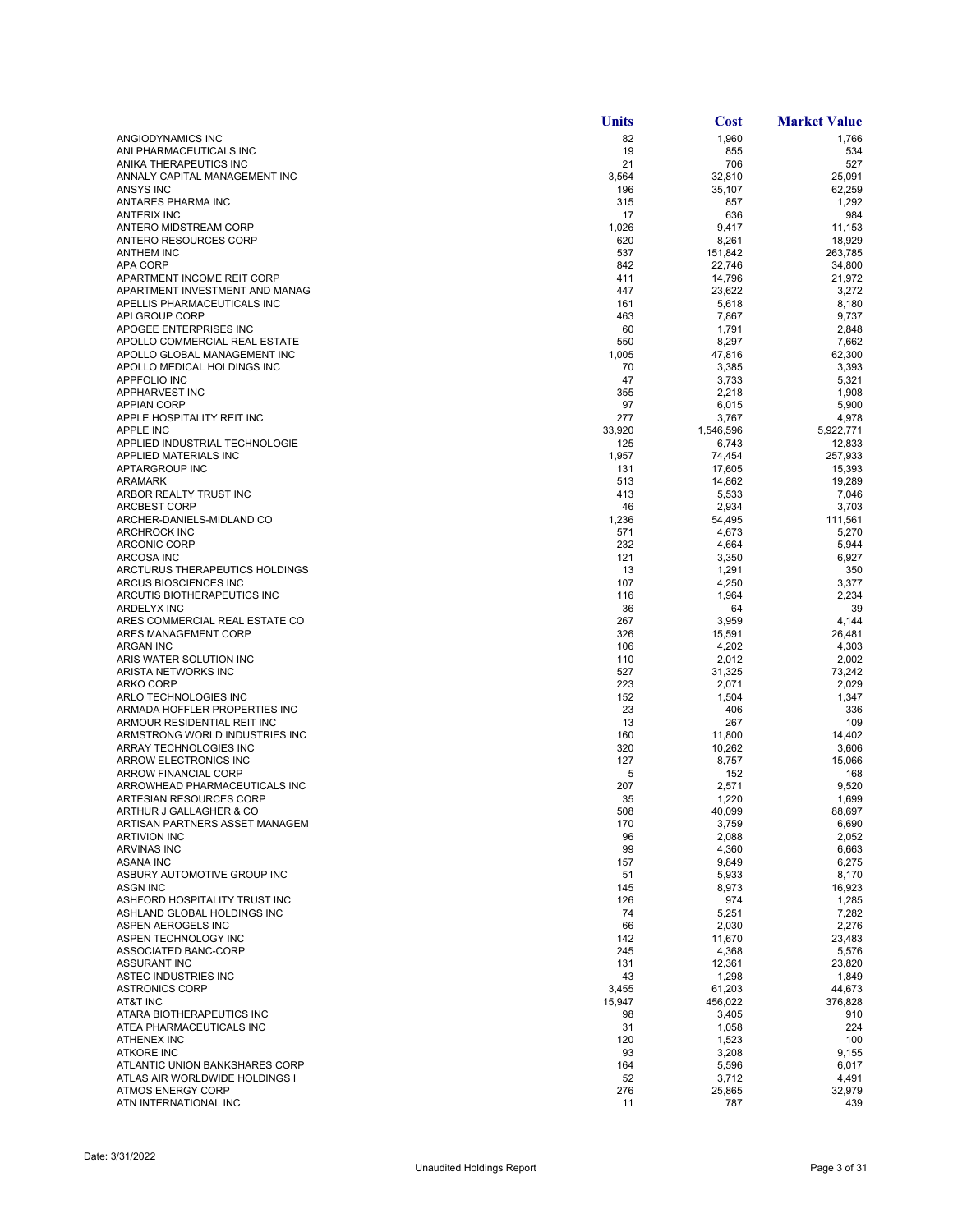|                                                             | Units        | Cost            | <b>Market Value</b> |
|-------------------------------------------------------------|--------------|-----------------|---------------------|
| <b>ATRICURE INC</b>                                         | 93           | 3,372           | 6,107               |
| <b>ATRION CORP</b>                                          | 4            | 2,964           | 2,852               |
| <b>AUDACY INC</b>                                           | 636          | 1,983           | 1,838               |
| <b>AUTODESK INC</b>                                         | 490          | 72,947          | 105,032             |
| AUTOMATIC DATA PROCESSING INC                               | 957          | 128,521         | 217,756             |
| <b>AUTONATION INC</b>                                       | 67           | 2,825           | 6,672               |
| <b>AUTOZONE INC</b>                                         | 42           | 54,480          | 85,872              |
| <b>AVALARA INC</b>                                          | 202          | 18,324          | 20,101              |
| AVALONBAY COMMUNITIES INC                                   | 324          | 57,101          | 80,472              |
| <b>AVANGRID INC</b>                                         | 148          | 6,993           | 6,918               |
| AVANOS MEDICAL INC                                          | 68           | 3,046           | 2,278               |
| <b>AVANTOR INC</b><br><b>AVAYA HOLDINGS CORP</b>            | 1,307<br>186 | 32,033<br>2,629 | 44,203<br>2,357     |
| AVERY DENNISON CORP                                         | 168          | 28,035          | 29,227              |
| AVID BIOSERVICES INC                                        | 131          | 3,410           | 2,668               |
| AVID TECHNOLOGY INC                                         | -99          | 470             | 3,452               |
| AVIDITY BIOSCIENCES INC                                     | 116          | 2,145           | 2,143               |
| <b>AVIENT CORP</b>                                          | 190          | 5,434           | 9,120               |
| AVIS BUDGET GROUP INC                                       | 90           | 2,023           | 23,697              |
| AVISTA CORP                                                 | 116          | 4,928           | 5,237               |
| <b>AVNET INC</b>                                            | 218          | 8,459           | 8,849               |
| <b>AVROBIO INC</b>                                          | 298          | 3,733           | 393                 |
| AXCELIS TECHNOLOGIES INC                                    | 56           | 2,816           | 4,230               |
| <b>AXOGEN INC</b>                                           | 70           | 1,430           | 556                 |
| AXON ENTERPRISE INC                                         | 654          | 57,552          | 90,075              |
| <b>AXONICS INC</b>                                          | 101          | 4,834           | 6,323               |
| AXOS FINANCIAL INC                                          | 70           | 1,763           | 3,247               |
| AXSOME THERAPEUTICS INC                                     | 58           | 4,692           | 2,401               |
| <b>AZEK CO INC/THE</b>                                      | 289          | 12,553          | 7,179               |
| <b>AZENTA INC</b>                                           | 161          | 4,215           | 13,344              |
| <b>AZZ INC</b>                                              | 82           | 3,819           | 3,956               |
| <b>B RILEY FINANCIAL INC</b>                                | 47           | 667             | 3,288               |
| <b>B&amp;G FOODS INC</b>                                    | 144          | 4,163           | 3,885               |
| <b>BABCOCK &amp; WILCOX ENTERPRISES I</b>                   | 214          | 1,823           | 1,746               |
| <b>BADGER METER INC</b>                                     | 17           | 837             | 1,695               |
| <b>BAKER HUGHES CO</b>                                      | 1,701        | 37,490          | 61,933              |
| <b>BALCHEM CORP</b>                                         | 70           | 8,197           | 9,569               |
| <b>BALL CORP</b><br><b>BANC OF CALIFORNIA INC</b>           | 669<br>0     | 30,761<br>0     | 60,210<br>0         |
| <b>BANCFIRST CORP</b>                                       | 23           | 1,895           | 1,914               |
| <b>BANCORP INC/THE</b>                                      | 12           | 96              | 340                 |
| <b>BANDWIDTH INC</b>                                        | 56           | 6,965           | 1,814               |
| <b>BANK OF AMERICA CORP</b>                                 | 15,799       | 397,871         | 651,235             |
| <b>BANK OF HAWAII CORP</b>                                  | 98           | 6,597           | 8,224               |
| <b>BANK OF MARIN BANCORP</b>                                | 6            | 247             | 210                 |
| BANK OF NEW YORK MELLON CORP/T                              | 1,594        | 75,030          | 79,110              |
| <b>BANK OZK</b>                                             | 250          | 6,638           | 10,675              |
| <b>BANKUNITED INC</b>                                       | 156          | 4,671           | 6,858               |
| <b>BANNER CORP</b>                                          | 32           | 1,711           | 1,873               |
| <b>BARNES GROUP INC</b>                                     | 211          | 11,314          | 8,480               |
| <b>BARRETT BUSINESS SERVICES INC</b>                        | 27           | 1,546           | 2,092               |
| <b>BATH &amp; BODY WORKS INC</b>                            | 484          | 9,680           | 23,135              |
| BAXTER INTERNATIONAL INC                                    | 1,136        | 78,008          | 88,085              |
| BEACON ROOFING SUPPLY INC                                   | 169          | 5,238           | 10,018              |
| BEAM THERAPEUTICS INC                                       | 117          | 4,869           | 6,704               |
| BEAUTY HEALTH CO/THE                                        | 191          | 3,589           | 3,224               |
| BEAZER HOMES USA INC                                        | 63           | 597             | 959                 |
| BECTON DICKINSON AND CO<br><b>BED BATH &amp; BEYOND INC</b> | 640          | 145,842         | 170,240             |
|                                                             | 179          | 2,129           | 4,033               |
| <b>BELDEN INC</b><br><b>BELLRING BRANDS INC</b>             | 35<br>267    | 1,462           | 1,939               |
| <b>BENCHMARK ELECTRONICS INC</b>                            | 70           | 7,647<br>1,483  | 6,162<br>1,753      |
| BENEFITFOCUS INC                                            | 131          | 3,651           | 1,653               |
| BENTLEY SYSTEMS INC                                         | 343          | 19,661          | 15,154              |
| <b>BERKELEY LIGHTS INC</b>                                  | 193          | 9,284           | 1,372               |
| <b>BERKSHIRE HATHAWAY INC</b>                               | 4,068        | 835,783         | 1,435,638           |
| BERKSHIRE HILLS BANCORP INC                                 | 50           | 1,349           | 1,449               |
| <b>BERRY CORP</b>                                           | 194          | 1,911           | 2,002               |
| BERRY GLOBAL GROUP INC                                      | 217          | 11,353          | 12,577              |
| BEST BUY CO INC                                             | 517          | 30,433          | 46,995              |
| BEYOND MEAT INC                                             | 142          | 21,262          | 6,860               |
| <b>BGC PARTNERS INC</b>                                     | 732          | 3,782           | 3,221               |
| <b>BIG LOTS INC</b>                                         | 50           | 1,954           | 1,730               |
| <b>BIGCOMMERCE HOLDINGS INC</b>                             | 146          | 9,229           | 3,199               |
| <b>BIGLARI HOLDINGS INC</b>                                 | 8            | 909             | 1,157               |
| BILL.COM HOLDINGS INC                                       | 204          | 27,371          | 46,265              |
| BIOCRYST PHARMACEUTICALS INC                                | 438          | 5,216           | 7,122               |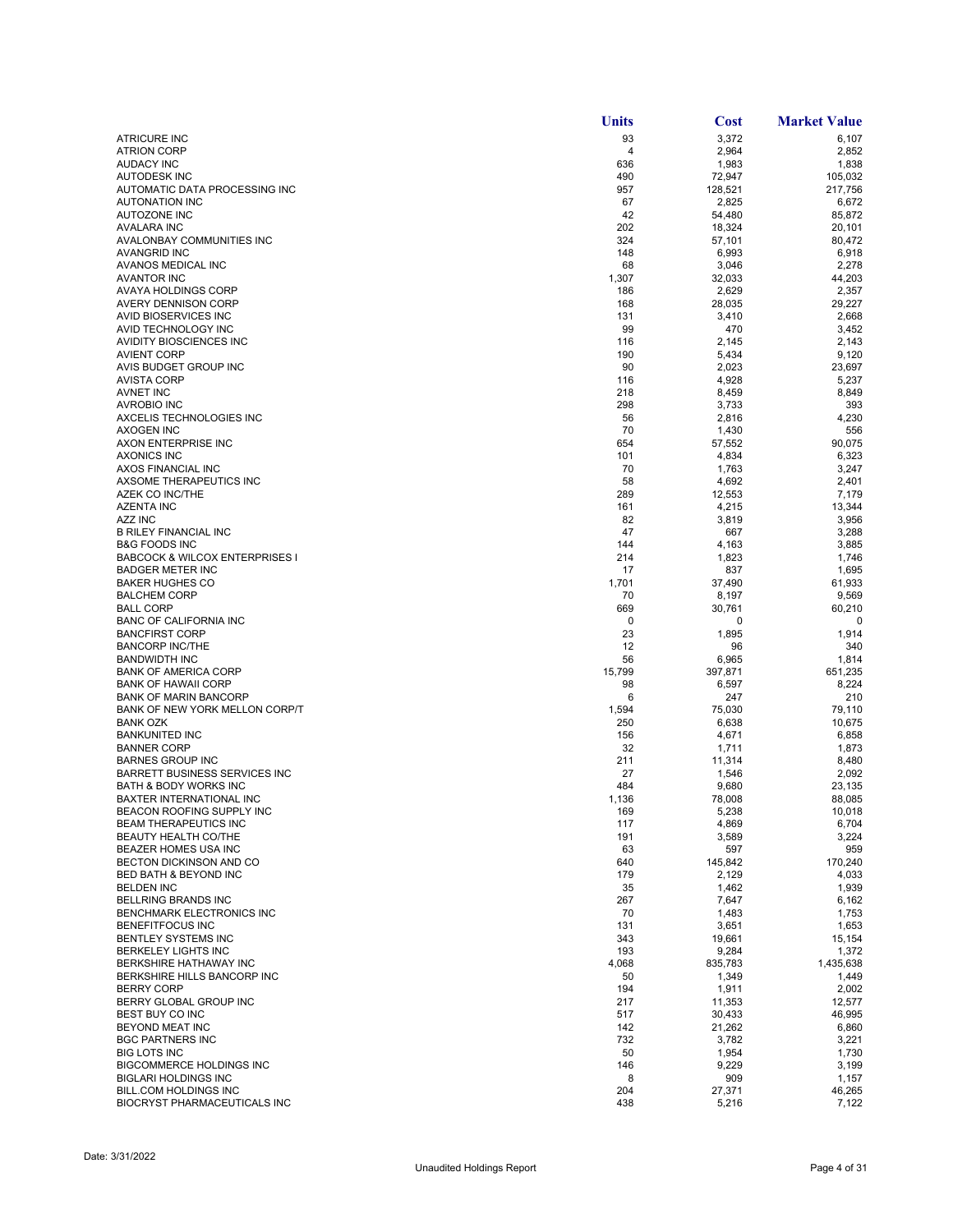|                                                             | <b>Units</b> | <b>Cost</b>     | <b>Market Value</b> |
|-------------------------------------------------------------|--------------|-----------------|---------------------|
| <b>BIOGEN INC</b>                                           | 326          | 98,100          | 68,656              |
| BIOMARIN PHARMACEUTICAL INC                                 | 420          | 35,732          | 32,382              |
| <b>BIO-RAD LABORATORIES INC</b>                             | 44           | 22,565          | 24,782              |
| <b>BIO-TECHNE CORP</b>                                      | 85           | 16,388          | 36,808              |
| <b>BJ'S RESTAURANTS INC</b>                                 | 45           | 2,276           | 1,274               |
| BJ'S WHOLESALE CLUB HOLDINGS I<br><b>BLACK HILLS CORP</b>   | 322<br>124   | 9,462<br>7,785  | 21,770<br>9,550     |
| <b>BLACK KNIGHT INC</b>                                     | 341          | 16,179          | 19,775              |
| <b>BLACKBAUD INC</b>                                        | 118          | 7,785           | 7,065               |
| <b>BLACKLINE INC</b>                                        | 113          | 5,839           | 8,274               |
| <b>BLACKROCK INC</b>                                        | 315          | 133,617         | 240,714             |
| <b>BLACKSTONE INC</b>                                       | 1,544        | 153,832         | 195,995             |
| BLACKSTONE MORTGAGE TRUST INC                               | 413          | 13,203          | 13,129              |
| <b>BLINK CHARGING CO</b><br><b>BLOCK INC</b>                | 84           | 2,152           | 2,223<br>146.041    |
| <b>BLOOM ENERGY CORP</b>                                    | 1,077<br>334 | 95,306<br>9,147 | 8,066               |
| <b>BLOOMIN' BRANDS INC</b>                                  | 160          | 2,862           | 3,510               |
| <b>BLUCORA INC</b>                                          | 39           | 1,039           | 762                 |
| <b>BLUE BIRD CORP</b>                                       | 109          | 1,983           | 2,051               |
| BLUEBIRD BIO INC                                            | 130          | 7,610           | 631                 |
| BLUEGREEN VACATIONS HOLDING CO                              | 38           | 336             | 1,124               |
| <b>BLUELINX HOLDINGS INC</b>                                | 21           | 1,958           | 1,509               |
| <b>BLUEPRINT MEDICINES CORP</b>                             | 113          | 6,954           | 7,218               |
| <b>BOISE CASCADE CO</b><br><b>BOK FINANCIAL CORP</b>        | 90<br>66     | 2,147<br>4,982  | 6,252<br>6,201      |
| <b>BOOKING HOLDINGS INC</b>                                 | 90           | 161,851         | 211,361             |
| <b>BOOT BARN HOLDINGS INC</b>                               | 55           | 937             | 5,213               |
| BOOZ ALLEN HAMILTON HOLDING CO                              | 324          | 22,637          | 28,460              |
| <b>BORGWARNER INC</b>                                       | 495          | 17,860          | 19,256              |
| <b>BOSTON OMAHA CORP</b>                                    | 68           | 2,029           | 1,725               |
| <b>BOSTON PROPERTIES INC</b>                                | 371          | 38,241          | 47,785              |
| <b>BOSTON SCIENTIFIC CORP</b>                               | 3,151        | 113,568         | 139,558             |
| BOTTOMLINE TECHNOLOGIES DE INC                              | 97           | 5,160           | 5,498               |
| <b>BOX INC</b><br><b>BRADY CORP</b>                         | 317<br>101   | 5,552<br>4,554  | 9,212<br>4,673      |
| BRANDYWINE REALTY TRUST                                     | 369          | 4,947           | 5,218               |
| BREAD FINANCIAL HOLDINGS INC                                | 160          | 16,171          | 8,984               |
| <b>BRIDGEBIO PHARMA INC</b>                                 | 184          | 4,726           | 1,868               |
| <b>BRIGHT HEALTH GROUP INC</b>                              | 890          | 2,010           | 1,718               |
| <b>BRIGHT HORIZONS FAMILY SOLUTIO</b>                       | 114          | 13,928          | 15,127              |
| <b>BRIGHTCOVE INC</b>                                       | 64           | 451             | 499                 |
| <b>BRIGHTHOUSE FINANCIAL INC</b>                            | 109          | 3,595           | 5,631               |
| <b>BRIGHTVIEW HOLDINGS INC</b><br>BRINKER INTERNATIONAL INC | 137<br>70    | 1,818<br>3,079  | 1,865<br>2,671      |
| <b>BRINK'S CO/THE</b>                                       | 136          | 8,840           | 9,248               |
| BRISTOL-MYERS SQUIBB CO                                     | 4,834        | 261,403         | 353,027             |
| <b>BRISTOW GROUP INC</b>                                    | 56           | 2,053           | 2,076               |
| BRIXMOR PROPERTY GROUP INC                                  | 890          | 16,097          | 22,971              |
| <b>BROADCOM INC</b>                                         | 893          | 239,402         | 562,304             |
| <b>BROADRIDGE FINANCIAL SOLUTIONS</b>                       | 267          | 29,888          | 41,575              |
| BROADSTONE NET LEASE INC<br>BROOKDALE SENIOR LIVING INC     | 311<br>448   | 7,128<br>3,101  | 6,774<br>3,158      |
| <b>BROWN &amp; BROWN INC</b>                                | 574          | 21,135          | 41,483              |
| BRP GROUP INC                                               | 101          | 2,883           | 2,710               |
| <b>BRUKER CORP</b>                                          | 207          | 7,290           | 13,310              |
| <b>BRUNSWICK CORP/DE</b>                                    | 170          | 7,897           | 13,751              |
| <b>BTRS HOLDINGS INC</b>                                    | 542          | 3,788           | 4,054               |
| <b>BUILDERS FIRSTSOURCE INC</b>                             | 425          | 10,409          | 27,430              |
| <b>BURLINGTON STORES INC</b><br>BYRNA TECHNOLOGIES INC      | 142          | 23,099          | 25,868              |
| C3.AI INC                                                   | 2,137<br>168 | 32,590<br>3,691 | 17,459<br>3,814     |
| C4 THERAPEUTICS INC                                         | 135          | 3,273           | 3,275               |
| CABLE ONE INC                                               | 11           | 10,439          | 16,107              |
| <b>CABOT CORP</b>                                           | 111          | 4,766           | 7,594               |
| CACI INTERNATIONAL INC                                      | 58           | 9,564           | 17,473              |
| <b>CACTUS INC</b>                                           | 114          | 4,396           | 6,468               |
| <b>CADENCE BANK</b>                                         | 318          | 8,234           | 9,305               |
| CADENCE DESIGN SYSTEMS INC<br>CADIZ INC                     | 611<br>131   | 31,324          | 100,485             |
| CADRE HOLDINGS INC                                          | 43           | 1,349<br>926    | 271<br>1,056        |
| <b>CALAMP CORP</b>                                          | 40           | 520             | 292                 |
| CALAVO GROWERS INC                                          | 54           | 3,940           | 1,968               |
| <b>CALERES INC</b>                                          | 40           | 1,113           | 773                 |
| CALIFORNIA RESOURCES CORP                                   | 162          | 5,384           | 7,246               |
| CALIFORNIA WATER SERVICE GROUP                              | 34           | 1,620           | 2,016               |
| CALIX INC                                                   | 120          | 3,230           | 5,149               |
| CALLAWAY GOLF CO                                            | 205          | 3,137           | 4,801               |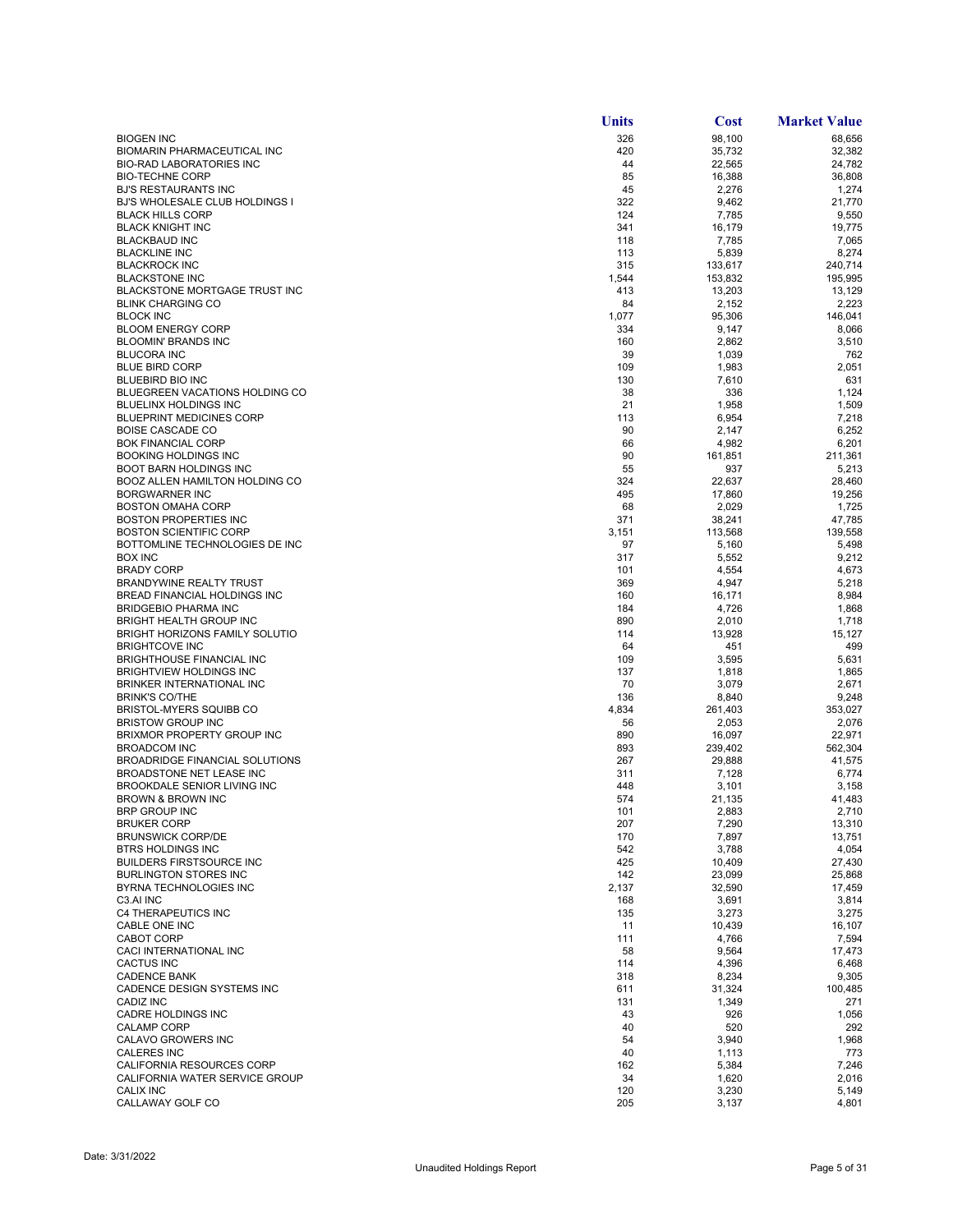|                                                               | Units        | Cost             | <b>Market Value</b> |
|---------------------------------------------------------------|--------------|------------------|---------------------|
| CALLON PETROLEUM CO                                           | 86           | 4,192            | 5,081               |
| CAL-MAINE FOODS INC                                           | 45           | 1,904            | 2,485               |
| CAMDEN NATIONAL CORP                                          | 33           | 1,187            | 1,552               |
| CAMDEN PROPERTY TRUST<br>CAMPBELL SOUP CO                     | 200<br>670   | 19,124<br>24,189 | 33,240<br>29,862    |
| CAMPING WORLD HOLDINGS INC                                    | 91           | 2,846            | 2,543               |
| CANNAE HOLDINGS INC                                           | 70           | 1,198            | 1,674               |
| CANOO INC                                                     | 332          | 2,018            | 1,833               |
| CANTALOUPE INC                                                | 270          | 1,962            | 1,828               |
| CAPITAL ONE FINANCIAL CORP                                    | 899          | 67,955           | 118,030             |
| CAPITOL FEDERAL FINANCIAL INC<br><b>CARA THERAPEUTICS INC</b> | 411<br>143   | 5,248            | 4,472               |
| CARDINAL HEALTH INC                                           | 787          | 2,211<br>36,561  | 1,737<br>44,623     |
| CARDIOVASCULAR SYSTEMS INC                                    | 46           | 1,311            | 1,040               |
| <b>CARDLYTICS INC</b>                                         | 56           | 7,891            | 3,079               |
| <b>CAREDX INC</b>                                             | 102          | 3,472            | 3,773               |
| CARETRUST REIT INC                                            | 302          | 5,849            | 5,829               |
| <b>CARGURUS INC</b>                                           | 198          | 7,504            | 8,407               |
| CARLISLE COS INC                                              | 144          | 14,475           | 35,412              |
| CARLYLE GROUP INC/THE<br><b>CARMAX INC</b>                    | 356<br>370   | 9,425<br>24,813  | 17,412<br>35,698    |
| <b>CARRIER GLOBAL CORP</b>                                    | 2,085        | 40,117           | 95,639              |
| CARROLS RESTAURANT GROUP INC                                  | 132          | 1,299            | 298                 |
| CARS.COM INC                                                  | 120          | 2,580            | 1,732               |
| <b>CARTER'S INC</b>                                           | 94           | 7,672            | 8,647               |
| CARVANA CO                                                    | 177          | 23,101           | 21,114              |
| <b>CASA SYSTEMS INC</b>                                       | 229          | 908              | 1,035               |
| CASELLA WASTE SYSTEMS INC                                     | 120          | 3,419            | 10,518              |
| CASEY'S GENERAL STORES INC<br>CASS INFORMATION SYSTEMS INC    | 119<br>122   | 18,710           | 23,582              |
| CASSAVA SCIENCES INC                                          | 81           | 5,364<br>3,166   | 4,503<br>3,008      |
| <b>CASTLE BIOSCIENCES INC</b>                                 | 51           | 2,302            | 2,288               |
| <b>CATALENT INC</b>                                           | 349          | 12,455           | 38,704              |
| CATALYST PHARMACEUTICALS INC                                  | 298          | 572              | 2,470               |
| CATCHMARK TIMBER TRUST INC                                    | 268          | 2,157            | 2,198               |
| CATERPILLAR INC                                               | 1,227        | 156,819          | 273,400             |
| CATHAY GENERAL BANCORP                                        | 175          | 6,404            | 7,831               |
| <b>CATO CORP/THE</b><br>CAVCO INDUSTRIES INC                  | 45<br>17     | 642              | 660<br>4,094        |
| <b>CBIZ INC</b>                                               | 116          | 2,216<br>2,285   | 4,869               |
| CBOE GLOBAL MARKETS INC                                       | 212          | 20,740           | 24,257              |
| <b>CBRE GROUP INC</b>                                         | 715          | 29,574           | 65,437              |
| CDK GLOBAL INC                                                | 259          | 11,473           | 12,608              |
| <b>CDW CORP/DE</b>                                            | 335          | 28,627           | 59,928              |
| <b>CELANESE CORP</b>                                          | 231          | 20,783           | 33,003              |
| CELLDEX THERAPEUTICS INC                                      | 107          | 3,805            | 3,644               |
| CELSIUS HOLDINGS INC<br><b>CENTENE CORP</b>                   | 214          | 15,030           | 11,809              |
| CENTENNIAL RESOURCE DEVELOPMEN                                | 1,270<br>291 | 78,909<br>2,311  | 106,921<br>2,348    |
| CENTERPOINT ENERGY INC                                        | 1,305        | 36,167           | 39,985              |
| CENTERSPACE                                                   | 34           | 1,668            | 3,336               |
| <b>CENTRAL GARDEN &amp; PET CO</b>                            | 75           | 3,505            | 3,297               |
| CENTURY ALUMINUM CO                                           | 118          | 863              | 3,105               |
| CENTURY COMMUNITIES INC                                       | 59           | 3,794            | 3,161               |
| <b>CERENCE INC</b>                                            | 66           | 846              | 2,383               |
| CEREVEL THERAPEUTICS HOLDINGS<br>CERIDIAN HCM HOLDING INC     | 88<br>292    | 2,709<br>21,728  | 3,081<br>19,961     |
| <b>CERNER CORP</b>                                            | 640          | 40,659           | 59,878              |
| <b>CERTARA INC</b>                                            | 230          | 6,833            | 4,940               |
| <b>CERUS CORP</b>                                             | 462          | 2,625            | 2,536               |
| <b>CEVA INC</b>                                               | 51           | 1,127            | 2,073               |
| CF INDUSTRIES HOLDINGS INC                                    | 466          | 20,276           | 48,026              |
| CH ROBINSON WORLDWIDE INC                                     | 305          | 25,647           | 32,852              |
| CHAMPIONX CORP                                                | 432          | 8,273            | 10,575              |
| CHANGE HEALTHCARE INC<br><b>CHANNELADVISOR CORP</b>           | 725<br>34    | 13,474<br>386    | 15,805<br>563       |
| <b>CHARGEPOINT HOLDINGS INC</b>                               | 472          | 12,327           | 9,383               |
| CHARLES RIVER LABORATORIES INT                                | 105          | 15,396           | 29,817              |
| CHARLES SCHWAB CORP/THE                                       | 3,303        | 154,512          | 278,476             |
| CHART INDUSTRIES INC                                          | 75           | 4,469            | 12,883              |
| CHARTER COMMUNICATIONS INC                                    | 267          | 76,087           | 145,654             |
| <b>CHASE CORP</b>                                             | 14           | 1,401            | 1,217               |
| <b>CHATHAM LODGING TRUST</b>                                  | 98           | 1,733            | 1,351               |
| CHEESECAKE FACTORY INC/THE                                    | 28           | 1,218            | 1,114               |
| CHEFS' WAREHOUSE INC/THE<br>CHEGG INC                         | 110<br>316   | 3,518<br>9,300   | 3,586<br>11,464     |
| CHEMED CORP                                                   | 29           | 8,980            | 14,690              |
|                                                               |              |                  |                     |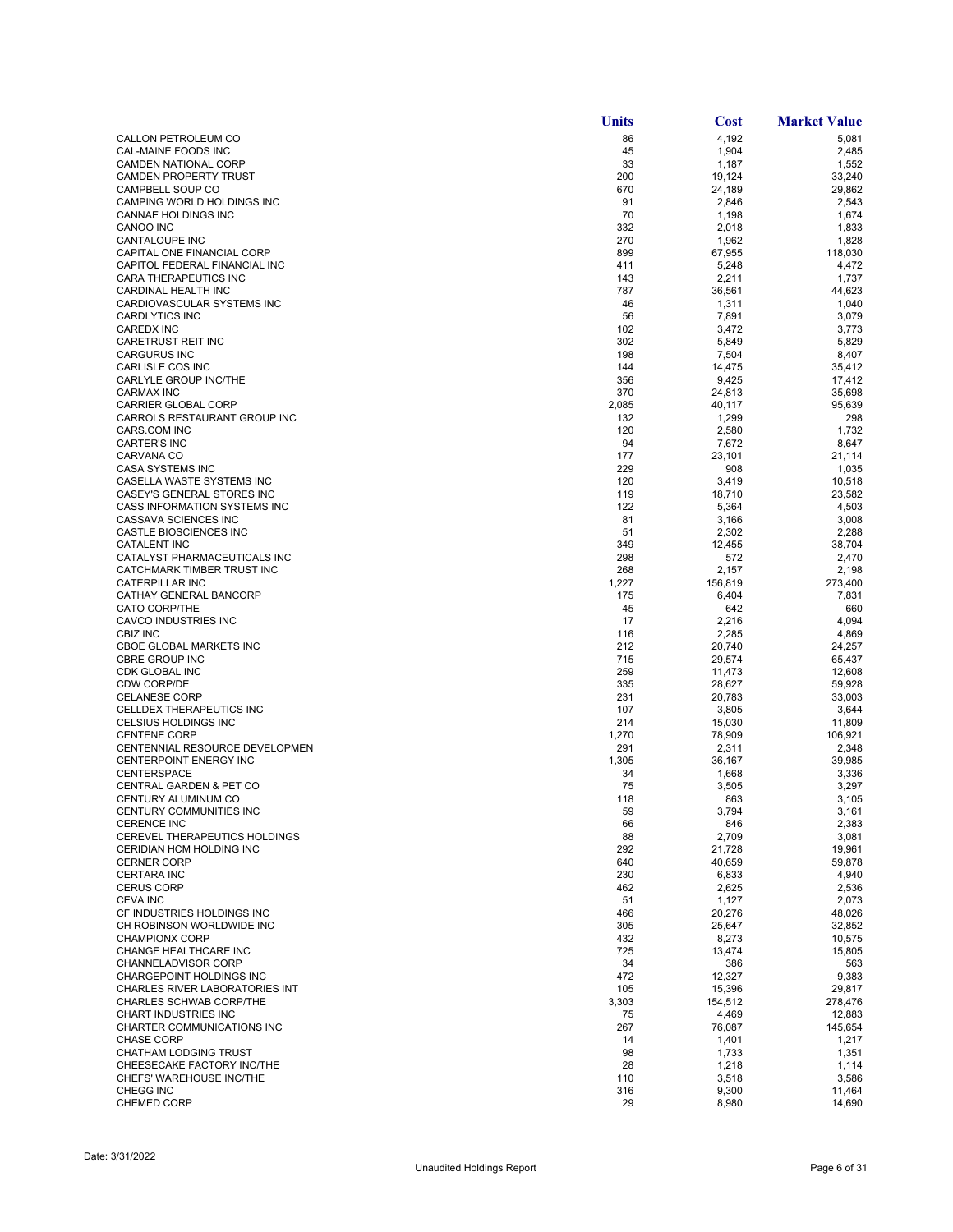|                                                                | Units         | <b>Cost</b>       | <b>Market Value</b> |
|----------------------------------------------------------------|---------------|-------------------|---------------------|
| CHEMOCENTRYX INC                                               | 90            | 1,768             | 2,256               |
| <b>CHEMOURS CO/THE</b>                                         | 364           | 10,272            | 11,459              |
| <b>CHENIERE ENERGY INC</b><br>CHESAPEAKE ENERGY CORP           | 511<br>211    | 33,598            | 70,850              |
| CHESAPEAKE UTILITIES CORP                                      | $\mathbf 0$   | 11,211<br>0       | 18,357<br>0         |
| <b>CHEVRON CORP</b>                                            | 4,278         | 476,236           | 696,587             |
| CHICO'S FAS INC                                                | 221           | 1,242             | 1,061               |
| CHIMERA INVESTMENT CORP                                        | 499           | 8,892             | 6,008               |
| <b>CHIMERIX INC</b>                                            | 77            | 198               | 353                 |
| CHINOOK THERAPEUTICS INC<br>CHIPOTLE MEXICAN GRILL INC         | 21<br>60      | 277<br>35,312     | 344<br>94,922       |
| CHOICE HOTELS INTERNATIONAL IN                                 | 125           | 11,048            | 17,720              |
| CHURCH & DWIGHT CO INC                                         | 538           | 36,762            | 53,466              |
| <b>CIENA CORP</b>                                              | 361           | 13,591            | 21,887              |
| <b>CIGNA CORP</b>                                              | 714           | 134,966           | 171,082             |
| CINCINNATI FINANCIAL CORP<br>CINEMARK HOLDINGS INC             | 397<br>335    | 35,774<br>9,705   | 53,976<br>5,789     |
| <b>CINTAS CORP</b>                                             | 214           | 44,483            | 91,033              |
| CIRCOR INTERNATIONAL INC                                       | 67            | 1,939             | 1,784               |
| <b>CIRRUS LOGIC INC</b>                                        | 112           | 4,981             | 9,496               |
| CISCO SYSTEMS INC                                              | 9,708         | 423,034           | 541,318             |
| CITIGROUP INC<br><b>CITIZENS &amp; NORTHERN CORP</b>           | 4,433<br>2    | 230,525           | 236,722             |
| CITIZENS FINANCIAL GROUP INC                                   | 1,005         | 53<br>37,658      | 49<br>45,557        |
| CITRIX SYSTEMS INC                                             | 289           | 29.611            | 29,160              |
| CITY OFFICE REIT INC                                           | 78            | 960               | 1,377               |
| <b>CIVITAS RESOURCES INC</b>                                   | 94            | 5,249             | 5,613               |
| <b>CLARUS CORP</b>                                             | 46            | 465               | 1,048               |
| CLEAN ENERGY FUELS CORP<br><b>CLEAN HARBORS INC</b>            | 432<br>125    | 2,365<br>7,893    | 3,430<br>13,955     |
| CLEAR CHANNEL OUTDOOR HOLDINGS                                 | 945           | 3,514             | 3,270               |
| <b>CLEARFIELD INC</b>                                          | 11            | 216               | 717                 |
| <b>CLEARWAY ENERGY INC</b>                                     | 285           | 5,003             | 9,946               |
| CLEVELAND-CLIFFS INC                                           | 1,060         | 7,639             | 34,143              |
| <b>CLOROX CO/THE</b>                                           | 297           | 46,602            | 41,292              |
| <b>CLOUDFLARE INC</b><br>CLOVIS ONCOLOGY INC                   | 578<br>398    | 46,640<br>3,634   | 69,187<br>804       |
| <b>CMC MATERIALS INC</b>                                       | 63            | 6,007             | 11,680              |
| CME GROUP INC                                                  | 788           | 149,771           | 187,434             |
| <b>CMS ENERGY CORP</b>                                         | 669           | 40,393            | 46,790              |
| CNA FINANCIAL CORP                                             | 482           | 20,437            | 23,435              |
| CNB FINANCIAL CORP/PA<br>CNO FINANCIAL GROUP INC               | 26<br>581     | 597<br>10,494     | 684<br>14,577       |
| CNX RESOURCES CORP                                             | 340           | 3,883             | 7,045               |
| COCA-COLA CO/THE                                               | 9,743         | 480,119           | 604,066             |
| COCA-COLA CONSOLIDATED INC                                     | 25            | 4,435             | 12,421              |
| <b>CODEXIS INC</b>                                             | 157           | 2,622             | 3,237               |
| <b>COEUR MINING INC</b><br>COGENT COMMUNICATIONS HOLDINGS      | 270<br>125    | 1,207<br>6,301    | 1,202<br>8,294      |
| <b>COGNEX CORP</b>                                             | 342           | 14,149            | 26,385              |
| COGNIZANT TECHNOLOGY SOLUTIONS                                 | 1,256         | 82,329            | 112,626             |
| <b>COHEN &amp; STEERS INC</b>                                  | 25            | 1,900             | 2,147               |
| <b>COHERENT INC</b>                                            | 48            | 5,074             | 13,121              |
| COHERUS BIOSCIENCES INC<br>COHU INC                            | 106<br>73     | 959<br>1,325      | 1,368<br>2,161      |
| <b>COLFAX CORP</b>                                             | 366           | 11,768            | 14,563              |
| COLGATE-PALMOLIVE CO                                           | 2,188         | 134,098           | 165,916             |
| COLUMBIA BANKING SYSTEM INC                                    | 144           | 5,226             | 4,647               |
| COLUMBIA SPORTSWEAR CO                                         | 61            | 5,129             | 5,522               |
| COLUMBUS MCKINNON CORP/NY                                      | 108           | 3,866             | 4,579               |
| <b>COMCAST CORP</b><br><b>COMERICA INC</b>                     | 10,279<br>296 | 365,087<br>20,332 | 481,263<br>26,767   |
| <b>COMFORT SYSTEMS USA INC</b>                                 | 98            | 5,400             | 8,723               |
| <b>COMMERCE BANCSHARES INC/MO</b>                              | 247           | 17,460            | 17,658              |
| <b>COMMERCIAL METALS CO</b>                                    | 336           | 6,147             | 13,984              |
| COMMSCOPE HOLDING CO INC                                       | 451           | 6,872             | 3,554               |
| COMMUNITY HEALTH SYSTEMS INC<br>COMMUNITY HEALTHCARE TRUST INC | 311<br>84     | 2,337<br>3,317    | 3,692<br>3,546      |
| <b>COMMVAULT SYSTEMS INC</b>                                   | 89            | 5,475             | 5,905               |
| <b>COMPASS MINERALS INTERNATIONAL</b>                          | 86            | 3,978             | 5,400               |
| COMPUTER PROGRAMS AND SYSTEMS                                  | 37            | 929               | 1,275               |
| <b>COMSTOCK RESOURCES INC</b>                                  | 208           | 1,955             | 2,714               |
| COMTECH TELECOMMUNICATIONS COR<br>CONAGRA BRANDS INC           | 56            | 1,113             | 879                 |
| <b>CONCENTRIX CORP</b>                                         | 1,187<br>86   | 30,789<br>4,011   | 39,848<br>14,324    |
| <b>CONDUENT INC</b>                                            | 377           | 4,008             | 1,945               |
| CONMED CORP                                                    | 64            | 5,162             | 9,507               |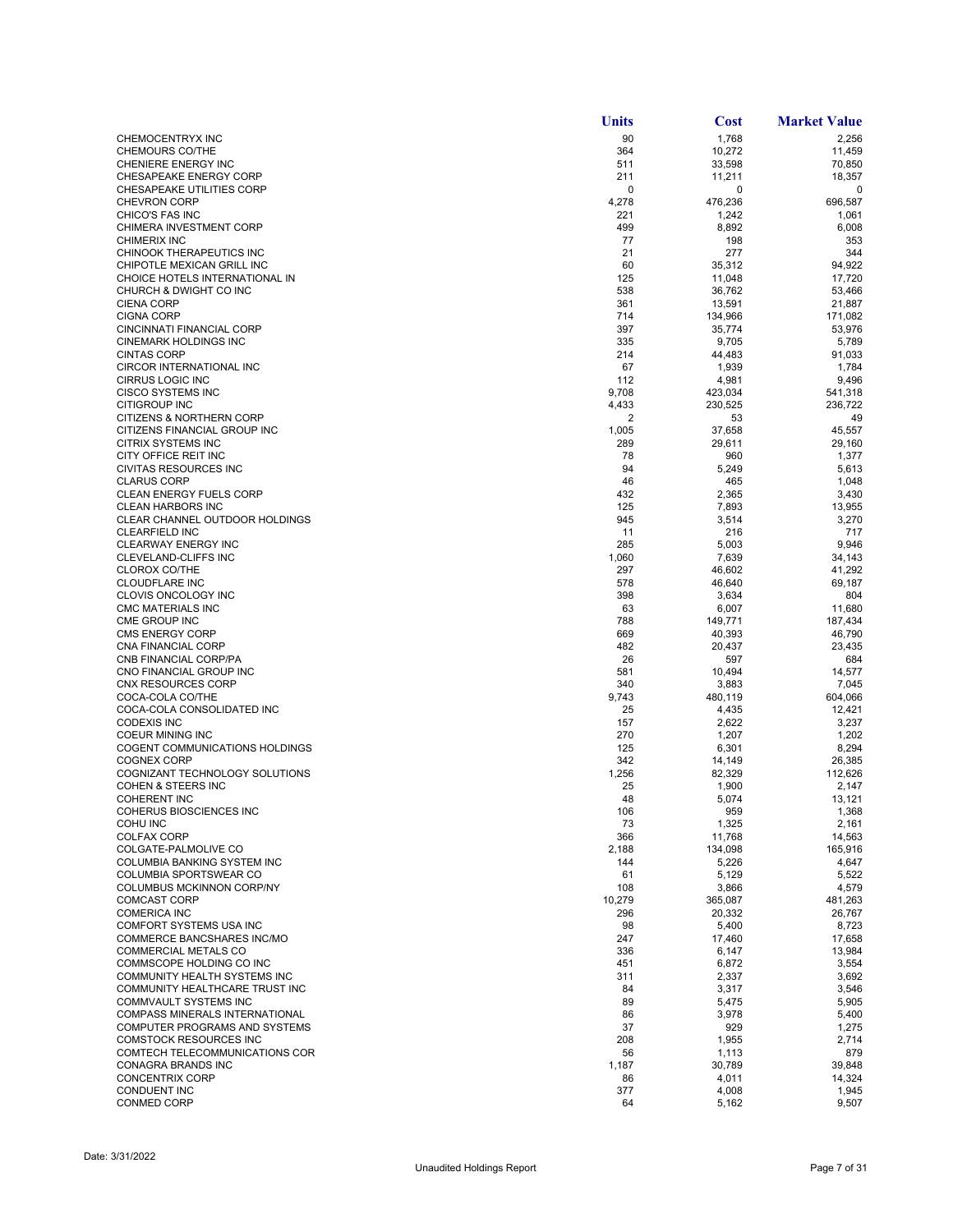|                                                             | Units        | <b>Cost</b>       | <b>Market Value</b> |
|-------------------------------------------------------------|--------------|-------------------|---------------------|
| CONNECTONE BANCORP INC                                      | 40           | 739               | 1,280               |
| <b>CONN'S INC</b>                                           | 33           | 622               | 509                 |
| <b>CONOCOPHILLIPS</b>                                       | 2,996        | 185,207           | 299,600             |
| CONSENSUS CLOUD SOLUTIONS INC                               | 31           | 877               | 1,864               |
| CONSOLIDATED COMMUNICATIONS HO                              | 178          | 1,759             | 1,050               |
| <b>CONSOLIDATED EDISON INC</b>                              | 808          | 60,637            | 76.501              |
| CONSTELLATION ENERGY CORP<br>CONSTRUCTION PARTNERS INC      | 721<br>97    | 28,819<br>2,480   | 40,538<br>2,539     |
| CONTAINER STORE GROUP INC/THE                               | 27           | 129               | 221                 |
| CONTINENTAL RESOURCES INC/OK                                | 162          | 6,511             | 9,935               |
| CONTRA ADURO BIOTECH I                                      | 21           | 0                 | 63                  |
| COOPER COS INC/THE                                          | 104          | 30,270            | 43,429              |
| COOPER-STANDARD HOLDINGS INC                                | 13           | 808               | 114                 |
| <b>COPART INC</b>                                           | 470          | 22,457            | 58,971              |
| CORCEPT THERAPEUTICS INC                                    | 109          | 1,456             | 2,455               |
| CORE & MAIN INC                                             | 208          | 5,189             | 5,032               |
| CORNERSTONE BUILDING BRANDS IN                              | 131          | 950               | 3,186               |
| <b>CORNING INC</b>                                          | 1,640        | 49,544            | 60,532              |
| CORPORATE OFFICE PROPERTIES TR                              | 338          | 8,679             | 9,647               |
| <b>CORSAIR GAMING INC</b>                                   | 33           | 1,277             | 698                 |
| <b>CORTEVA INC</b>                                          | 1,619        | 48,868            | 93,060              |
| <b>CORVEL CORP</b>                                          | 12           | 2,068             | 2,021               |
| <b>COSTAR GROUP INC</b><br><b>COSTCO WHOLESALE CORP</b>     | 840<br>1,006 | 36,112            | 55,952              |
| COTERRA ENERGY INC                                          | 1,797        | 211,754<br>34,948 | 579,305<br>48,457   |
| <b>COTY INC</b>                                             | 793          | 4,064             | 7,129               |
| <b>COUCHBASE INC</b>                                        | 118          | 2,067             | 2,056               |
| COUPA SOFTWARE INC                                          | 181          | 16,610            | 18,395              |
| <b>COURSERA INC</b>                                         | 119          | 2,388             | 2,742               |
| <b>COUSINS PROPERTIES INC</b>                               | 373          | 10,546            | 15,028              |
| <b>COVETRUS INC</b>                                         | 165          | 6,528             | 2,770               |
| CRA INTERNATIONAL INC                                       | 13           | 553               | 1,095               |
| CRACKER BARREL OLD COUNTRY STO                              | 33           | 5,557             | 3,918               |
| <b>CRANE CO</b>                                             | 180          | 12,992            | 19,490              |
| <b>CRAWFORD &amp; CO</b>                                    | 261          | 1,887             | 1,973               |
| <b>CREDIT ACCEPTANCE CORP</b>                               | 16           | 6,108             | 8,806               |
| <b>CRESCENT ENERGY INC</b>                                  | 145          | 2,368             | 2,514               |
| CRINETICS PHARMACEUTICALS INC                               | 121          | 2,402             | 2,656               |
| <b>CROCS INC</b>                                            | 126          | 3,744             | 9,626               |
| CROSS COUNTRY HEALTHCARE INC                                | 90           | 660               | 1,950               |
| <b>CROWDSTRIKE HOLDINGS INC</b>                             | 451          | 79,000            | 102,413             |
| CROWN CASTLE INTERNATIONAL COR<br><b>CROWN HOLDINGS INC</b> | 972<br>246   | 110,767           | 179,431<br>30,772   |
| <b>CRYOPORT INC</b>                                         | 74           | 12,390<br>4,675   | 2,583               |
| CS DISCO INC                                                | 66           | 1,996             | 2,242               |
| CSG SYSTEMS INTERNATIONAL INC                               | 156          | 7,756             | 9,917               |
| <b>CSW INDUSTRIALS INC</b>                                  | 33           | 2,726             | 3,880               |
| <b>CSX CORP</b>                                             | 5,193        | 112,433           | 194,478             |
| CTO REALTY GROWTH INC                                       | 7            | 354               | 464                 |
| <b>CTS CORP</b>                                             | $\mathbf 0$  | 0                 | $\mathbf 0$         |
| <b>CUBESMART</b>                                            | 452          | 14,201            | 23,518              |
| <b>CULLEN/FROST BANKERS INC</b>                             | 120          | 9,712             | 16,609              |
| <b>CUMMINS INC</b>                                          | 368          | 50,934            | 75,480              |
| <b>CUSTOMERS BANCORP INC</b>                                | 15           | 273               | 782                 |
| <b>CUTERA INC</b>                                           | 43           | 2,024             | 2,967               |
| <b>CVB FINANCIAL CORP</b>                                   | 202          | 4,086             | 4,688               |
| <b>CVR ENERGY INC</b><br><b>CVS HEALTH CORP</b>             | 63           | 2,172<br>193,076  | 1,609               |
| <b>CYMABAY THERAPEUTICS INC</b>                             | 2,898<br>170 | 1,338             | 293,307<br>529      |
| <b>CYTEK BIOSCIENCES INC</b>                                | 190          | 2,318             | 2,048               |
| <b>CYTOKINETICS INC</b>                                     | 188          | 1,677             | 6,920               |
| <b>CYTOMX THERAPEUTICS INC</b>                              | 74           | 1,117             | 198                 |
| DAILY JOURNAL CORP                                          | 3            | 702               | 936                 |
| <b>DAKTRONICS INC</b>                                       | 124          | 918               | 476                 |
| <b>DANA INC</b>                                             | 308          | 4,129             | 5,412               |
| <b>DANAHER CORP</b>                                         | 1,399        | 175,224           | 410,369             |
| DARDEN RESTAURANTS INC                                      | 265          | 27,343            | 35,232              |
| DARLING INGREDIENTS INC                                     | 356          | 8,371             | 28,615              |
| DATADOG INC                                                 | 558          | 55,798            | 84,520              |
| <b>DATTO HOLDING CORP</b>                                   | 51           | 1,432             | 1,363               |
| DAVE & BUSTER'S ENTERTAINMENT                               | 95           | 4,233             | 4,665               |
| <b>DAVITA INC</b>                                           | 152          | 9,810             | 17,193              |
| DECIPHERA PHARMACEUTICALS INC                               | 201          | 9,551             | 1,863               |
| DECKERS OUTDOOR CORP<br>DEERE & CO                          | 50<br>628    | 6,398             | 13,689              |
| DEFINITIVE HEALTHCARE CORP                                  | 93           | 93,679<br>2,312   | 260,909<br>2,292    |
| DELEK US HOLDINGS INC                                       | 77           | 2,486             | 1,634               |
|                                                             |              |                   |                     |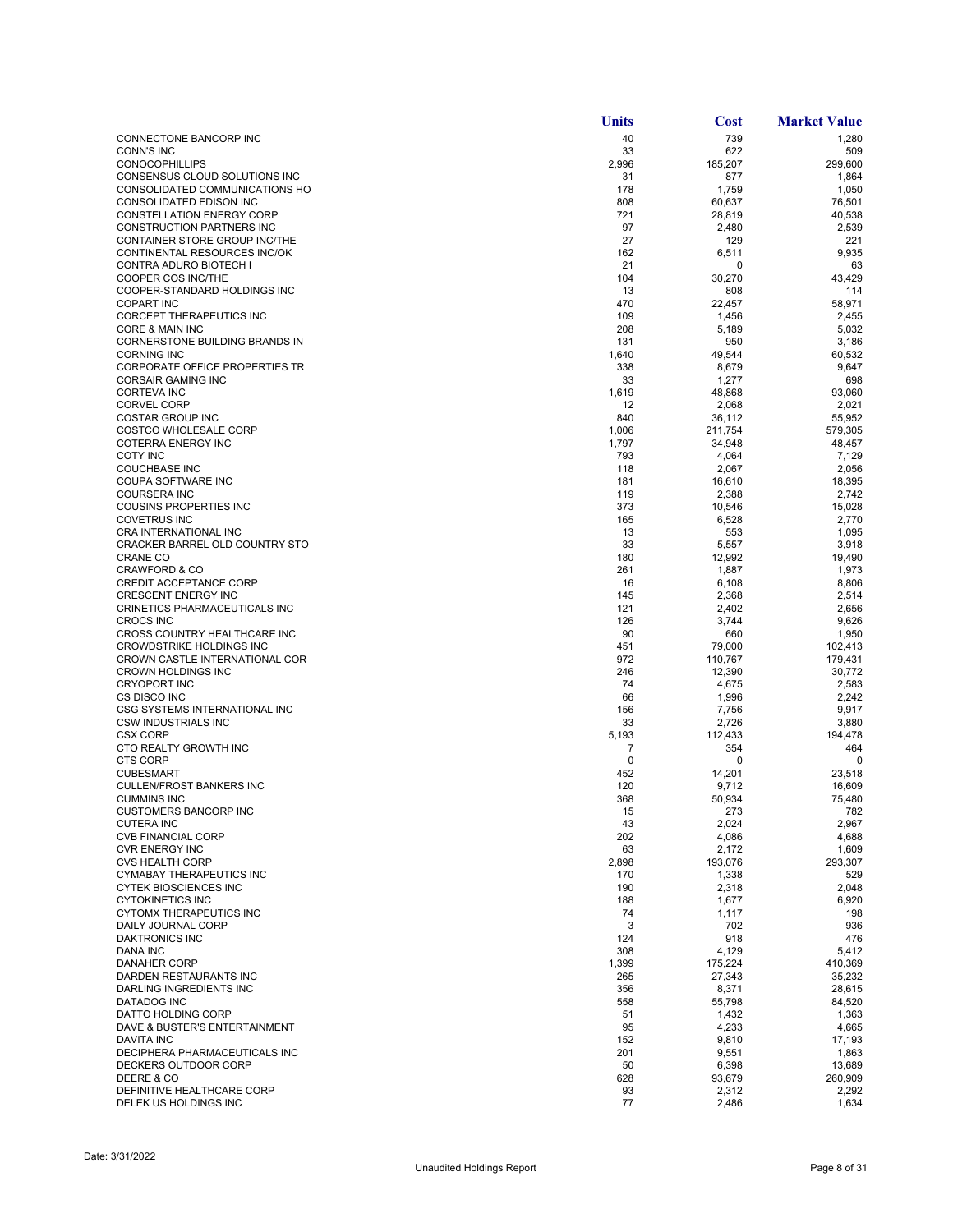|                                                        | Units        | <b>Cost</b>     | <b>Market Value</b> |
|--------------------------------------------------------|--------------|-----------------|---------------------|
| DELL TECHNOLOGIES INC                                  | 605          | 18,046          | 30,365              |
| DELTA AIR LINES INC                                    | 1,981        | 86,086          | 78,388              |
| <b>DELUXE CORP</b>                                     | 161          | 6,189           | 4,869               |
| DENALI THERAPEUTICS INC                                | 190          | 9,681           | 6,112               |
| <b>DENBURY INC</b>                                     | 96           | 7,677           | 7,543               |
| <b>DENNY'S CORP</b><br><b>DENTSPLY SIRONA INC</b>      | 17<br>483    | 276<br>18,419   | 243<br>23,773       |
| DESIGN THERAPEUTICS INC                                | 106          | 2,085           | 1,712               |
| <b>DESIGNER BRANDS INC</b>                             | 118          | 2,915           | 1,594               |
| <b>DEVON ENERGY CORP</b>                               | 1,506        | 39,157          | 89,050              |
| <b>DEXCOM INC</b>                                      | 211          | 34,073          | 107,948             |
| DIAMONDBACK ENERGY INC                                 | 401          | 37,559          | 54,969              |
| DIAMONDROCK HOSPITALITY CO                             | 262          | 2,313           | 2,646               |
| DICK'S SPORTING GOODS INC                              | 115          | 4,608           | 11,502              |
| DIEBOLD NIXDORF INC                                    | 195          | 486             | 1,312               |
| <b>DIGI INTERNATIONAL INC</b><br><b>DIGIMARC CORP</b>  | 27<br>12     | 528<br>174      | 581<br>316          |
| DIGITAL REALTY TRUST INC                               | 635          | 73,529          | 90,043              |
| DIGITAL TURBINE INC                                    | 176          | 5,772           | 7,711               |
| DIGITALBRIDGE GROUP INC                                | 895          | 4,095           | 6,444               |
| DIGITALOCEAN HOLDINGS INC                              | 107          | 9,681           | 6,190               |
| <b>DILLARD'S INC</b>                                   | 8            | 2,368           | 2,147               |
| DIME COMMUNITY BANCSHARES INC                          | 40           | 1,020           | 1,383               |
| DINE BRANDS GLOBAL INC                                 | 28           | 1,886           | 2,183               |
| <b>DIODES INC</b>                                      | 68           | 3,167           | 5,915               |
| <b>DISCOVER FINANCIAL SERVICES</b>                     | 639          | 37,688          | 70,411              |
| <b>DISCOVERY INC</b><br>DISH NETWORK CORP              | 1,072<br>598 | 25,445          | 26,755              |
| DIVERSIFIED HEALTHCARE TRUST                           | 619          | 15,945<br>7,048 | 18,927<br>1,981     |
| DMC GLOBAL INC                                         | 56           | 1,949           | 1,708               |
| <b>DOCUSIGN INC</b>                                    | 419          | 36,566          | 44,883              |
| DOLBY LABORATORIES INC                                 | 161          | 10,500          | 12,593              |
| DOLLAR GENERAL CORP                                    | 499          | 66,251          | 111,092             |
| DOLLAR TREE INC                                        | 475          | 44,774          | 76,071              |
| DOMINION ENERGY INC                                    | 1,926        | 141,420         | 163,652             |
| DOMINO'S PIZZA INC                                     | 80           | 19,839          | 32,561              |
| DOMO INC<br>DONALDSON CO INC                           | 69<br>432    | 3,321           | 3,489               |
| DONEGAL GROUP INC                                      | 213          | 19,821<br>2,871 | 22,434<br>2,856     |
| DONNELLEY FINANCIAL SOLUTIONS                          | 70           | 982             | 2,328               |
| DOORDASH INC                                           | 314          | 54,588          | 36,798              |
| DORMAN PRODUCTS INC                                    | 57           | 5,034           | 5,417               |
| DOUBLEVERIFY HOLDINGS INC                              | 129          | 3,401           | 3,247               |
| DOUGLAS DYNAMICS INC                                   | 193          | 6,938           | 6,676               |
| DOUGLAS EMMETT INC                                     | 451          | 15,199          | 15,072              |
| DOVER CORP                                             | 399          | 34,205          | 62,603              |
| DOW INC<br>DR HORTON INC                               | 1,720<br>826 | 95,402          | 109,598<br>61,545   |
| DRIL-QUIP INC                                          | 78           | 34,157<br>2,342 | 2,913               |
| DRIVEN BRANDS HOLDINGS INC                             | 149          | 4,236           | 3,916               |
| <b>DROPBOX INC</b>                                     | 656          | 15,263          | 15,252              |
| DT MIDSTREAM INC                                       | 206          | 7,185           | 11,178              |
| DTE ENERGY CO                                          | 471          | 45,930          | 62,271              |
| DUCK CREEK TECHNOLOGIES INC                            | 195          | 8,543           | 4,313               |
| DUKE ENERGY CORP                                       | 1,840        | 162,637         | 205,454             |
| DUKE REALTY CORP                                       | 806          | 20,875          | 46,796              |
| DUN & BRADSTREET HOLDINGS INC<br>DUPONT DE NEMOURS INC | 303<br>1,134 | 6,907<br>87,399 | 5,309<br>83,440     |
| DXC TECHNOLOGY CO                                      | 547          | 25,578          | 17,849              |
| DXP ENTERPRISES INC/TX                                 | 11           | 306             | 298                 |
| DYCOM INDUSTRIES INC                                   | 80           | 5,182           | 7,621               |
| DYNATRACE INC                                          | 442          | 16,489          | 20,818              |
| DYNAVAX TECHNOLOGIES CORP                              | 128          | 902             | 1,388               |
| DZS INC                                                | 62           | 929             | 860                 |
| E2OPEN PARENT HOLDINGS INC                             | 379          | 3,571           | 3,339               |
| <b>EAGLE MATERIALS INC</b>                             | 44           | 6,140           | 5,648               |
| EAGLE PHARMACEUTICALS INC/DE<br>EAST WEST BANCORP INC  | 29<br>293    | 1,168<br>12,754 | 1,435<br>23,153     |
| EASTERLY GOVERNMENT PROPERTIES                         | 299          | 6,497           | 6,321               |
| <b>EASTERN BANKSHARES INC</b>                          | 241          | 3,814           | 5,191               |
| <b>EASTGROUP PROPERTIES INC</b>                        | 65           | 8,853           | 13,213              |
| EASTMAN CHEMICAL CO                                    | 281          | 28,187          | 31,489              |
| <b>EBAY INC</b>                                        | 1,377        | 56,374          | 78,847              |
| <b>EBIX INC</b>                                        | 41           | 1,745           | 1,359               |
| <b>ECHOSTAR CORP</b>                                   | 103          | 3,011           | 2,507               |
| ECOLAB INC                                             | 553          | 85,615          | 97,638              |
| EDGEWELL PERSONAL CARE CO                              | 117          | 4,370           | 4,290               |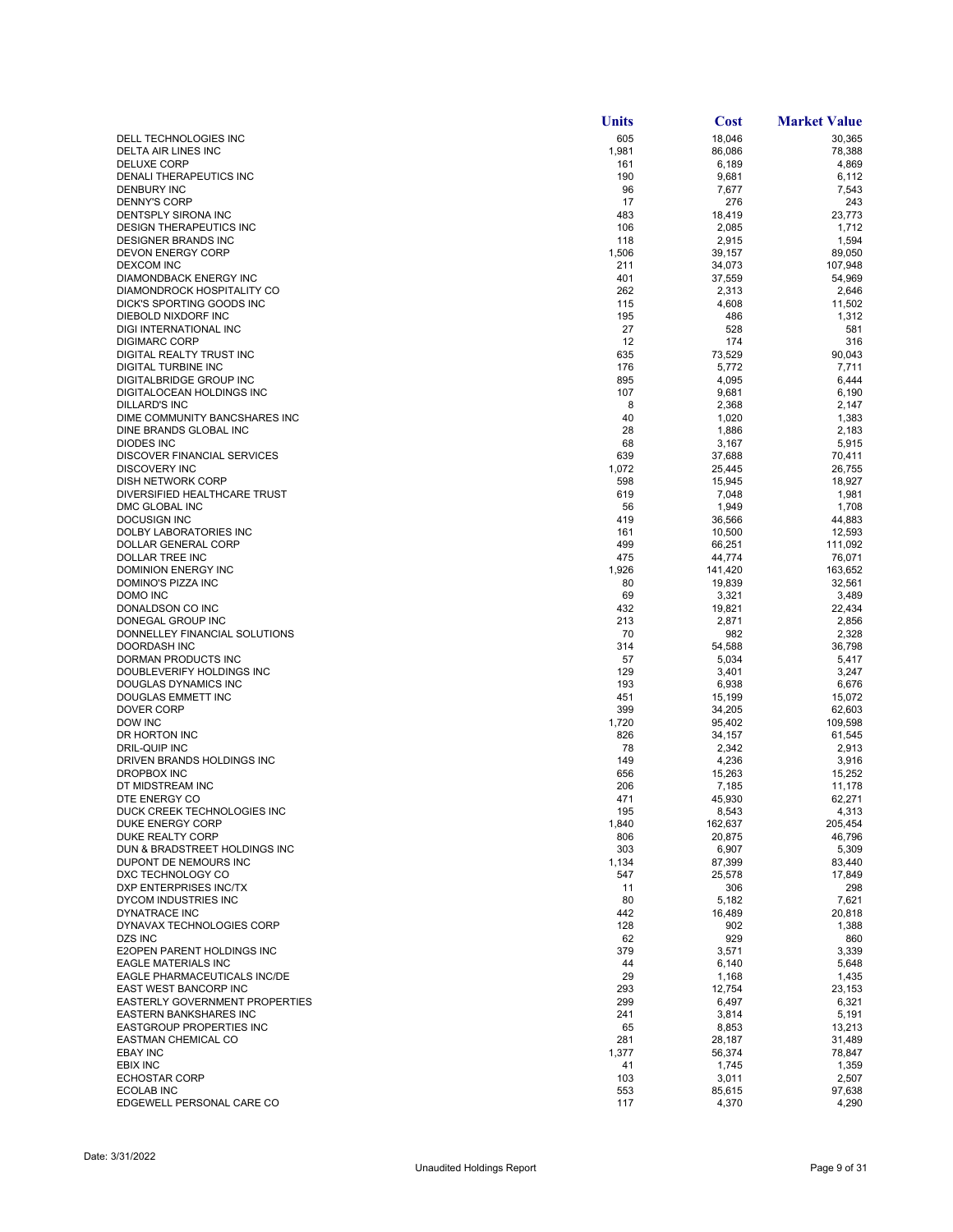|                                                            | <b>Units</b> | <b>Cost</b>      | <b>Market Value</b> |
|------------------------------------------------------------|--------------|------------------|---------------------|
| <b>EDISON INTERNATIONAL</b>                                | 877          | 51,747           | 61,478              |
| EDITAS MEDICINE INC                                        | 96           | 2,498            | 1,826               |
| <b>EDWARDS LIFESCIENCES CORP</b>                           | 1,352        | 74,011           | 159,157             |
| EHEALTH INC<br>EL POLLO LOCO HOLDINGS INC                  | 62<br>33     | 4,386<br>501     | 769<br>383          |
| ELANCO ANIMAL HEALTH INC                                   | 941          | 27,228           | 24,551              |
| ELECTRONIC ARTS INC                                        | 629          | 50,487           | 79,575              |
| ELEMENT SOLUTIONS INC                                      | 392          | 4,049            | 8,585               |
| ELF BEAUTY INC                                             | 28           | 242              | 723                 |
| ELI LILLY & CO                                             | 1,858        | 228,617          | 532,075             |
| ELLINGTON FINANCIAL INC<br><b>EMCOR GROUP INC</b>          | 124          | 2,186            | 2,201               |
| EMERGENT BIOSOLUTIONS INC                                  | 156<br>104   | 10,271<br>5,737  | 17,570<br>4,270     |
| <b>EMERSON ELECTRIC CO</b>                                 | 1,423        | 85.024           | 139.525             |
| EMPIRE STATE REALTY TRUST INC                              | 335          | 3,851            | 3,290               |
| ENANTA PHARMACEUTICALS INC                                 | 51           | 3,612            | 3,630               |
| <b>ENCOMPASS HEALTH CORP</b>                               | 277          | 17,774           | 19,697              |
| ENCORE CAPITAL GROUP INC                                   | 19           | 447              | 1,192               |
| <b>ENCORE WIRE CORP</b>                                    | 40           | 3,287            | 4,563               |
| <b>ENERGIZER HOLDINGS INC</b><br>ENERGY RECOVERY INC       | 220<br>98    | 9,028<br>1,954   | 6,767<br>1,974      |
| ENERPAC TOOL GROUP CORP                                    | 259          | 5,576            | 5,670               |
| <b>ENERSYS</b>                                             | 109          | 8,265            | 8,128               |
| <b>ENNIS INC</b>                                           | 270          | 4,997            | 4,987               |
| ENOVA INTERNATIONAL INC                                    | 48           | 934              | 1,823               |
| <b>ENPHASE ENERGY INC</b>                                  | 293          | 25,629           | 59,122              |
| <b>ENPRO INDUSTRIES INC</b>                                | 70           | 5,071            | 6,841               |
| <b>ENSIGN GROUP INC/THE</b>                                | 122          | 4,567            | 10,981              |
| <b>ENTEGRIS INC</b><br><b>ENTERGY CORP</b>                 | 303          | 15,371           | 39,772              |
| <b>ENTERPRISE FINANCIAL SERVICES</b>                       | 447<br>76    | 39,222<br>3,706  | 52,187<br>3,596     |
| <b>ENVESTNET INC</b>                                       | 78           | 3,837            | 5,806               |
| <b>ENVISTA HOLDINGS CORP</b>                               | 351          | 11,421           | 17,097              |
| <b>EOG RESOURCES INC</b>                                   | 1,315        | 115,768          | 156,787             |
| EPAM SYSTEMS INC                                           | 117          | 24,428           | 34,703              |
| EPIZYME INC                                                | 173          | 2,292            | 199                 |
| <b>EPLUS INC</b>                                           | 82           | 2,918            | 4,597               |
| <b>EPR PROPERTIES</b>                                      | 182          | 11,916           | 9,957               |
| EQT CORP<br><b>EQUIFAX INC</b>                             | 627<br>265   | 12,610<br>27,935 | 21,575<br>62,832    |
| EQUINIX INC                                                | 199          | 85,365           | 147,582             |
| <b>EQUITABLE HOLDINGS INC</b>                              | 629          | 12,621           | 19,442              |
| EQUITRANS MIDSTREAM CORP                                   | 944          | 8,420            | 7,967               |
| <b>EQUITY COMMONWEALTH</b>                                 | 140          | 4,554            | 3,949               |
| EQUITY LIFESTYLE PROPERTIES IN                             | 517          | 26,233           | 39,540              |
| EQUITY RESIDENTIAL                                         | 845          | 57,549           | 75,982              |
| <b>ERASCA INC</b>                                          | 229          | 2,580            | 1,969               |
| ERIE INDEMNITY CO<br><b>ESCALADE INC</b>                   | 73<br>166    | 16,681<br>1,901  | 12,857<br>2,191     |
| <b>ESCO TECHNOLOGIES INC</b>                               | 2            | 132              | 140                 |
| <b>ESPERION THERAPEUTICS INC</b>                           | 40           | 1,840            | 186                 |
| ESSENTIAL PROPERTIES REALTY TR                             | 276          | 6,352            | 6,983               |
| ESSENTIAL UTILITIES INC                                    | 477          | 17,907           | 24,389              |
| ESSEX PROPERTY TRUST INC                                   | 150          | 37,938           | 51,822              |
| ESTEE LAUDER COS INC/THE                                   | 508          | 70,204           | 138,339             |
| <b>ETSY INC</b><br>EURONET WORLDWIDE INC                   | 267<br>121   | 19,434<br>13,817 | 33,183<br>15,748    |
| EVENTBRITE INC                                             | 213          | 1,811            | 3,146               |
| <b>EVERBRIDGE INC</b>                                      | 81           | 4,598            | 3,535               |
| <b>EVERCOMMERCE INC</b>                                    | 147          | 1,778            | 1,940               |
| <b>EVERCORE INC</b>                                        | 64           | 4,580            | 7,124               |
| <b>EVERGY INC</b>                                          | 481          | 27,306           | 32,872              |
| <b>EVERSOURCE ENERGY</b>                                   | 784          | 52,642           | 69,141              |
| EVO PAYMENTS INC                                           | 258          | 7,221            | 5,957               |
| EVOLENT HEALTH INC<br><b>EVOLUS INC</b>                    | 199<br>139   | 4,665<br>1,930   | 6,428<br>1,560      |
| EVOQUA WATER TECHNOLOGIES CORP                             | 280          | 5,784            | 13,154              |
| EW SCRIPPS CO/THE                                          | 103          | 1,620            | 2,141               |
| <b>EXACT SCIENCES CORP</b>                                 | 407          | 34,516           | 28,457              |
| <b>EXELIXIS INC</b>                                        | 731          | 14,377           | 16,572              |
| <b>EXELON CORP</b>                                         | 2,162        | 68,190           | 102,976             |
| <b>EXLSERVICE HOLDINGS INC</b>                             | 57           | 2,999            | 8,166               |
| EXP WORLD HOLDINGS INC                                     | 132          | 4,708            | 2,794               |
| <b>EXPEDIA GROUP INC</b><br>EXPEDITORS INTERNATIONAL OF WA | 299<br>358   | 37,201           | 58,505              |
| <b>EXPONENT INC</b>                                        | 126          | 29,203<br>7,354  | 36,931<br>13,614    |
| EXTRA SPACE STORAGE INC                                    | 297          | 29,055           | 61,063              |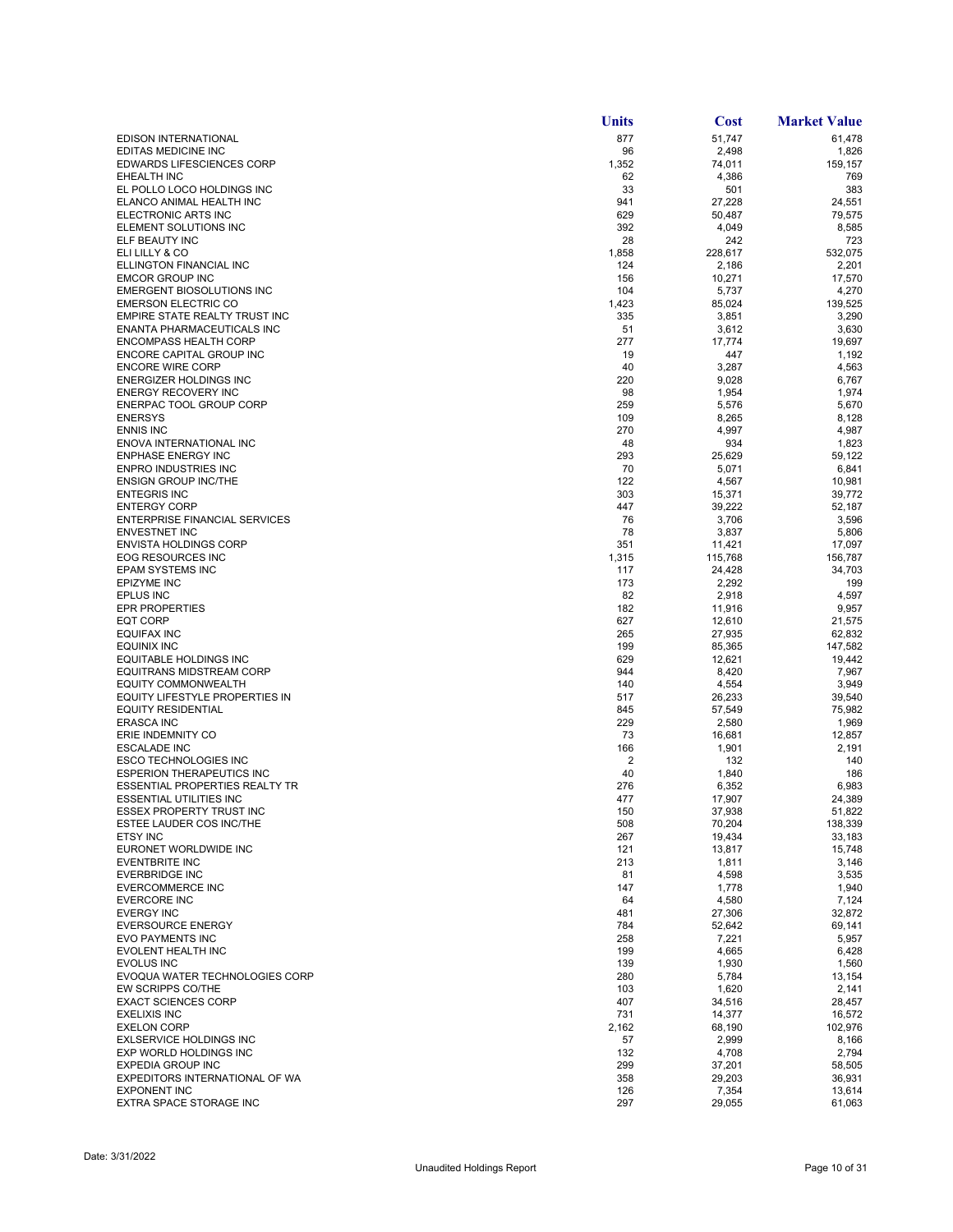|                                                               | Units      | <b>Cost</b>      | <b>Market Value</b> |
|---------------------------------------------------------------|------------|------------------|---------------------|
| <b>EXTREME NETWORKS INC</b>                                   | 340        | 2,505            | 4,151               |
| <b>EXXON MOBIL CORP</b>                                       | 9,418      | 634,350          | 777,833             |
| <b>EZCORP INC</b>                                             | 88         | 680              | 532                 |
| <b>F45 TRAINING HOLDINGS INC</b>                              | 166        | 2,176            | 1,776               |
| F <sub>5</sub> INC<br><b>FACTSET RESEARCH SYSTEMS INC</b>     | 137<br>75  | 22,953           | 28,626<br>32,561    |
| <b>FAIR ISAAC CORP</b>                                        | 56         | 15,010<br>10,472 | 26,122              |
| <b>FALCON MINERALS CORP</b>                                   | 309        | 1,946            | 2,083               |
| FARMLAND PARTNERS INC                                         | 105        | 477              | 1,444               |
| <b>FARO TECHNOLOGIES INC</b>                                  | 33         | 1,341            | 1,713               |
| <b>FASTENAL CO</b>                                            | 1,402      | 39,125           | 83,279              |
| <b>FASTLY INC</b>                                             | 222        | 19,206           | 3,858               |
| <b>FATE THERAPEUTICS INC</b><br>FEDERAL AGRICULTURAL MORTGAGE | 198<br>19  | 7,148<br>1,409   | 7,676<br>2,061      |
| FEDERAL REALTY INVESTMENT TRUS                                | 220        | 26,081           | 26,855              |
| FEDERAL SIGNAL CORP                                           | 260        | 9,230            | 8,775               |
| FEDERATED HERMES INC                                          | 165        | 4,381            | 5,620               |
| <b>FEDEX CORP</b>                                             | 541        | 85,506           | 125,182             |
| <b>FERRO CORP</b>                                             | 91         | 1,427            | 1,978               |
| <b>FIBROGEN INC</b><br>FIDELITY NATIONAL FINANCIAL IN         | 137<br>825 | 6,340<br>31,339  | 1,647<br>40,293     |
| FIDELITY NATIONAL INFORMATION                                 | 1,395      | 137,346          | 140,086             |
| FIESTA RESTAURANT GROUP INC                                   | 46         | 713              | 344                 |
| FIFTH THIRD BANCORP                                           | 1,633      | 44,463           | 70,284              |
| <b>FIGS INC</b>                                               | 116        | 2,276            | 2,496               |
| FINANCIAL INSTITUTIONS INC                                    | 19         | 488              | 572                 |
| FIRST ADVANTAGE CORP                                          | 127        | 2,230            | 2,564               |
| FIRST AMERICAN FINANCIAL CORP                                 | 273        | 13,539           | 17,696              |
| <b>FIRST BUSEY CORP</b><br>FIRST CITIZENS BANCSHARES INC/     | 69<br>26   | 1,693            | 1,748<br>17,306     |
| FIRST COMMONWEALTH FINANCIAL C                                | 208        | 12,887<br>2,513  | 3,153               |
| FIRST FINANCIAL BANCORP                                       | 154        | 3,653            | 3,550               |
| FIRST FINANCIAL BANKSHARES INC                                | 280        | 12,989           | 12,354              |
| FIRST FOUNDATION INC                                          | 25         | 322              | 607                 |
| FIRST HAWAIIAN INC                                            | 391        | 10,464           | 10,905              |
| <b>FIRST HORIZON CORP</b>                                     | 1,170      | 14,043           | 27,483              |
| FIRST INDUSTRIAL REALTY TRUST                                 | 282        | 14,937           | 17,459              |
| FIRST INTERSTATE BANCSYSTEM IN<br><b>FIRST MERCHANTS CORP</b> | 227<br>124 | 7,987<br>4,249   | 8,347<br>5,158      |
| FIRST OF LONG ISLAND CORP/THE                                 | 79         | 1,576            | 1,537               |
| FIRST REPUBLIC BANK/CA                                        | 386        | 35,989           | 62,571              |
| FIRST SOLAR INC                                               | 232        | 12,504           | 19,428              |
| FIRSTCASH HOLDINGS INC                                        | 57         | 4,124            | 4,009               |
| <b>FIRSTENERGY CORP</b>                                       | 1,305      | 51,725           | 59,847              |
| <b>FISERV INC</b>                                             | 1,369      | 101,974          | 138,817             |
| <b>FISKER INC</b><br>FIVE BELOW INC                           | 353<br>95  | 6,815<br>10,279  | 4,554<br>15,045     |
| FIVE9 INC                                                     | 141        | 8,582            | 15,566              |
| FLAGSTAR BANCORP INC                                          | 91         | 2,648            | 3,858               |
| FLEETCOR TECHNOLOGIES INC                                     | 201        | 43,543           | 50,061              |
| FLOOR & DECOR HOLDINGS INC                                    | 220        | 14,976           | 17,820              |
| <b>FLOWERS FOODS INC</b>                                      | 543        | 10,544           | 13,961              |
| <b>FLOWSERVE CORP</b>                                         | 391        | 14,913           | 14.037              |
| <b>FLUSHING FINANCIAL CORP</b><br><b>FLYWIRE CORP</b>         | 80<br>161  | 1,856<br>4,567   | 1,788<br>4,923      |
| <b>FMC CORP</b>                                               | 279        | 17,926           | 36,708              |
| <b>FNB CORP/PA</b>                                            | 1,207      | 13,712           | 15,027              |
| FOCUS FINANCIAL PARTNERS INC                                  | 87         | 3,862            | 3,979               |
| FOOT LOCKER INC                                               | 143        | 7,608            | 4,241               |
| FORD MOTOR CO                                                 | 8,594      | 71,524           | 145,325             |
| FORESTAR GROUP INC                                            | 137        | 2,416            | 2,433               |
| <b>FORMFACTOR INC</b><br><b>FORTINET INC</b>                  | 154<br>304 | 3,550<br>24,123  | 6,473<br>103,889    |
| <b>FORTIVE CORP</b>                                           | 802        | 48,764           | 48,866              |
| FORTUNE BRANDS HOME & SECURITY                                | 412        | 22,597           | 30,603              |
| <b>FORWARD AIR CORP</b>                                       | 59         | 3,260            | 5,769               |
| <b>FOSSIL GROUP INC</b>                                       | 111        | 1,746            | 1,070               |
| FOUR CORNERS PROPERTY TRUST IN                                | 278        | 7,284            | 7,517               |
| <b>FOX CORP</b>                                               | 1,098      | 45,298           | 42,191              |
| FOX FACTORY HOLDING CORP                                      | 77         | 4,533            | 7,542               |
| <b>FRANCHISE GROUP INC</b><br>FRANKLIN BSP REALTY TRUST INC   | 64<br>132  | 2,806<br>2,244   | 2,647<br>1,845      |
| FRANKLIN ELECTRIC CO INC                                      | 255        | 18,043           | 21,175              |
| <b>FRANKLIN RESOURCES INC</b>                                 | 656        | 19,337           | 18,316              |
| FRANKLIN STREET PROPERTIES COR                                | 409        | 2,403            | 2,413               |
| FREEPORT-MCMORAN INC                                          | 3,262      | 53,276           | 162,252             |
| FRESHPET INC                                                  | 97         | 4,664            | 9,956               |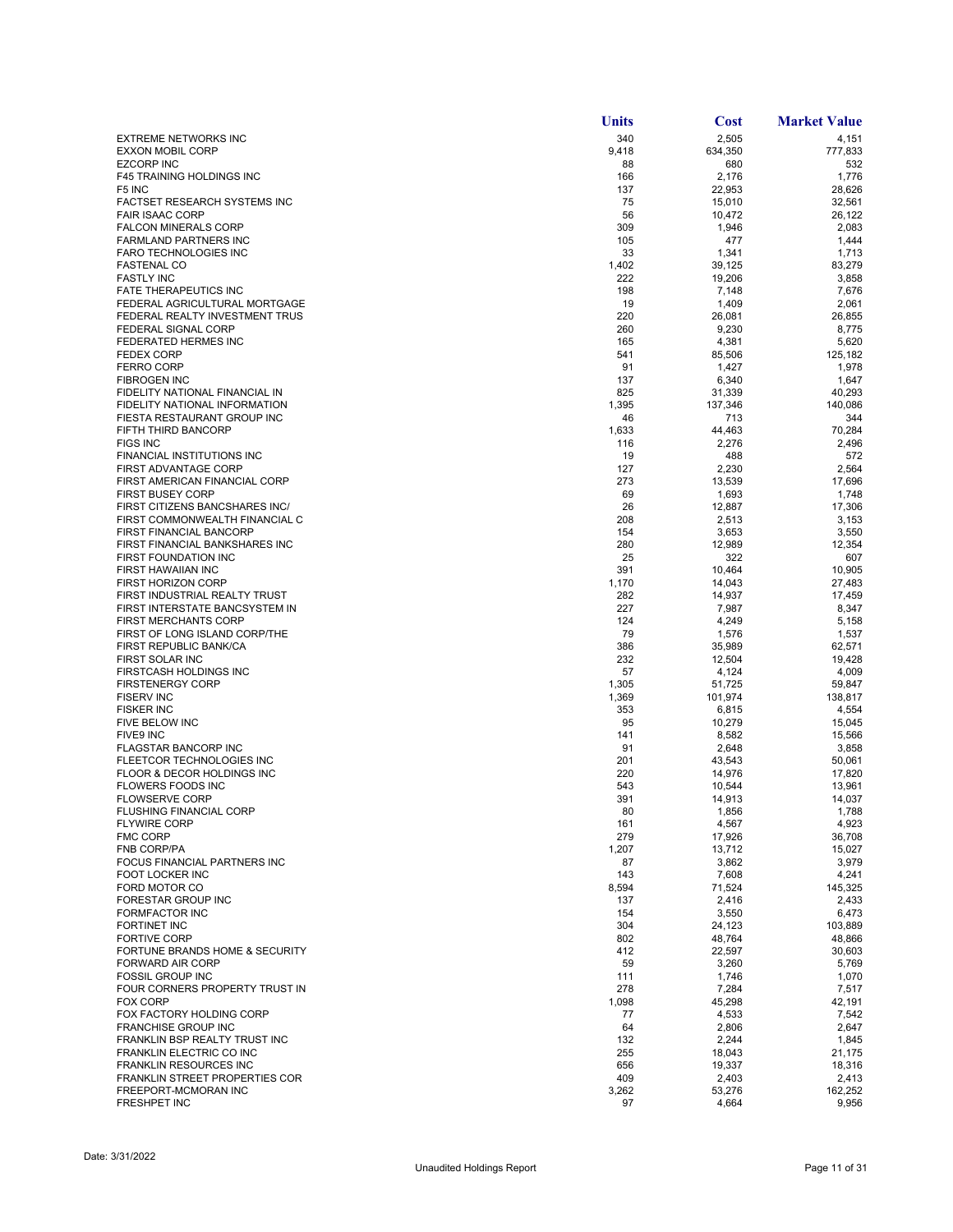|                                                                   | <b>Units</b> | Cost             | <b>Market Value</b> |
|-------------------------------------------------------------------|--------------|------------------|---------------------|
| <b>FRONTDOOR INC</b>                                              | 139          | 4,349            | 4,149               |
| FRONTIER GROUP HOLDINGS INC                                       | 222          | 2,521            | 2,515               |
| FRP HOLDINGS INC                                                  | 72           | 4,193            | 4,162               |
| FTI CONSULTING INC                                                | 73           | 5,927            | 11,477              |
| <b>FUBOTV INC</b>                                                 | 56           | 1,918            | 367                 |
| FUELCELL ENERGY INC<br><b>FULCRUM THERAPEUTICS INC</b>            | 932<br>118   | 13,305           | 5,368<br>2,791      |
| <b>FULGENT GENETICS INC</b>                                       | 33           | 2,167<br>2,136   | 2,060               |
| <b>FULTON FINANCIAL CORP</b>                                      | 333          | 5,411            | 5,534               |
| <b>FUTUREFUEL CORP</b>                                            | 64           | 1,015            | 623                 |
| <b>G1 THERAPEUTICS INC</b>                                        | 52           | 996              | 395                 |
| <b>GAMCO INVESTORS INC</b>                                        | 8            | 135              | 177                 |
| <b>GANNETT CO INC</b>                                             | 357          | 3,449            | 1,610               |
| <b>GAP INC/THE</b>                                                | 450          | 11,592           | 6,336               |
| <b>GARTNER INC</b>                                                | 189          | 24,686           | 56,220              |
| <b>GATX CORP</b>                                                  | 107          | 7,832            | 13,196              |
| <b>GCM GROSVENOR INC</b><br><b>GCP APPLIED TECHNOLOGIES INC</b>   | 194<br>104   | 2,093<br>2,553   | 1,884<br>3,268      |
| <b>GENERAC HOLDINGS INC</b>                                       | 136          | 18,447           | 40,427              |
| <b>GENERAL ELECTRIC CO</b>                                        | 2,470        | 153,873          | 226,005             |
| <b>GENERAL MILLS INC</b>                                          | 1,564        | 67,562           | 105,914             |
| <b>GENERAL MOTORS CO</b>                                          | 3,043        | 109,650          | 133,101             |
| <b>GENESCO INC</b>                                                | 3            | 133              | 191                 |
| <b>GENTEX CORP</b>                                                | 516          | 15,195           | 15,052              |
| <b>GENTHERM INC</b>                                               | 49           | 1,959            | 3,579               |
| <b>GENUINE PARTS CO</b>                                           | 306          | 30,793           | 38,562              |
| <b>GERON CORP</b>                                                 | 266          | 266              | 362                 |
| <b>GETTY REALTY CORP</b><br><b>GEVO INC</b>                       | 88           | 2,515            | 2,519               |
| <b>GIBRALTAR INDUSTRIES INC</b>                                   | 507<br>98    | 2,189            | 2,373<br>4,209      |
| <b>G-III APPAREL GROUP LTD</b>                                    | 20           | 4,021<br>558     | 541                 |
| GILEAD SCIENCES INC                                               | 2,994        | 186,580          | 177,993             |
| <b>GLACIER BANCORP INC</b>                                        | 254          | 10,208           | 12,771              |
| <b>GLADSTONE COMMERCIAL CORP</b>                                  | 199          | 4,332            | 4,382               |
| <b>GLADSTONE LAND CORP</b>                                        | 15           | 480              | 546                 |
| <b>GLATFELTER CORP</b>                                            | 96           | 937              | 1,188               |
| <b>GLAUKOS CORP</b>                                               | 88           | 5,080            | 5,088               |
| GLOBAL BLOOD THERAPEUTICS INC                                     | 141          | 6,554            | 4,884               |
| <b>GLOBAL INDUSTRIAL CO</b>                                       | 59           | 2,040            | 1,902               |
| <b>GLOBAL MEDICAL REIT INC</b><br><b>GLOBAL NET LEASE INC</b>     | 119<br>681   | 1,927            | 1,942<br>10,712     |
| <b>GLOBAL PAYMENTS INC</b>                                        | 651          | 12,564<br>68,167 | 89,083              |
| <b>GLOBAL WATER RESOURCES INC</b>                                 | 14           | 142              | 233                 |
| <b>GLOBALSTAR INC</b>                                             | 1,683        | 2,269            | 2,474               |
| <b>GLOBE LIFE INC</b>                                             | 257          | 21,068           | 25,854              |
| <b>GLOBUS MEDICAL INC</b>                                         | 131          | 5,670            | 9,665               |
| <b>GMS INC</b>                                                    | 129          | 4,133            | 6,420               |
| <b>GODADDY INC</b>                                                | 406          | 26,795           | 33,982              |
| GOGO INC                                                          | 181          | 2,161            | 3,450               |
| GOLDMAN SACHS GROUP INC/THE                                       | 727          | 137,757          | 239,983             |
| GOODYEAR TIRE & RUBBER CO/THE<br>GOOSEHEAD INSURANCE INC          | 487<br>42    | 9,943            | 6,959               |
| <b>GOPRO INC</b>                                                  | 241          | 5,051<br>1,022   | 3,300<br>2,056      |
| <b>GORMAN-RUPP CO/THE</b>                                         | 168          | 5,918            | 6,028               |
| <b>GOSSAMER BIO INC</b>                                           | 219          | 2,030            | 1,901               |
| <b>GRACO INC</b>                                                  | 523          | 22,969           | 36,464              |
| <b>GRAFTECH INTERNATIONAL LTD</b>                                 | 644          | 6,529            | 6,195               |
| <b>GRAHAM HOLDINGS CO</b>                                         | 1            | 641              | 611                 |
| <b>GRAND CANYON EDUCATION INC</b>                                 | 66           | 6,345            | 6,409               |
| <b>GRANITE CONSTRUCTION INC</b>                                   | 116          | 4,672            | 3,805               |
| <b>GRANITE POINT MORTGAGE TRUST I</b>                             | 60           | 1,082            | 667                 |
| <b>GRAPHIC PACKAGING HOLDING CO</b><br><b>GRAY TELEVISION INC</b> | 464<br>237   | 8,946            | 9,299               |
| <b>GREAT AJAX CORP</b>                                            | 8            | 4,596<br>84      | 5,231<br>94         |
| <b>GREAT LAKES DREDGE &amp; DOCK CORP</b>                         | 288          | 4,242            | 4,041               |
| <b>GREEN DOT CORP</b>                                             | 73           | 5,805            | 2,006               |
| <b>GREEN PLAINS INC</b>                                           | 31           | 406              | 961                 |
| <b>GREENBRIER COS INC/THE</b>                                     | 84           | 3,321            | 4,327               |
| <b>GREENHILL &amp; CO INC</b>                                     | 77           | 1,879            | 1,191               |
| <b>GREIF INC</b>                                                  | 57           | 2,115            | 3,708               |
| <b>GRIFFON CORP</b>                                               | 143          | 1,494            | 2,864               |
| GROCERY OUTLET HOLDING CORP                                       | 231          | 8,165            | 7,572               |
| <b>GROUP 1 AUTOMOTIVE INC</b>                                     | 27           | 1,995            | 4,531               |
| <b>GROUPON INC</b><br><b>GROWGENERATION CORP</b>                  | 34<br>221    | 2,176<br>9,595   | 654<br>2,035        |
| GTY TECHNOLOGY HOLDINGS INC                                       | 550          | 1,783            | 1,777               |
| <b>GUARDANT HEALTH INC</b>                                        | 231          | 23,704           | 15,301              |
|                                                                   |              |                  |                     |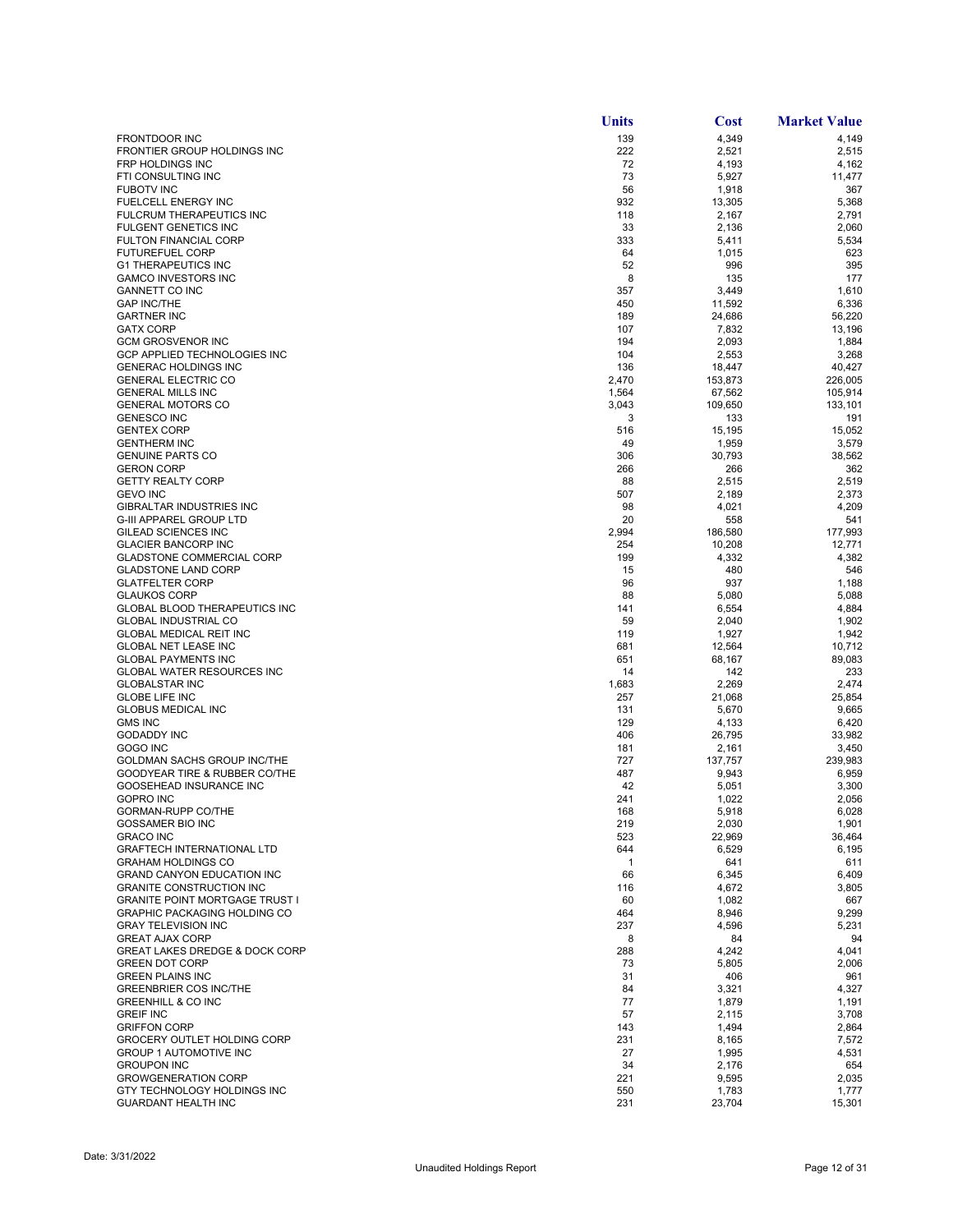|                                                                    | <b>Units</b>   | <b>Cost</b>      | <b>Market Value</b> |
|--------------------------------------------------------------------|----------------|------------------|---------------------|
| <b>GUESS? INC</b>                                                  | $\overline{7}$ | 145              | 153                 |
| GUIDEWIRE SOFTWARE INC                                             | 214            | 17,492           | 20,249              |
| <b>GXO LOGISTICS INC</b>                                           | 203            | 4,709            | 14,482              |
| H&E EQUIPMENT SERVICES INC                                         | 119            | 2,430            | 5,179               |
| <b>H&amp;R BLOCK INC</b>                                           | 462            | 11,846           | 12,030              |
| HACKETT GROUP INC/THE                                              | 88             | 1,871            | 2,029               |
| <b>HAEMONETICS CORP</b><br>HAIN CELESTIAL GROUP INC/THE            | 122<br>188     | 10,752<br>7,438  | 7,713<br>6,467      |
| <b>HALLIBURTON CO</b>                                              | 2,083          | 52,358           | 78,883              |
| HALOZYME THERAPEUTICS INC                                          | 300            | 5,941            | 11,964              |
| HAMILTON BEACH BRANDS HOLDING                                      | 12             | 282              | 140                 |
| <b>HAMILTON LANE INC</b>                                           | 54             | 4,882            | 4,174               |
| <b>HANCOCK WHITNEY CORP</b>                                        | 137.00         | 4747.05          | 7144.55             |
| <b>HANESBRANDS INC</b>                                             | 864            | 11,049           | 12,865              |
| <b>HANGER INC</b>                                                  | 116            | 2,156            | 2,126               |
| <b>HANNON ARMSTRONG SUSTAINABLE</b>                                | 185            | 4,556            | 8,775               |
| HANOVER INSURANCE GROUP INC/TH                                     | 113            | 14,021           | 16,896              |
| HARLEY-DAVIDSON INC                                                | 344            | 11,737           | 13,554              |
| <b>HARMONIC INC</b>                                                | 242            | 1,142            | 2,248               |
| <b>HARMONY BIOSCIENCES HOLDINGS I</b>                              | 42<br>220      | 2,065            | 2,043               |
| <b>HARSCO CORP</b><br>HARTFORD FINANCIAL SERVICES GR               | 798            | 4,131<br>35,677  | 2,693<br>57,304     |
| <b>HASBRO INC</b>                                                  | 321            | 25,858           | 26,296              |
| HAWAIIAN ELECTRIC INDUSTRIES I                                     | 174            | 6,372            | 7,362               |
| <b>HAWAIIAN HOLDINGS INC</b>                                       | 202            | 4,510            | 3,979               |
| <b>HAWKINS INC</b>                                                 | 6              | 123              | 275                 |
| HAYNES INTERNATIONAL INC                                           | 75             | 2,476            | 3,195               |
| <b>HAYWARD HOLDINGS INC</b>                                        | 200            | 4,947            | 3,324               |
| <b>HB FULLER CO</b>                                                | 115            | 7,440            | 7,598               |
| HCA HEALTHCARE INC                                                 | 564            | 69,725           | 141,350             |
| <b>HCI GROUP INC</b>                                               | 14             | 711              | 955                 |
| HEALTH CATALYST INC                                                | 80             | 4,597            | 2,090               |
| HEALTHCARE REALTY TRUST INC                                        | 316            | 8,849            | 8,684               |
| HEALTHCARE SERVICES GROUP INC                                      | 297            | 9,458            | 5,515               |
| HEALTHCARE TRUST OF AMERICA IN                                     | 560            | 14,881           | 17,550              |
| <b>HEALTHEQUITY INC</b><br>HEALTHPEAK PROPERTIES INC               | 183<br>1,467   | 11,257<br>39,450 | 12,342<br>50,362    |
| <b>HEALTHSTREAM INC</b>                                            | 36             | 869              | 717                 |
| <b>HEARTLAND EXPRESS INC</b>                                       | 129            | 1,914            | 1,815               |
| HEARTLAND FINANCIAL USA INC                                        | 88             | 4,380            | 4,209               |
| <b>HECLA MINING CO</b>                                             | 1,181          | 5,019            | 7,759               |
| <b>HEIDRICK &amp; STRUGGLES INTERNATI</b>                          | 12             | 374              | 475                 |
| <b>HELIOS TECHNOLOGIES INC</b>                                     | 89             | 2,954            | 7,142               |
| <b>HELIX ENERGY SOLUTIONS GROUP I</b>                              | 106            | 573              | 507                 |
| <b>HELMERICH &amp; PAYNE INC</b>                                   | 259            | 12,055           | 11,080              |
| HENRY SCHEIN INC                                                   | 294            | 20,659           | 25,634              |
| <b>HERC HOLDINGS INC</b>                                           | 53             | 3,018            | 8,856               |
| <b>HERITAGE COMMERCE CORP</b><br><b>HERITAGE FINANCIAL CORP/WA</b> | 162<br>36      | 1,855            | 1,823<br>902        |
| <b>HERON THERAPEUTICS INC</b>                                      | 168            | 1,070<br>4,342   | 961                 |
| <b>HERSHA HOSPITALITY TRUST</b>                                    | 83             | 1,456            | 754                 |
| <b>HERSHEY CO/THE</b>                                              | 340            | 43,481           | 73,654              |
| <b>HESKA CORP</b>                                                  | 22             | 1,894            | 3,042               |
| <b>HESS CORP</b>                                                   | 642            | 32.185           | 68,720              |
| HEWLETT PACKARD ENTERPRISE CO                                      | 3,093          | 41,544           | 51,684              |
| <b>HEXCEL CORP</b>                                                 | 1,517          | 75,353           | 90,216              |
| HF SINCLAIR CORP                                                   | 419            | 21,419           | 16,697              |
| <b>HIBBETT INC</b>                                                 | 16             | 229              | 709                 |
| <b>HIGHWOODS PROPERTIES INC</b>                                    | 333            | 12,917           | 15,231              |
| HILLENBRAND INC                                                    | 297            | 11,802           | 13,118              |
| <b>HILLTOP HOLDINGS INC</b>                                        | 134            | 2,389            | 3,940               |
| HILTON GRAND VACATIONS INC<br>HILTON WORLDWIDE HOLDINGS INC        | 280            | 9,975            | 14,563              |
| HNI CORP                                                           | 717<br>122     | 51,481<br>4,498  | 108,798<br>4,520    |
| <b>HOLOGIC INC</b>                                                 | 545            | 22,400           | 41,867              |
| HOME BANCSHARES INC/AR                                             | 409            | 7,189            | 9,243               |
| HOME DEPOT INC/THE                                                 | 2,295          | 413,656          | 686,962             |
| HOPE BANCORP INC                                                   | 194            | 2,301            | 3,120               |
| HORACE MANN EDUCATORS CORP                                         | 101            | 3,782            | 4,225               |
| HORIZON BANCORP INC/IN                                             | 118            | 1,862            | 2,203               |
| <b>HORMEL FOODS CORP</b>                                           | 708            | 30,718           | 36,490              |
| <b>HOST HOTELS &amp; RESORTS INC</b>                               | 1,588          | 26,714           | 30,855              |
| <b>HOSTESS BRANDS INC</b>                                          | 190            | 2,079            | 4,169               |
| <b>HOUGHTON MIFFLIN HARCOURT CO</b>                                | 215            | 1,905            | 4,517               |
| HOULIHAN LOKEY INC                                                 | 87             | 5,050            | 7,639               |
| HOWARD HUGHES CORP/THE                                             | 63             | 6,150            | 6,527               |
| HOWMET AEROSPACE INC                                               | 3,003          | 89,648           | 107,928             |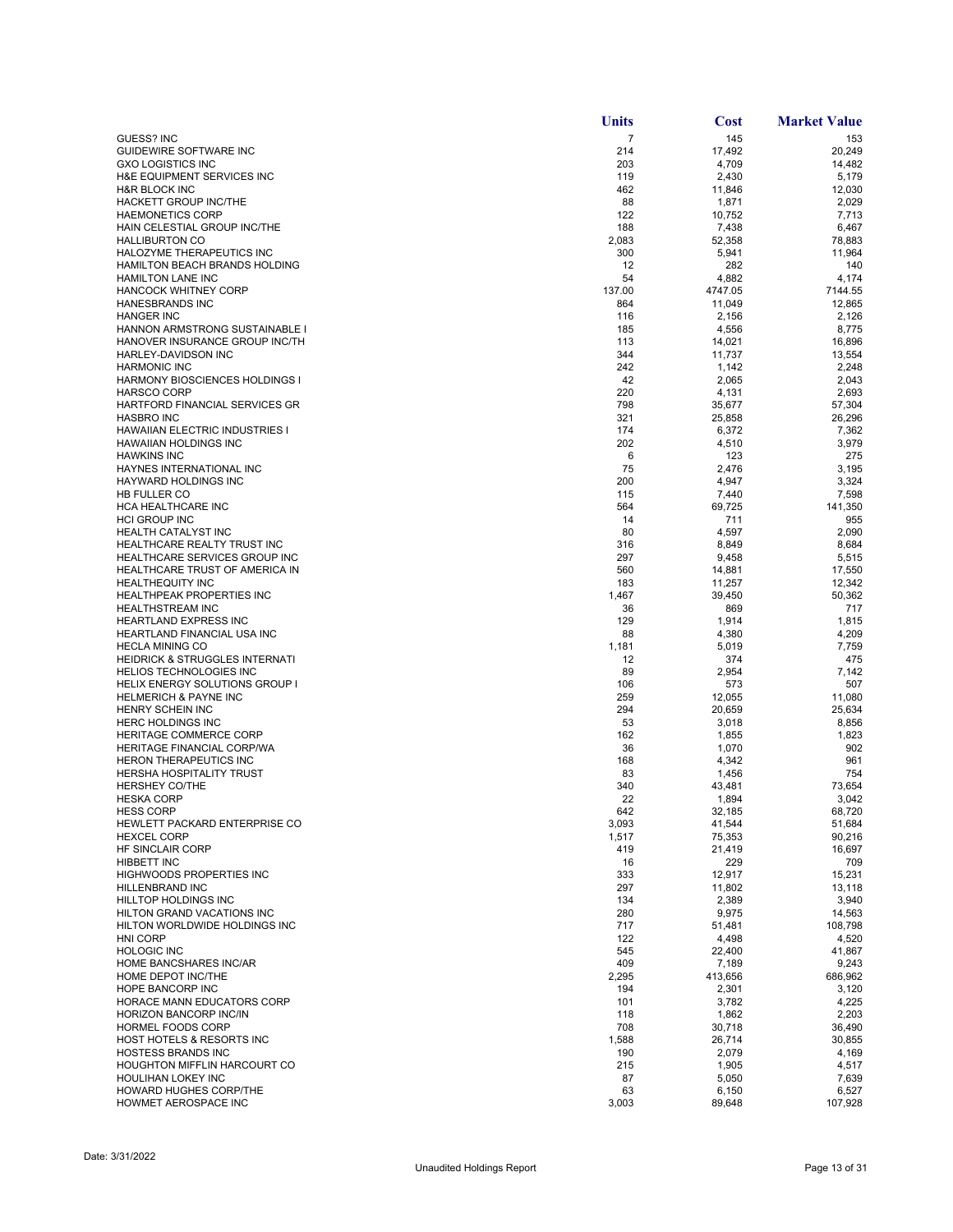|                                                                | <b>Units</b> | <b>Cost</b>     | <b>Market Value</b> |
|----------------------------------------------------------------|--------------|-----------------|---------------------|
| HP INC                                                         | 2,439        | 49,902          | 88,536              |
| HUB GROUP INC                                                  | 46           | 3,857           | 3,552               |
| HUBBELL INC                                                    | 159          | 17,178          | 29,219              |
| <b>HUBSPOT INC</b>                                             | 101          | 13,339          | 47,969              |
| HUDSON PACIFIC PROPERTIES INC                                  | 377          | 10,789          | 10,462              |
| HUMANA INC<br>HUNTINGTON BANCSHARES INC/OH                     | 276<br>3,611 | 91,452          | 120,107<br>52,793   |
| <b>HUNTSMAN CORP</b>                                           | 446          | 51,776<br>9,570 | 16,729              |
| HURON CONSULTING GROUP INC                                     | 36           | 1,847           | 1,649               |
| <b>HYATT HOTELS CORP</b>                                       | 189          | 13,888          | 18,040              |
| HYDROFARM HOLDINGS GROUP INC                                   | 132          | 2,248           | 2,000               |
| HYSTER-YALE MATERIALS HANDLING                                 | 64           | 2,501           | 2,125               |
| <b>13 VERTICALS INC</b>                                        | 111          | 2,966           | 3,092               |
| <b>IAA INC</b>                                                 | 310          | 9,222           | 11,858              |
| IAC/INTERACTIVECORP                                            | 158          | 6,343           | 15,844              |
| ICF INTERNATIONAL INC<br><b>ICU MEDICAL INC</b>                | 35<br>39     | 2,267<br>9,379  | 3,295<br>8,683      |
| <b>IDACORP INC</b>                                             | 80           | 8,706           | 9,229               |
| <b>IDEANOMICS INC</b>                                          | 2,175        | 2,190           | 2,436               |
| <b>IDEX CORP</b>                                               | 240          | 31,903          | 46,015              |
| <b>IDEXX LABORATORIES INC</b>                                  | 185          | 76,264          | 101,206             |
| <b>IES HOLDINGS INC</b>                                        | 23           | 948             | 925                 |
| <b>IHEARTMEDIA INC</b>                                         | 263          | 4,503           | 4,973               |
| <b>II-VI INC</b>                                               | 216          | 6,944           | 15,658              |
| ILLINOIS TOOL WORKS INC                                        | 860          | 116,844         | 180,084             |
| <b>ILLUMINA INC</b>                                            | 325          | 106,776         | 113,555             |
| <b>IMAGO BIOSCIENCES INC</b><br><b>IMMUNITYBIO INC</b>         | 92<br>345    | 1,835           | 1,773<br>1,935      |
| <b>IMMUNOGEN INC</b>                                           | 306          | 2,045<br>1,469  | 1,457               |
| <b>IMMUNOVANT INC</b>                                          | 74           | 2,584           | 408                 |
| <b>IMPINJ INC</b>                                              | 34           | 495             | 2,160               |
| <b>INARI MEDICAL INC</b>                                       | 75           | 7,253           | 6,798               |
| <b>INCYTE CORP</b>                                             | 436          | 29,150          | 34,627              |
| INDEPENDENCE REALTY TRUST INC                                  | 379          | 3,479           | 10,021              |
| <b>INDEPENDENT BANK CORP</b>                                   | 32           | 2,402           | 2,614               |
| INDEPENDENT BANK GROUP INC                                     | 67           | 3,078           | 4,768               |
| INDUSTRIAL LOGISTICS PROPERTIE<br><b>INFINERA CORP</b>         | 196<br>478   | 4,193<br>2,149  | 4,443<br>4,144      |
| <b>INFORMATICA INC</b>                                         | 108          | 2,035           | 2,132               |
| INFRASTRUCTURE AND ENERGY ALTE                                 | 140          | 1,985           | 1,659               |
| <b>INGERSOLL RAND INC</b>                                      | 913          | 26,806          | 45,970              |
| <b>INGEVITY CORP</b>                                           | 49           | 4,101           | 3,139               |
| <b>INGLES MARKETS INC</b>                                      | 50           | 1,361           | 4,453               |
| <b>INGREDION INC</b>                                           | 167          | 15,264          | 14,554              |
| <b>INHIBRX INC</b>                                             | 92           | 2,325           | 2,050               |
| <b>INNOSPEC INC</b><br><b>INNOVATE CORP</b>                    | 19           | 1,173           | 1,758               |
| INNOVATIVE INDUSTRIAL PROPERTI                                 | 249<br>50    | 926<br>8,912    | 919<br>10,270       |
| <b>INNOVIVA INC</b>                                            | 38           | 557             | 735                 |
| <b>INOGEN INC</b>                                              | 44           | 5,463           | 1,426               |
| INOVIO PHARMACEUTICALS INC                                     | 334          | 4,159           | 1,199               |
| <b>INSEEGO CORP</b>                                            | 310          | 3,457           | 1,256               |
| <b>INSIGHT ENTERPRISES INC</b>                                 | 67           | 4,650           | 7,190               |
| INSMED INC                                                     | 352          | 7,126           | 8.272               |
| <b>INSPERITY INC</b>                                           | 87           | 8,122           | 8,737               |
| INSPIRE MEDICAL SYSTEMS INC<br>INSTALLED BUILDING PRODUCTS IN  | 56           | 6,169           | 14,375              |
| INSTEEL INDUSTRIES INC                                         | 81<br>49     | 3,606<br>1,883  | 6,844<br>1,813      |
| <b>INSULET CORP</b>                                            | 148          | 15,067          | 39,426              |
| <b>INTAPP INC</b>                                              | 80           | 1,937           | 1,921               |
| <b>INTEGER HOLDINGS CORP</b>                                   | 71           | 5,490           | 5,720               |
| INTEGRA LIFESCIENCES HOLDINGS                                  | 148          | 7,224           | 9,510               |
| <b>INTEL CORP</b>                                              | 9,000        | 426,525         | 446,040             |
| <b>INTELLIA THERAPEUTICS INC</b>                               | 151          | 11,188          | 10,973              |
| <b>INTER PARFUMS INC</b>                                       | 32           | 2,098           | 2,818               |
| INTERACTIVE BROKERS GROUP INC<br>INTERCEPT PHARMACEUTICALS INC | 134<br>59    | 7,323<br>6,213  | 8,832<br>960        |
| INTERCONTINENTAL EXCHANGE INC                                  | 1,221        | 94,871          | 161,319             |
| <b>INTERDIGITAL INC</b>                                        | 72           | 4,686           | 4,594               |
| INTERNATIONAL BANCSHARES CORP                                  | 157          | 5,265           | 6,627               |
| INTERNATIONAL BUSINESS MACHINE                                 | 2,055        | 229,634         | 267,191             |
| INTERNATIONAL FLAVORS & FRAGRA                                 | 554          | 67,376          | 72,757              |
| INTERNATIONAL MONEY EXPRESS IN                                 | 146          | 3,159           | 3,009               |
| INTERNATIONAL PAPER CO                                         | 813          | 31,018          | 37,520              |
| INTERPUBLIC GROUP OF COS INC/T                                 | 962          | 23,173          | 34,103              |
| INTERSECT ENT INC<br>INTRA-CELLULAR THERAPIES INC              | 50<br>171    | 1,409<br>5,493  | 1,401<br>10,463     |
|                                                                |              |                 |                     |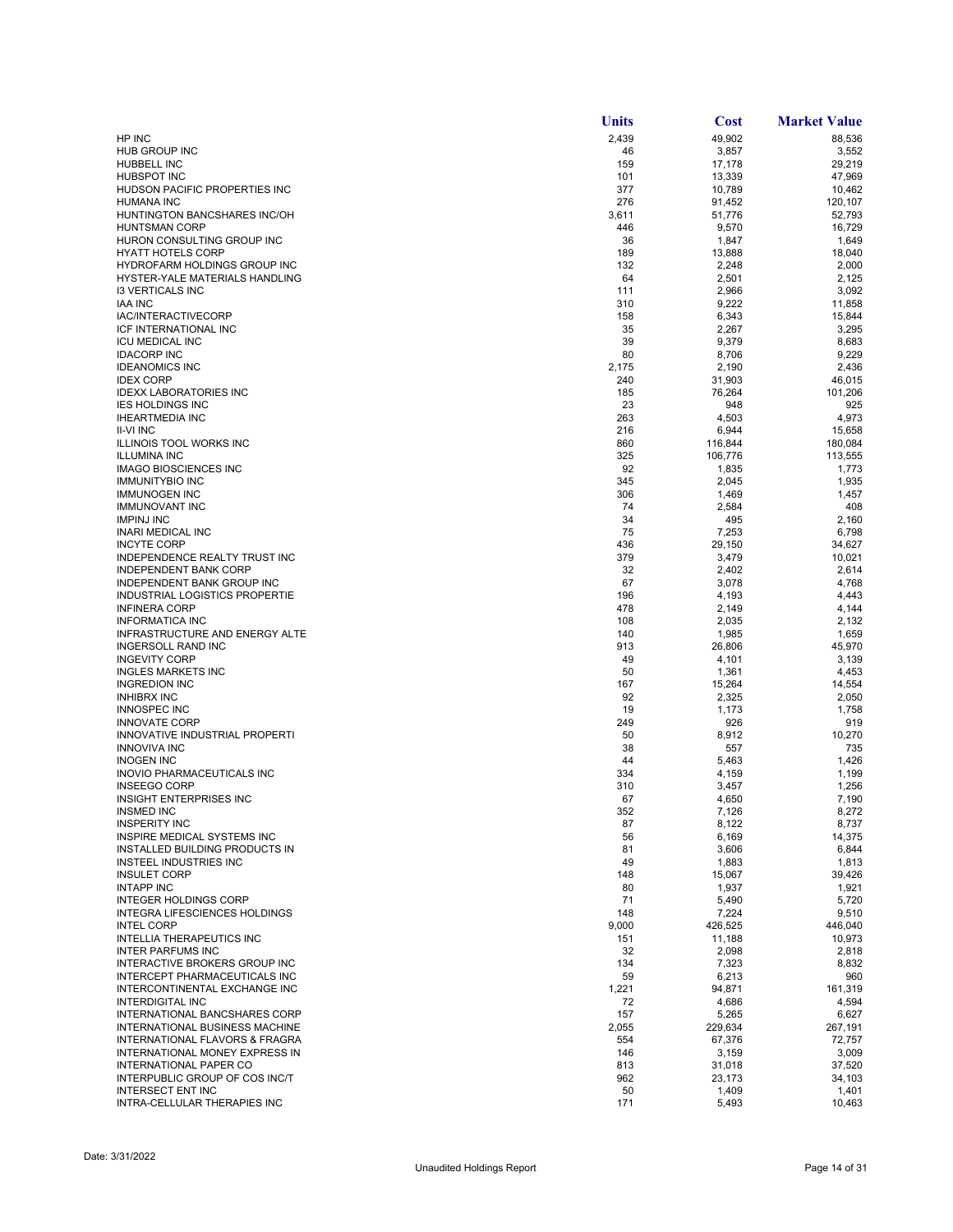|                                                            | Units        | <b>Cost</b>       | <b>Market Value</b> |
|------------------------------------------------------------|--------------|-------------------|---------------------|
| <b>INTREPID POTASH INC</b>                                 | 27           | 1,866             | 2,218               |
| <b>INTUIT INC</b>                                          | 593          | 147,664           | 285,138             |
| INTUITIVE SURGICAL INC                                     | 778          | 140,638           | 234,707             |
| <b>INVACARE CORP</b><br>INVESCO MORTGAGE CAPITAL INC       | 48<br>142    | 206<br>1,937      | 68<br>324           |
| <b>INVESTORS BANCORP INC</b>                               | 497          | 5,930             | 7,420               |
| <b>INVITAE CORP</b>                                        | 354          | 9,735             | 2,821               |
| <b>INVITATION HOMES INC</b>                                | 1,244        | 33,393            | 49,984              |
| IONIS PHARMACEUTICALS INC                                  | 365          | 17,738            | 13,520              |
| <b>IOVANCE BIOTHERAPEUTICS INC</b>                         | 284          | 7,474             | 4,729               |
| <b>IPG PHOTONICS CORP</b><br><b>IQVIA HOLDINGS INC</b>     | 54<br>445    | 6,118             | 5,927               |
| <b>IRHYTHM TECHNOLOGIES INC</b>                            | 56           | 58,228<br>3,902   | 102,888<br>8,818    |
| IRIDIUM COMMUNICATIONS INC                                 | 247          | 6,354             | 9,959               |
| <b>IROBOT CORP</b>                                         | 46           | 3,852             | 2,916               |
| <b>IRON MOUNTAIN INC</b>                                   | 675          | 23,020            | 37,402              |
| IRONWOOD PHARMACEUTICALS INC                               | 311          | 2,776             | 3,912               |
| <b>ISTAR INC</b>                                           | 145          | 3,436             | 3,394               |
| <b>ITEOS THERAPEUTICS INC</b><br><b>ITRON INC</b>          | 52<br>67     | 1,924             | 1,673<br>3,530      |
| <b>ITT INC</b>                                             | 234          | 3,168<br>11,295   | 17,599              |
| <b>IVERIC BIO INC</b>                                      | 226          | 3,428             | 3,804               |
| J & J SNACK FOODS CORP                                     | 25           | 3,615             | 3,878               |
| <b>J M SMUCKER CO/THE</b>                                  | 244          | 27,265            | 33,040              |
| <b>JABIL INC</b>                                           | 235          | 5,826             | 14,507              |
| JACK HENRY & ASSOCIATES INC                                | 190          | 27,638            | 37,440              |
| JACK IN THE BOX INC                                        | 53           | 4,114             | 4,951               |
| <b>JAMF HOLDING CORP</b><br>JB HUNT TRANSPORT SERVICES INC | 124<br>197   | 4,435<br>20,750   | 4,316<br>39,556     |
| <b>JBG SMITH PROPERTIES</b>                                | 305          | 9,767             | 8,912               |
| JEFFERIES FINANCIAL GROUP INC                              | 420          | 9,870             | 13,797              |
| JELD-WEN HOLDING INC                                       | 299          | 5,250             | 6,064               |
| <b>JETBLUE AIRWAYS CORP</b>                                | 1,372        | 26,201            | 20,511              |
| JOHN B SANFILIPPO & SON INC                                | 34           | 1,892             | 2,837               |
| JOHN BEAN TECHNOLOGIES CORP                                | 69           | 5,531             | 8,174               |
| JOHN WILEY & SONS INC                                      | 112          | 5,261             | 5,939               |
| <b>JOHNSON &amp; JOHNSON</b><br>JONES LANG LASALLE INC     | 5,792<br>100 | 757,214<br>15,463 | 1,026,516<br>23,946 |
| <b>JPMORGAN CHASE &amp; CO</b>                             | 6,518        | 651,406           | 888,534             |
| JUNIPER NETWORKS INC                                       | 800          | 22,125            | 29,728              |
| <b>KADANT INC</b>                                          | 32           | 2,607             | 6,214               |
| KAISER ALUMINUM CORP                                       | 36           | 3,214             | 3,390               |
| KAR AUCTION SERVICES INC                                   | 268          | 4,816             | 4,837               |
| KARUNA THERAPEUTICS INC                                    | 48           | 4,718             | 6,086               |
| KARYOPHARM THERAPEUTICS INC<br><b>KB HOME</b>              | 36<br>160    | 670<br>4,021      | 265<br>5,181        |
| <b>KBR INC</b>                                             | 355          | 7,566             | 19,429              |
| <b>KELLOGG CO</b>                                          | 743          | 42,794            | 47,916              |
| <b>KELLY SERVICES INC</b>                                  | 100          | 2,250             | 2,169               |
| <b>KEMPER CORP</b>                                         | 167          | 10,884            | 9,442               |
| <b>KENNAMETAL INC</b>                                      | 357          | 11,468            | 10,214              |
| KENNEDY-WILSON HOLDINGS INC                                | 486          | 9,965             | 11,854              |
| <b>KEROS THERAPEUTICS INC</b><br>KEURIG DR PEPPER INC      | 49<br>3.512  | 3,025<br>121,520  | 2,665<br>133.105    |
| <b>KEYCORP</b>                                             | 2,353        | 35,922            | 52,660              |
| KEYSIGHT TECHNOLOGIES INC                                  | 400          | 32,522            | 63,188              |
| <b>KFORCE INC</b>                                          | 39           | 1,206             | 2,885               |
| KILROY REALTY CORP                                         | 270          | 18,447            | 20,633              |
| KIMBALL ELECTRONICS INC                                    | 21           | 325               | 420                 |
| KIMBALL INTERNATIONAL INC                                  | 322<br>885   | 2,939             | 2,721               |
| KIMBERLY-CLARK CORP<br>KIMCO REALTY CORP                   | 1,361        | 101,743<br>24,122 | 108,997<br>33,617   |
| KINDER MORGAN INC                                          | 5,112        | 83,245            | 96,668              |
| KINSALE CAPITAL GROUP INC                                  | 48           | 7,743             | 10,945              |
| <b>KIRBY CORP</b>                                          | 127          | 8,695             | 9,168               |
| KITE REALTY GROUP TRUST                                    | 520          | 9,618             | 11,840              |
| KKR & CO INC                                               | 1,294        | 42,957            | 75,660              |
| KKR REAL ESTATE FINANCE TRUST                              | 94           | 1,908             | 1,937               |
| <b>KLA CORP</b><br>KNIGHT-SWIFT TRANSPORTATION HO          | 334<br>346   | 32,260<br>11,129  | 122,264<br>17,459   |
| <b>KNOWLES CORP</b>                                        | 22           | 370               | 474                 |
| KODIAK SCIENCES INC                                        | 59           | 3,635             | 455                 |
| KOHL'S CORP                                                | 306          | 20,300            | 18,501              |
| KONTOOR BRANDS INC                                         | 147          | 4,943             | 6,078               |
| KOPPERS HOLDINGS INC                                       | 40           | 682               | 1,101               |
| <b>KORN FERRY</b>                                          | 116          | 4,587             | 7,533               |
| KOSMOS ENERGY LTD                                          | 972          | 5,918             | 6,989               |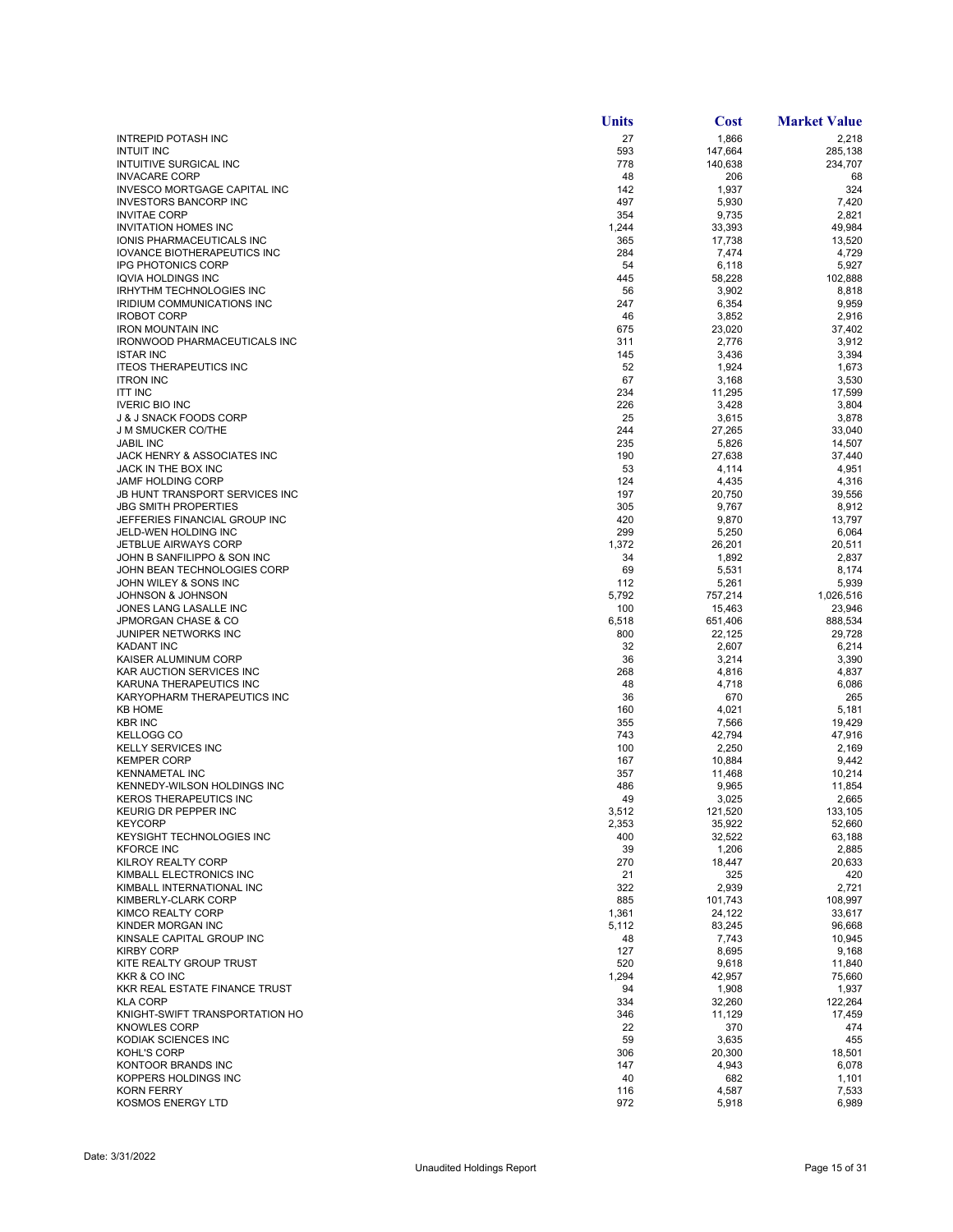|                                                             | Units       | <b>Cost</b>      | <b>Market Value</b> |
|-------------------------------------------------------------|-------------|------------------|---------------------|
| <b>KRAFT HEINZ CO/THE</b>                                   | 1,637       | 69,016           | 64,481              |
| <b>KRISPY KREME INC</b>                                     | 133         | 1,915            | 1,975               |
| <b>KROGER CO/THE</b>                                        | 1,662       | 45,705           | 95,349              |
| <b>KRONOS BIO INC</b><br><b>KRONOS WORLDWIDE INC</b>        | 31          | 1,092            | 224                 |
| <b>KRYSTAL BIOTECH INC</b>                                  | 120<br>48   | 1,382<br>3,403   | 1,862<br>3,194      |
| KULICKE & SOFFA INDUSTRIES INC                              | 127         | 8,289            | 7,115               |
| KURA ONCOLOGY INC                                           | 154         | 2,256            | 2,476               |
| KVH INDUSTRIES INC                                          | 112         | 954              | 1,019               |
| KYMERA THERAPEUTICS INC                                     | 83          | 4,186            | 3,513               |
| KYNDRYL HOLDINGS INC<br>LABORATORY CORP OF AMERICA HOL      | 565<br>199  | 11,980<br>25,146 | 7,410<br>52,468     |
| <b>LADDER CAPITAL CORP</b>                                  | 221         | 3,419            | 2,623               |
| LAKELAND FINANCIAL CORP                                     | 21          | 843              | 1,533               |
| <b>LAM RESEARCH CORP</b>                                    | 312         | 42,485           | 167,734             |
| LAMAR ADVERTISING CO<br>LAMB WESTON HOLDINGS INC            | 216<br>337  | 15,901           | 25,095              |
| LANCASTER COLONY CORP                                       | 42          | 24,790<br>7,833  | 20,190<br>6,264     |
| <b>LANDEC CORP</b>                                          | 101         | 1,196            | 1,170               |
| <b>LANDS' END INC</b>                                       | 14          | 199              | 237                 |
| LANDSTAR SYSTEM INC                                         | 74          | 7,874            | 11,161              |
| LANTHEUS HOLDINGS INC                                       | 146         | 5,019            | 8,075               |
| LAREDO PETROLEUM INC<br>LATTICE SEMICONDUCTOR CORP          | 27<br>283   | 1,978<br>6,074   | 2,137<br>17,249     |
| LAUREATE EDUCATION INC                                      | 12          | 99               | 142                 |
| LA-Z-BOY INC                                                | 7           | 208              | 185                 |
| <b>LCI INDUSTRIES</b>                                       | 53          | 3,540            | 5,502               |
| <b>LEAR CORP</b>                                            | 128         | 16,005           | 18,252              |
| LEGALZOOM.COM INC<br>LEGGETT & PLATT INC                    | 176<br>384  | 2,488<br>13,763  | 2,489<br>13,363     |
| <b>LEMONADE INC</b>                                         | 113         | 12,645           | 2,980               |
| LENDINGCLUB CORP                                            | 121         | 1,607            | 1,909               |
| <b>LENDINGTREE INC</b>                                      | 15          | 3,294            | 1,795               |
| <b>LENNAR CORP</b>                                          | 675         | 38,546           | 53,187              |
| LENNOX INTERNATIONAL INC<br><b>LESLIE'S INC</b>             | 106<br>291  | 23,604<br>6,407  | 27,333<br>5,634     |
| LEXICON PHARMACEUTICALS INC                                 | 62          | 412              | 130                 |
| LGI HOMES INC                                               | 37          | 2,469            | 3,614               |
| LHC GROUP INC                                               | 71          | 7,016            | 11,971              |
| LIBERTY BROADBAND CORP                                      | 365         | 28,780           | 49,290              |
| LIBERTY LATIN AMERICA LTD<br>LIBERTY MEDIA CORP-LIBERTY BRA | 83<br>229   | 593<br>6,027     | 796<br>6,461        |
| LIBERTY MEDIA CORP-LIBERTY FOR                              | 369         | 12,264           | 25,771              |
| LIBERTY MEDIA CORP-LIBERTY SIR                              | 727         | 27,984           | 33,239              |
| LIBERTY OILFIELD SERVICES INC                               | 184         | 2,539            | 2,727               |
| LIBERTY TRIPADVISOR HOLDINGS I                              | 116         | 1,843            | 238                 |
| LIFE STORAGE INC<br>LIFE TIME GROUP HOLDINGS INC            | 160<br>253  | 13,091<br>3,620  | 22,469<br>3,679     |
| LIFESTANCE HEALTH GROUP INC                                 | 206         | 1,926            | 2,083               |
| LIFETIME BRANDS INC                                         | 18          | 181              | 231                 |
| LIGAND PHARMACEUTICALS INC                                  | 27          | 3,664            | 3,037               |
| LIMELIGHT NETWORKS INC                                      | 185         | 983              | 966                 |
| <b>LIMONEIRA CO</b><br>LINCOLN ELECTRIC HOLDINGS INC        | 47<br>229   | 919<br>19,938    | 690<br>31,558       |
| <b>LINCOLN NATIONAL CORP</b>                                | 487         | 24,988           | 31,830              |
| LINDBLAD EXPEDITIONS HOLDINGS                               | 142         | 1,911            | 2,141               |
| <b>LINDSAY CORP</b>                                         | 47          | 7,202            | 7,379               |
| LIQUIDITY SERVICES INC                                      | 18          | 111              | 308                 |
| LITHIA MOTORS INC<br>LITTELFUSE INC                         | 58<br>57    | 11,334<br>9,922  | 17,407<br>14,216    |
| LIVE NATION ENTERTAINMENT INC                               | 334         | 21,099           | 39,292              |
| LIVE OAK BANCSHARES INC                                     | 60          | 889              | 3,053               |
| <b>LIVENT CORP</b>                                          | 260         | 2,699            | 6,778               |
| <b>LIVEPERSON INC</b>                                       | 173         | 5,377            | 4,225               |
| LIVERAMP HOLDINGS INC<br>LKQ CORP                           | 171<br>473  | 6,606<br>11,752  | 6,394<br>21,479     |
| LL FLOORING HOLDINGS INC                                    | 33          | 314              | 463                 |
| <b>LOEWS CORP</b>                                           | 672         | 32,111           | 43,559              |
| LOUISIANA-PACIFIC CORP                                      | 189         | 6,976            | 11,741              |
| LOWE'S COS INC<br>LOYALTY VENTURES INC                      | 1,482<br>40 | 150,343          | 299,646             |
| LPL FINANCIAL HOLDINGS INC                                  | 167         | 2,710<br>10,200  | 661<br>30,508       |
| LTC PROPERTIES INC                                          | 148         | 5,692            | 5,694               |
| LULULEMON ATHLETICA INC                                     | 244         | 33,411           | 89,116              |
| LUMEN TECHNOLOGIES INC                                      | 2,274       | 32,461           | 25,628              |
| LUMENTUM HOLDINGS INC                                       | 163<br>605  | 7,668            | 15,909              |
| LXP INDUSTRIAL TRUST                                        |             | 7,695            | 9,499               |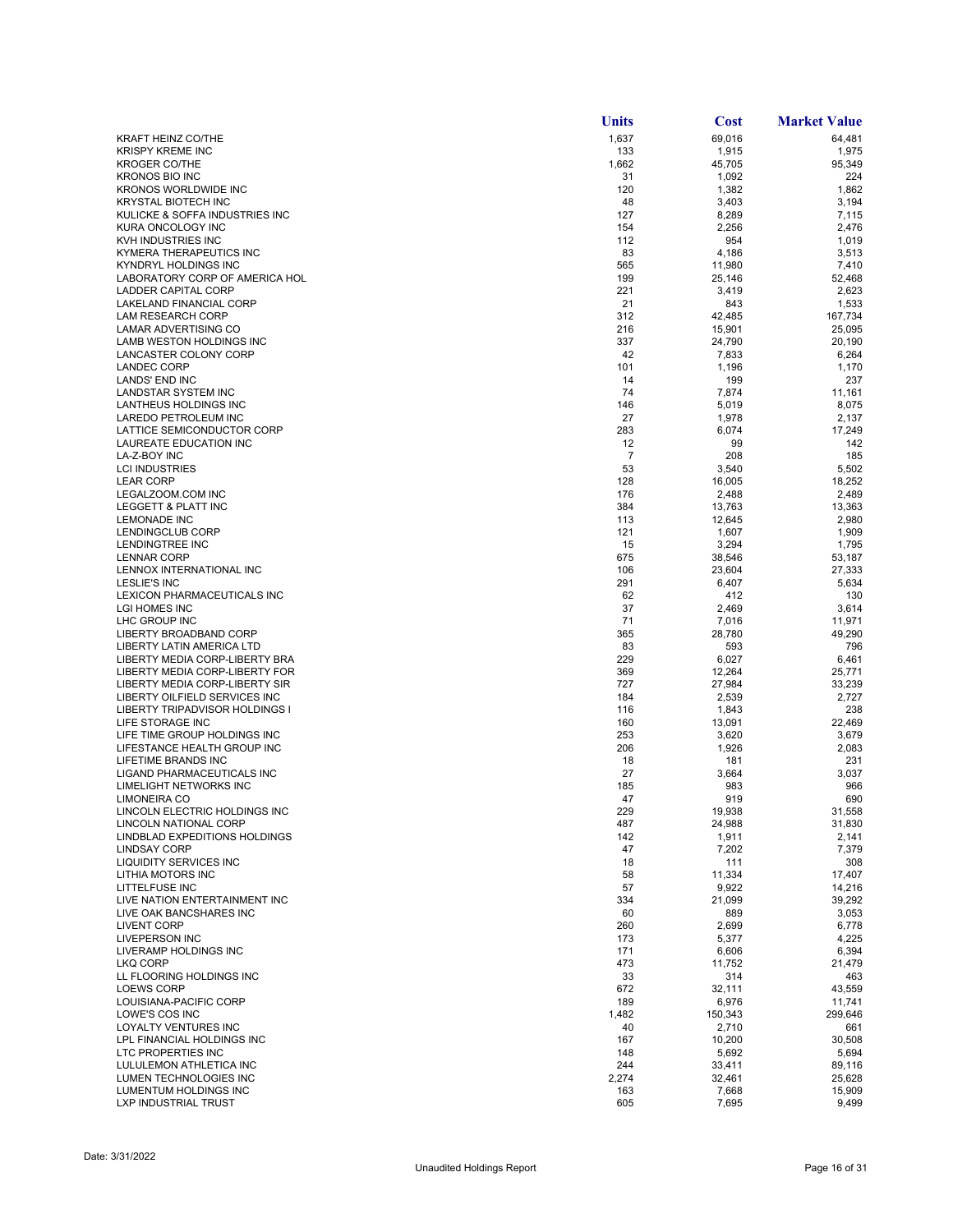|                                                           | Units        | <b>Cost</b>     | <b>Market Value</b> |
|-----------------------------------------------------------|--------------|-----------------|---------------------|
| LYELL IMMUNOPHARMA INC                                    | 410          | 2,459           | 2,071               |
| LYFT INC                                                  | 659          | 21,161          | 25,306              |
| <b>M&amp;T BANK CORP</b><br><b>M/I HOMES INC</b>          | 287<br>66    | 41,585          | 48,647              |
| MACERICH CO/THE                                           | 469          | 1,387<br>14,417 | 2,927<br>7,335      |
| MACOM TECHNOLOGY SOLUTIONS HOL                            | 113          | 3,272           | 6,765               |
| <b>MACROGENICS INC</b>                                    | 51           | 648             | 449                 |
| <b>MACY'S INC</b>                                         | 571          | 17,004          | 13,910              |
| MADISON SQUARE GARDEN ENTERTAI                            | 62           | 5,881           | 5,165               |
| MADISON SQUARE GARDEN SPORTS C                            | 56           | 10,530          | 10,044              |
| MADRIGAL PHARMACEUTICALS INC<br><b>MAGNITE INC</b>        | 34<br>216    | 3,538<br>10,949 | 3,336<br>2,853      |
| MAGNOLIA OIL & GAS CORP                                   | 302          | 6,350           | 7,142               |
| <b>MALIBU BOATS INC</b>                                   | 18           | 626             | 1,044               |
| <b>MANDIANT INC</b>                                       | 510          | 7,682           | 11,378              |
| MANHATTAN ASSOCIATES INC                                  | 157          | 8,124           | 21,777              |
| MANITOWOC CO INC/THE                                      | 52           | 768             | 784                 |
| <b>MANNKIND CORP</b>                                      | 647          | 2,321           | 2,381               |
| MANPOWERGROUP INC<br>MARATHON DIGITAL HOLDINGS INC        | 128<br>207   | 8,294<br>5,781  | 12,022<br>5,786     |
| <b>MARATHON OIL CORP</b>                                  | 1,682        | 24,120          | 42,235              |
| MARATHON PETROLEUM CORP                                   | 1,374        | 81,080          | 117,477             |
| <b>MARAVAI LIFESCIENCES HOLDINGS</b>                      | 256          | 10,601          | 9,029               |
| <b>MARCUS CORP/THE</b>                                    | 39           | 862             | 690                 |
| MARINE PRODUCTS CORP                                      | 146          | 2,469           | 1,686               |
| MARINEMAX INC                                             | 8            | 146             | 322                 |
| <b>MARKEL CORP</b>                                        | 36           | 39.262          | 53,109              |
| MARKETAXESS HOLDINGS INC<br>MARRIOTT INTERNATIONAL INC/MD | 79           | 18,397          | 26,876              |
| MARRIOTT VACATIONS WORLDWIDE C                            | 689<br>137   | 81,125<br>9,660 | 121,092<br>21,605   |
| MARSH & MCLENNAN COS INC                                  | 1,236        | 104,335         | 210,639             |
| <b>MARTEN TRANSPORT LTD</b>                               | 113          | 2,222           | 2,007               |
| MARTIN MARIETTA MATERIALS INC                             | 127          | 21,827          | 48,881              |
| MARVELL TECHNOLOGY INC                                    | 1,848        | 46,032          | 132,520             |
| <b>MASCO CORP</b>                                         | 671          | 20,888          | 34,221              |
| <b>MASIMO CORP</b>                                        | 99           | 21,579          | 14,408              |
| <b>MASTEC INC</b>                                         | 135          | 5,476           | 11,759              |
| MASTERCARD INC<br>MASTERCRAFT BOAT HOLDINGS INC           | 1,911<br>50  | 366,596<br>935  | 682,953<br>1,231    |
| <b>MATADOR RESOURCES CO</b>                               | 236          | 3,665           | 12,503              |
| <b>MATCH GROUP INC</b>                                    | 612          | 45,396          | 66,549              |
| <b>MATERION CORP</b>                                      | 35           | 1,575           | 3,001               |
| <b>MATRIX SERVICE CO</b>                                  | 49           | 879             | 403                 |
| <b>MATSON INC</b>                                         | 90           | 5,442           | 10,856              |
| <b>MATTEL INC</b>                                         | 835          | 8,342           | 18,545              |
| MATTHEWS INTERNATIONAL CORP                               | 113          | 4,212           | 3,657               |
| MAXAR TECHNOLOGIES INC<br><b>MAXIMUS INC</b>              | 1,019<br>167 | 23,186          | 40,210<br>12,517    |
| <b>MAXLINEAR INC</b>                                      | 146          | 11,443<br>4,487 | 8,519               |
| <b>MBIA INC</b>                                           | 106          | 895             | 1,631               |
| MCCORMICK & CO INC/MD                                     | 558          | 38,848          | 55,688              |
| <b>MCDONALD'S CORP</b>                                    | 1,679        | 310,706         | 415,183             |
| <b>MCGRATH RENTCORP</b>                                   | 75           | 3,861           | 6,374               |
| <b>MCKESSON CORP</b>                                      | 357          | 39,438          | 109,288             |
| MDC HOLDINGS INC                                          | 253          | 10,722          | 9,574               |
| MDU RESOURCES GROUP INC<br>MEDAVAIL HOLDINGS INC          | 367<br>817   | 8,749<br>915    | 9,781<br>793        |
| MEDICAL PROPERTIES TRUST INC                              | 1,594        | 26,047          | 33,697              |
| <b>MEDIFAST INC</b>                                       | 24           | 3,000           | 4,099               |
| <b>MEDNAX INC</b>                                         | 152          | 5,016           | 3,569               |
| <b>MEDPACE HOLDINGS INC</b>                               | 58           | 6,527           | 9,488               |
| MEI PHARMA INC                                            | 218          | 839             | 131                 |
| MERCK & CO INC                                            | 5,574        | 410,091         | 457,347             |
| MERCURY GENERAL CORP                                      | 159          | 8,347           | 8,745               |
| MERIDIAN BIOSCIENCE INC<br><b>MERIDIANLINK INC</b>        | 61<br>117    | 1,059<br>2,250  | 1,584<br>2,118      |
| MERIT MEDICAL SYSTEMS INC                                 | 100          | 5,917           | 6,652               |
| <b>MERITAGE HOMES CORP</b>                                | 55           | 2,020           | 4,358               |
| <b>MERITOR INC</b>                                        | 156          | 2,638           | 5,549               |
| MERSANA THERAPEUTICS INC                                  | 113          | 2,456           | 451                 |
| <b>META PLATFORMS INC</b>                                 | 5,051        | 742,348         | 1,123,140           |
| <b>METLIFE INC</b>                                        | 1,780        | 79,057          | 125,098             |
| METTLER-TOLEDO INTERNATIONAL I                            | 50           | 42,373          | 68,660              |
| <b>MFA FINANCIAL INC</b>                                  | 557          | 3,721           | 2,245               |
| MGE ENERGY INC<br>MGIC INVESTMENT CORP                    | 12<br>592    | 877<br>6,192    | 957<br>8,022        |
| MICROCHIP TECHNOLOGY INC                                  | 1,253        | 54,574          | 94,150              |
|                                                           |              |                 |                     |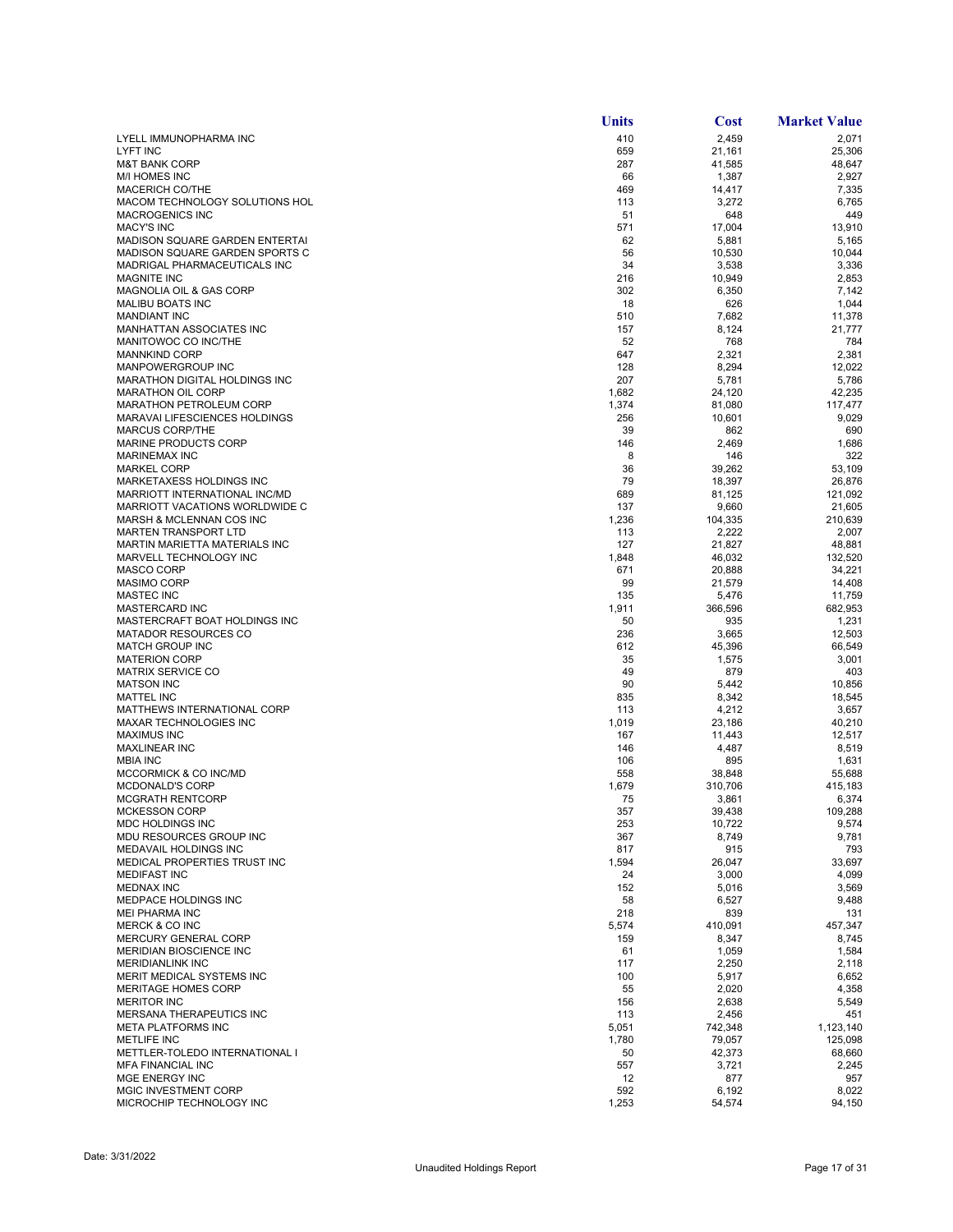|                                                           | Units        | <b>Cost</b>     | <b>Market Value</b> |
|-----------------------------------------------------------|--------------|-----------------|---------------------|
| MICRON TECHNOLOGY INC                                     | 2,468        | 84,234          | 192,233             |
| MICROSOFT CORP                                            | 16,570       | 1,844,162       | 5,108,697           |
| MICROSTRATEGY INC                                         | 21           | 5,295           | 10,213              |
| <b>MICROVISION INC</b><br>MID-AMERICA APARTMENT COMMUNIT  | 532<br>244   | 9,158<br>27,692 | 2,484<br>51,106     |
| MIDDLEBY CORP/THE                                         | 111          | 11,534          | 18,197              |
| <b>MIDLAND STATES BANCORP INC</b>                         | 27           | 603             | 779                 |
| MILLER INDUSTRIES INC/TN                                  | 52           | 1,404           | 1,464               |
| MILLERKNOLL INC                                           | 162          | 5,472           | 5,599               |
| MIMEDX GROUP INC                                          | 417          | 2,067           | 1,960               |
| <b>MIRATI THERAPEUTICS INC</b>                            | 80           | 6,335           | 6,578               |
| <b>MISTRAS GROUP INC</b>                                  | 25           | 360             | 165                 |
| <b>MKS INSTRUMENTS INC</b><br>MODEL N INC                 | 121<br>44    | 7,818<br>582    | 18,150<br>1,184     |
| <b>MODERNA INC</b>                                        | 739          | 70,311          | 127,300             |
| MODINE MANUFACTURING CO                                   | 93           | 1,005           | 838                 |
| MODIVCARE INC                                             | 31           | 2,740           | 3,577               |
| <b>MOELIS &amp; CO</b>                                    | 106          | 4,169           | 4,977               |
| <b>MOHAWK INDUSTRIES INC</b>                              | 107          | 12,515          | 13,289              |
| MOLINA HEALTHCARE INC                                     | 127          | 21,173          | 42,366              |
| MOMENTIVE GLOBAL INC                                      | 319          | 5,443           | 5,187               |
| MONDELEZ INTERNATIONAL INC<br>MONEYGRAM INTERNATIONAL INC | 3,185<br>229 | 128,419         | 199,954             |
| MONGODB INC                                               | 140          | 2,432<br>31,338 | 2,418<br>62,103     |
| MONOLITHIC POWER SYSTEMS INC                              | 98           | 15,990          | 47,597              |
| <b>MONRO INC</b>                                          | 59           | 4,056           | 2,616               |
| MONSTER BEVERAGE CORP                                     | 1,674        | 115,658         | 133,753             |
| MONTE ROSA THERAPEUTICS INC                               | 133          | 1,859           | 1,865               |
| MONTROSE ENVIRONMENTAL GROUP I                            | 54           | 2,819           | 2,858               |
| <b>MOODY'S CORP</b>                                       | 361          | 50,554          | 121,805             |
| <b>MORGAN STANLEY</b>                                     | 2,933        | 120,866         | 256,344             |
| <b>MORNINGSTAR INC</b>                                    | 49<br>809    | 7,973           | 13,385              |
| MOSAIC CO/THE<br>MOTORCAR PARTS OF AMERICA INC            | 32           | 27,022<br>532   | 53,799<br>571       |
| MOTOROLA SOLUTIONS INC                                    | 394          | 49,405          | 95,427              |
| <b>MP MATERIALS CORP</b>                                  | 158          | 6,978           | 9,060               |
| MR COOPER GROUP INC                                       | 149          | 1,900           | 6,805               |
| MRC GLOBAL INC                                            | 257          | 2,999           | 3,061               |
| <b>MSA SAFETY INC</b>                                     | 117          | 12,046          | 15,526              |
| MSC INDUSTRIAL DIRECT CO INC                              | 183          | 14,143          | 15,593              |
| <b>MSCI INC</b><br>MUELLER INDUSTRIES INC                 | 170<br>138   | 40,957<br>5,350 | 85,490<br>7,475     |
| MUELLER WATER PRODUCTS INC                                | 756          | 10,281          | 9,768               |
| <b>MULTIPLAN CORP</b>                                     | 1,072        | 10,104          | 5,017               |
| MURPHY OIL CORP                                           | 294          | 6,899           | 11,875              |
| MURPHY USA INC                                            | 51           | 8,009           | 10,198              |
| <b>MYERS INDUSTRIES INC</b>                               | 0            | 0               | 0                   |
| MYR GROUP INC                                             | 26           | 732             | 2,445               |
| <b>MYRIAD GENETICS INC</b>                                | 210          | 5,871           | 5,292               |
| NANOSTRING TECHNOLOGIES INC<br><b>NASDAQ INC</b>          | 77<br>239    | 2,364<br>20,570 | 2,676<br>42,590     |
| <b>NATERA INC</b>                                         | 197          | 16,166          | 8,014               |
| NATHAN'S FAMOUS INC                                       | 12           | 797             | 650                 |
| NATIONAL BEVERAGE CORP                                    | 200          | 7,976           | 8.700               |
| NATIONAL CINEMEDIA INC                                    | 357          | 2,374           | 907                 |
| NATIONAL FUEL GAS CO                                      | 190          | 10,732          | 13,053              |
| NATIONAL HEALTH INVESTORS INC                             | 144          | 9,710           | 8,497               |
| NATIONAL HEALTHCARE CORP<br>NATIONAL INSTRUMENTS CORP     | 20<br>208    | 1,569<br>9,439  | 1,405<br>8,443      |
| NATIONAL RESEARCH CORP                                    | 32           | 1,220           | 1,269               |
| NATIONAL RETAIL PROPERTIES INC                            | 614          | 27,885          | 27,593              |
| NATIONAL STORAGE AFFILIATES TR                            | 132          | 3,493           | 8,284               |
| NATIONAL VISION HOLDINGS INC                              | 171          | 5,540           | 7,450               |
| NATIONAL WESTERN LIFE GROUP IN                            | 9            | 1,921           | 1,894               |
| NATURAL GROCERS BY VITAMIN COT                            | 32           | 491             | 627                 |
| NATURE'S SUNSHINE PRODUCTS INC                            | 11           | 90              | 185                 |
| NATUS MEDICAL INC                                         | 61           | 2,076           | 1,603               |
| <b>NAVIENT CORP</b><br>NBT BANCORP INC                    | 388<br>82    | 3,418<br>2,836  | 6,612<br>2,963      |
| <b>NCINO INC</b>                                          | 246          | 15,312          | 10,081              |
| <b>NCR CORP</b>                                           | 267          | 6,162           | 10,731              |
| NECESSITY RETAIL REIT INC/THE                             | 323          | 2,783           | 2,555               |
| <b>NEENAH INC</b>                                         | 54           | 3,182           | 2,142               |
| NEKTAR THERAPEUTICS                                       | 325          | 10,683          | 1,752               |
| <b>NELNET INC</b>                                         | 18           | 942             | 1,530               |
| <b>NEOGEN CORP</b><br>NEOGENOMICS INC                     | 176<br>187   | 5,386<br>4,069  | 5,428<br>2,270      |
|                                                           |              |                 |                     |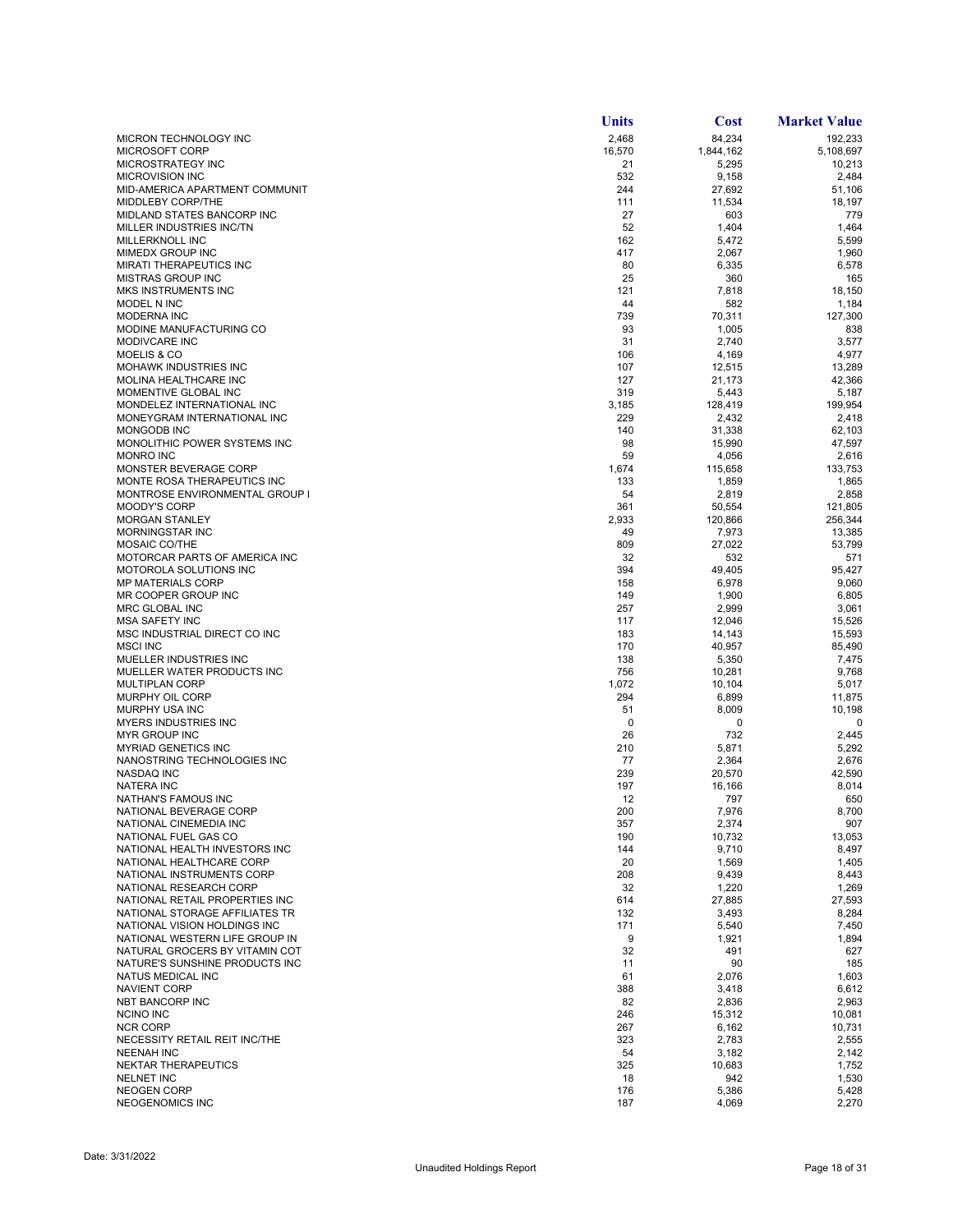|                                                   | <b>Units</b> | <b>Cost</b>     | <b>Market Value</b> |
|---------------------------------------------------|--------------|-----------------|---------------------|
| NEOPHOTONICS CORP                                 | 39           | 253             | 593                 |
| <b>NETAPP INC</b>                                 | 528          | 31,506          | 43,824              |
| <b>NETFLIX INC</b>                                | 949          | 277,082         | 355,486             |
| <b>NETGEAR INC</b>                                | 77           | 2,498           | 1,900               |
| NETSCOUT SYSTEMS INC                              | 189          | 4,940           | 6,063               |
| NEUROCRINE BIOSCIENCES INC                        | 218          | 16,002          | 20,438              |
| <b>NEVRO CORP</b><br>NEW FORTRESS ENERGY INC      | 73<br>69     | 4,380<br>2,186  | 5,280<br>2,940      |
| NEW JERSEY RESOURCES CORP                         | 239          | 10,820          | 10,961              |
| <b>NEW RELIC INC</b>                              | 121          | 9,396           | 8,092               |
| NEW RESIDENTIAL INVESTMENT COR                    | 1,397        | 19,851          | 15,339              |
| NEW YORK COMMUNITY BANCORP INC                    | 1,208        | 11,680          | 12,950              |
| NEW YORK MORTGAGE TRUST INC                       | 622          | 3,664           | 2,270               |
| NEW YORK TIMES CO/THE                             | 385          | 10,309          | 17,648              |
| <b>NEWAGE INC</b>                                 | 9,549        | 8,189           | 5,548               |
| <b>NEWELL BRANDS INC</b>                          | 964          | 17,921          | 20,639              |
| NEWMARK GROUP INC                                 | 339          | 2,719           | 5,397               |
| NEWMARKET CORP                                    | 12           | 4,945           | 3,893               |
| <b>NEWMONT CORP</b>                               | 1,817        | 85,719          | 144,361             |
| NEWPARK RESOURCES INC<br><b>NEWS CORP</b>         | 284          | 1,951           | 1,039               |
| NEXPOINT RESIDENTIAL TRUST INC                    | 1,195<br>47  | 17,336<br>1,647 | 26,599<br>4,245     |
| NEXSTAR MEDIA GROUP INC                           | 102          | 8,311           | 19,225              |
| <b>NEXTERA ENERGY INC</b>                         | 4,331        | 208,243         | 366.879             |
| <b>NEXTGEN HEALTHCARE INC</b>                     | 223          | 3,822           | 4,663               |
| NEXTIER OILFIELD SOLUTIONS INC                    | 441          | 3,734           | 4,075               |
| <b>NIKE INC</b>                                   | 2,725        | 216,150         | 366,676             |
| <b>NIKOLA CORP</b>                                | 612          | 11,080          | 6,555               |
| NISOURCE INC                                      | 854          | 22,369          | 27,157              |
| NMI HOLDINGS INC                                  | 167          | 4,220           | 3,444               |
| NN INC                                            | 133          | 892             | 383                 |
| NOODLES & CO                                      | 49           | 343             | 293                 |
| <b>NORDSON CORP</b>                               | 155          | 18,966          | 35,197              |
| NORDSTROM INC                                     | 233          | 10,860          | 6,317               |
| NORFOLK SOUTHERN CORP                             | 568          | 91,794          | 162,005             |
| NORTHERN OIL AND GAS INC<br>NORTHERN TRUST CORP   | 120<br>439   | 3,271<br>37,360 | 3,383<br>51,122     |
| NORTHWEST NATURAL HOLDING CO                      | 40           | 2,108           | 2,069               |
| NORTHWESTERN CORP                                 | 71           | 4,220           | 4,295               |
| NORTONLIFELOCK INC                                | 1,310        | 25,274          | 34,741              |
| <b>NOV INC</b>                                    | 892          | 21,983          | 17,492              |
| NOVAVAX INC                                       | 161          | 20,023          | 11,858              |
| <b>NOW INC</b>                                    | 161          | 1,874           | 1,776               |
| NRG ENERGY INC                                    | 533          | 21,107          | 20,446              |
| NU SKIN ENTERPRISES INC                           | 109          | 6,685           | 5,219               |
| NUCOR CORP                                        | 650          | 34,046          | 96,623              |
| NUTANIX INC                                       | 518          | 17,544          | 13,893              |
| <b>NUVASIVE INC</b>                               | 94           | 4,659           | 5,330               |
| NUVATION BIO INC<br>NV5 GLOBAL INC                | 385<br>36    | 2,101<br>2,180  | 2,025<br>4,799      |
| <b>NVE CORP</b>                                   | 15           | 1,313           | 817                 |
| <b>NVIDIA CORP</b>                                | 5,260        | 231,655         | 1,435,244           |
| <b>NVR INC</b>                                    | 7            | 18,655          | 31,271              |
| OAK STREET HEALTH INC                             | 221          | 12,197          | 5,940               |
| <b>OASIS PETROLEUM INC</b>                        | 36           | 4,933           | 5,267               |
| OCCIDENTAL PETROLEUM CORP                         | 1,863        | 107,624         | 105,707             |
| OCEANEERING INTERNATIONAL INC                     | 205          | 2,481           | 3,108               |
| OCEANFIRST FINANCIAL CORP                         | 41           | 607             | 824                 |
| OCULAR THERAPEUTIX INC                            | 15           | 60              | 74                  |
| ODP CORP/THE                                      | 75           | 1,935           | 3,437               |
| OFFICE PROPERTIES INCOME TRUST<br>OGE ENERGY CORP | 176          | 5,052           | 4,528               |
| O-I GLASS INC                                     | 608<br>159   | 24,044<br>2,747 | 24,794<br>2,096     |
| OIL STATES INTERNATIONAL INC                      | 116          | 1,656           | 806                 |
| <b>OKTA INC</b>                                   | 302          | 36,400          | 45,590              |
| OLAPLEX HOLDINGS INC                              | 165          | 2,775           | 2,579               |
| OLD DOMINION FREIGHT LINE INC                     | 219          | 23,065          | 65,411              |
| <b>OLD NATIONAL BANCORP/IN</b>                    | 629          | 10,648          | 10,303              |
| OLD REPUBLIC INTERNATIONAL COR                    | 1,176        | 26,619          | 30,423              |
| OLD SECOND BANCORP INC                            | 81           | 1,053           | 1,175               |
| OLLIE'S BARGAIN OUTLET HOLDING                    | 168          | 10,991          | 7,217               |
| OLYMPIC STEEL INC                                 | 73           | 1,042           | 2,808               |
| OMEGA FLEX INC                                    | 9            | 487             | 1,169               |
| OMEGA HEALTHCARE INVESTORS INC                    | 724          | 25,054          | 22,560              |
| <b>OMEROS CORP</b>                                | 148          | 1,821           | 889                 |
| <b>OMNICELL INC</b><br>OMNICOM GROUP INC          | 86<br>521    | 5,267<br>38,773 | 11,136<br>44,222    |
|                                                   |              |                 |                     |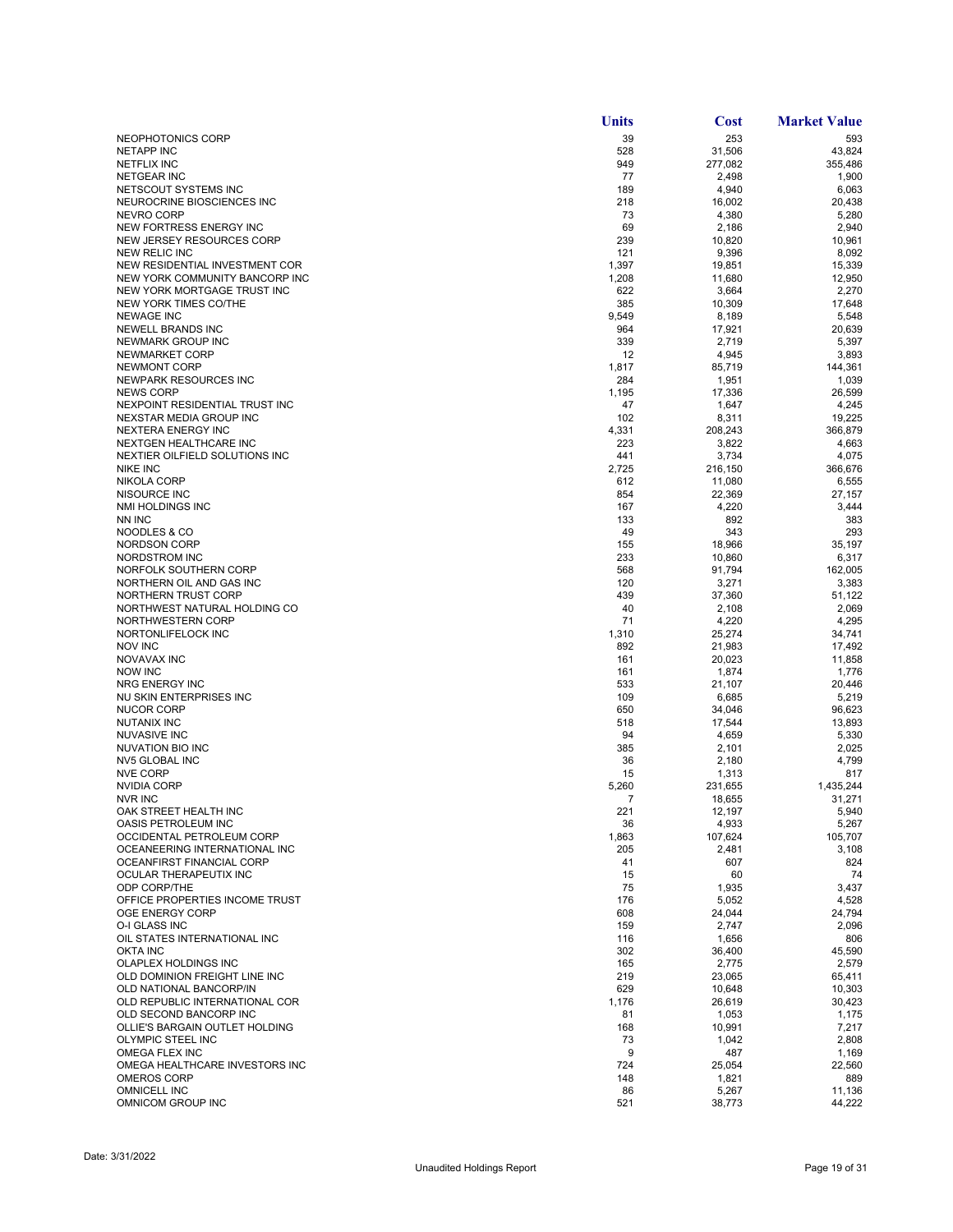|                                                             | <b>Units</b> | <b>Cost</b>      | <b>Market Value</b> |
|-------------------------------------------------------------|--------------|------------------|---------------------|
| ON SEMICONDUCTOR CORP                                       | 922          | 18,401           | 57,726              |
| ONE GAS INC                                                 | 87           | 6,925            | 7,677               |
| ONE LIBERTY PROPERTIES INC                                  | 63           | 1,645            | 1,940               |
| <b>ONEMAIN HOLDINGS INC</b>                                 | 289          | 10,754           | 13,701              |
| <b>ONEOK INC</b>                                            | 1,128        | 65,201           | 79,671              |
| <b>ONESPAN INC</b>                                          | 41           | 531              | 592                 |
| ONTO INNOVATION INC<br><b>ONTRAK INC</b>                    | 81<br>302    | 2,095<br>6,056   | 7,038<br>684        |
| <b>OOMA INC</b>                                             | 57           | 950              | 854                 |
| OPEN LENDING CORP                                           | 240          | 10,187           | 4,538               |
| OPENDOOR TECHNOLOGIES INC                                   | 1,026        | 17,560           | 8,875               |
| OPKO HEALTH INC                                             | 1,051        | 3,575            | 3,615               |
| OPTION CARE HEALTH INC                                      | 344          | 6,930            | 9,825               |
| ORACLE CORP                                                 | 3,596        | 173,155          | 297,497             |
| ORASURE TECHNOLOGIES INC                                    | 87           | 1,016            | 590                 |
| ORCHID ISLAND CAPITAL INC                                   | 68           | 435              | 221                 |
| O'REILLY AUTOMOTIVE INC<br>ORGANON & CO                     | 146<br>565   | 69,182           | 100,004<br>19,735   |
| ORIC PHARMACEUTICALS INC                                    | 29           | 18,937<br>1,092  | 155                 |
| ORION OFFICE REIT INC                                       | 136          | 3,012            | 1,904               |
| ORMAT TECHNOLOGIES INC                                      | 93           | 5,525            | 7,610               |
| OSI SYSTEMS INC                                             | 22           | 1,613            | 1,873               |
| OTIS WORLDWIDE CORP                                         | 1,061        | 63,372           | 81,644              |
| OTTER TAIL CORP                                             | 90           | 5,220            | 5,625               |
| <b>OUTFRONT MEDIA INC</b>                                   | 329          | 6,956            | 9,353               |
| <b>OUTSET MEDICAL INC</b>                                   | 98           | 4,477            | 4,449               |
| OVERSTOCK.COM INC                                           | 91           | 6,829            | 4,004               |
| <b>OVINTIV INC</b><br><b>OWENS &amp; MINOR INC</b>          | 601          | 7,754            | 32,496              |
| <b>OWENS CORNING</b>                                        | 151<br>270   | 2,981<br>16,081  | 6,647<br>24,705     |
| OXFORD INDUSTRIES INC                                       | 8            | 568              | 724                 |
| <b>PACCAR INC</b>                                           | 828          | 49,015           | 72,922              |
| PACIFIC BIOSCIENCES OF CALIFOR                              | 464          | 13,049           | 4,222               |
| PACIFIC PREMIER BANCORP INC                                 | 170          | 3,929            | 6,010               |
| PACIRA BIOSCIENCES INC                                      | 59           | 2,538            | 4,503               |
| PACKAGING CORP OF AMERICA                                   | 192          | 16,024           | 29,973              |
| PACTIV EVERGREEN INC                                        | 84           | 1,407            | 845                 |
| PACWEST BANCORP                                             | 176          | 5,857            | 7,591               |
| PAGERDUTY INC<br>PALANTIR TECHNOLOGIES INC                  | 197<br>3,710 | 6,294<br>96,748  | 6,735<br>50,938     |
| PALO ALTO NETWORKS INC                                      | 218          | 47,371           | 135,707             |
| PALOMAR HOLDINGS INC                                        | 57           | 3,526            | 3,647               |
| PAPA JOHN'S INTERNATIONAL INC                               | 48           | 1,911            | 5,053               |
| PAR PACIFIC HOLDINGS INC                                    | 105          | 1,488            | 1,367               |
| PAR TECHNOLOGY CORP                                         | 31           | 2,435            | 1,251               |
| PARAMOUNT GLOBAL                                            | 1,329        | 57,574           | 50,496              |
| PARAMOUNT GROUP INC                                         | 430          | 5,028            | 4,691               |
| PARATEK PHARMACEUTICALS INC                                 | 451          | 1,391            | 1,339               |
| PARK AEROSPACE CORP<br><b>PARK HOTELS &amp; RESORTS INC</b> | 5,495<br>403 | 72,566<br>10,140 | 71,710<br>7,871     |
| PARK NATIONAL CORP                                          | 25           | 2,813            | 3,285               |
| PARKER-HANNIFIN CORP                                        | 320          | 49,844           | 90,803              |
| PARK-OHIO HOLDINGS CORP                                     | 51           | 924              | 718                 |
| PARSONS CORP                                                | 121          | 3,756            | 4,683               |
| PATRICK INDUSTRIES INC                                      | 76           | 2,250            | 4,583               |
| PATTERSON COS INC                                           | 217          | 5,121            | 7,024               |
| PATTERSON-UTI ENERGY INC                                    | 413          | 4,275            | 6,393               |
| PAYA HOLDINGS INC                                           | 364          | 2,191            | 2,133               |
| <b>PAYCHEX INC</b><br>PAYCOM SOFTWARE INC                   | 780<br>108   | 53,811<br>15,590 | 106,447<br>37,409   |
| PAYCOR HCM INC                                              | 114          | 3,294            | 3,319               |
| PAYLOCITY HOLDING CORP                                      | 86           | 10,395           | 17,696              |
| PAYPAL HOLDINGS INC                                         | 2,594        | 242,792          | 299,996             |
| PBF ENERGY INC                                              | 203          | 6,632            | 4,947               |
| PDC ENERGY INC                                              | 206          | 7,321            | 14,972              |
| PDF SOLUTIONS INC                                           | 10           | 84               | 279                 |
| PEBBLEBROOK HOTEL TRUST                                     | 203          | 5,601            | 4,969               |
| PEGASYSTEMS INC                                             | 112          | 10,528           | 9,033               |
| PELOTON INTERACTIVE INC<br>PENNANT GROUP INC/THE            | 645<br>35    | 74,055<br>347    | 17,041<br>652       |
| PENNYMAC FINANCIAL SERVICES IN                              | 90           | 5,314            | 4,788               |
| PENNYMAC MORTGAGE INVESTMENT T                              | 126          | 2,346            | 2,128               |
| PENSKE AUTOMOTIVE GROUP INC                                 | 40           | 1,762            | 3,749               |
| PENUMBRA INC                                                | 71           | 9,765            | 15,771              |
| PEOPLES BANCORP INC/OH                                      | 7            | 211              | 219                 |
| PEOPLE'S UNITED FINANCIAL INC                               | 1,044        | 17,350           | 20,870              |
| PEPSICO INC                                                 | 3,491        | 422,105          | 584,324             |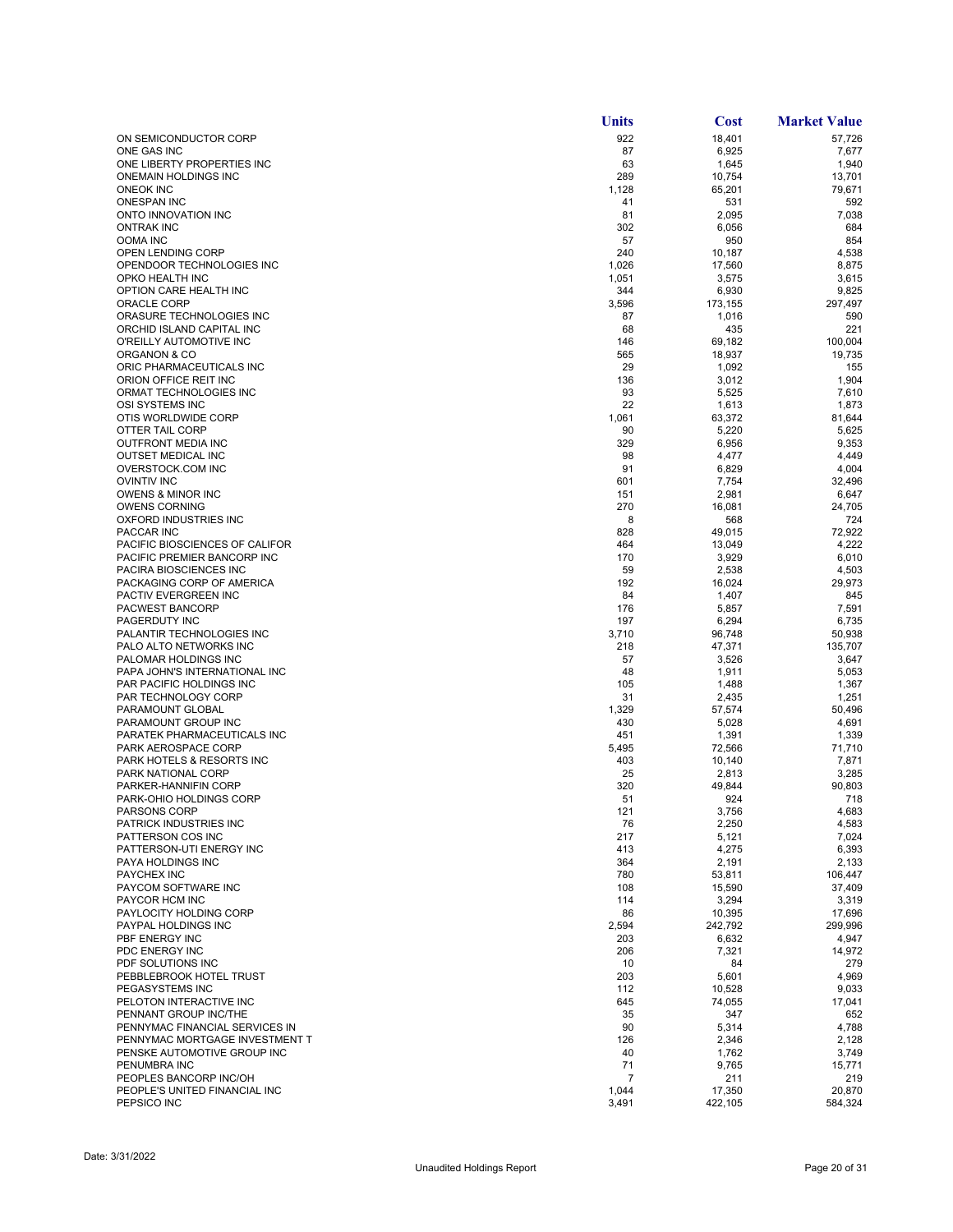|                                                           | <b>Units</b>  | <b>Cost</b>      | <b>Market Value</b> |
|-----------------------------------------------------------|---------------|------------------|---------------------|
| PERFICIENT INC                                            | 83            | 4,934            | 9,137               |
| PERFORMANCE FOOD GROUP CO                                 | 378           | 15,872           | 19,244              |
| PERKINELMER INC                                           | 287           | 25,663           | 50,070              |
| PETCO HEALTH & WELLNESS CO INC                            | 98            | 1,921            | 1,918               |
| PETMED EXPRESS INC<br>PFIZER INC                          | 118<br>12,224 | 3,125<br>514,024 | 3,044<br>632,836    |
| PG&E CORP                                                 | 4,164         | 57,254           | 49,718              |
| PGT INNOVATIONS INC                                       | 232           | 4,204            | 4,171               |
| PHIBRO ANIMAL HEALTH CORP                                 | 46            | 1,479            | 918                 |
| PHILLIPS 66                                               | 1,034         | 89,515           | 89,327              |
| PHILLIPS EDISON & CO INC                                  | 217           | 7,017            | 7,463               |
| PHOTRONICS INC                                            | 127           | 2,121            | 2,155               |
| PHREESIA INC                                              | 135           | 7,999            | 3,559               |
| PHYSICIANS REALTY TRUST<br>PIEDMONT OFFICE REALTY TRUST I | 696<br>352    | 11,412<br>5,970  | 12,208<br>6,061     |
| PILGRIM'S PRIDE CORP                                      | 75            | 1,163            | 1,883               |
| PING IDENTITY HOLDING CORP                                | 185           | 4,164            | 5,075               |
| PINNACLE FINANCIAL PARTNERS IN                            | 158           | 6,991            | 14,549              |
| PINNACLE WEST CAPITAL CORP                                | 259           | 21,285           | 20,228              |
| PINTEREST INC                                             | 1,197         | 47,799           | 29,458              |
| PIONEER NATURAL RESOURCES CO                              | 483           | 66,959           | 120,764             |
| PIPER SANDLER COS                                         | 21            | 2,615            | 2,756               |
| PITNEY BOWES INC<br>PJT PARTNERS INC                      | 290<br>24     | 1,714<br>930     | 1,508<br>1,515      |
| PLANET FITNESS INC                                        | 239           | 13,524           | 20,191              |
| PLANTRONICS INC                                           | 113           | 3,523            | 4,452               |
| PLAYTIKA HOLDING CORP                                     | 292           | 5,369            | 5,644               |
| <b>PLEXUS CORP</b>                                        | 46            | 2,350            | 3,763               |
| PLUG POWER INC                                            | 1,167         | 14,592           | 33,388              |
| PMV PHARMACEUTICALS INC                                   | 29            | 1,297            | 604                 |
| <b>PNC FINANCIAL SERVICES GROUP I</b>                     | 971           | 125,757          | 179,101             |
| PNM RESOURCES INC<br>POLARIS INC                          | 159<br>135    | 7,693<br>10,352  | 7,580<br>14,218     |
| POOL CORP                                                 | 85            | 16,200           | 35,942              |
| PORTLAND GENERAL ELECTRIC CO                              | 147           | 7,010            | 8,107               |
| POST HOLDINGS INC                                         | 111           | 8,659            | 7,688               |
| POTLATCHDELTIC CORP                                       | 142           | 4,493            | 7,488               |
| POWELL INDUSTRIES INC                                     | 8             | 200              | 155                 |
| POWER INTEGRATIONS INC                                    | 123           | 5,147            | 11,400              |
| POWERSCHOOL HOLDINGS INC                                  | 113           | 2,096            | 1,866               |
| PPG INDUSTRIES INC<br>PPL CORP                            | 508<br>1,737  | 53,963<br>49,003 | 66,584<br>49,609    |
| PRA GROUP INC                                             | 40            | 975              | 1,803               |
| PRAXIS PRECISION MEDICINES INC                            | 24            | 1,068            | 245                 |
| PRECIGEN INC                                              | 123           | 367              | 260                 |
| PREFERRED APARTMENT COMMUNITIE                            | 116           | 1,631            | 2,893               |
| PRELUDE THERAPEUTICS INC                                  | 20            | 1,522            | 138                 |
| PREMIER FINANCIAL CORP                                    | 58            | 1,811            | 1,759               |
| PREMIER INC<br>PRESTIGE CONSUMER HEALTHCARE I             | 271<br>9      | 9,819<br>278     | 9,645<br>476        |
| PRICESMART INC                                            | 23            | 1,359            | 1,814               |
| PRIMERICA INC                                             | 92            | 9,941            | 12.587              |
| PRIMORIS SERVICES CORP                                    | 182           | 4,199            | 4,335               |
| PRINCIPAL FINANCIAL GROUP INC                             | 710           | 32,473           | 52,121              |
| PRIVIA HEALTH GROUP INC                                   | 91            | 2,186            | 2,432               |
| PROASSURANCE CORP<br>PROCORE TECHNOLOGIES INC             | 133           | 5,394            | 3,575               |
| PROCTER & GAMBLE CO/THE                                   | 130<br>5,417  | 8,175<br>510,623 | 7,535<br>827,718    |
| PROG HOLDINGS INC                                         | 90            | 3,202            | 2,589               |
| PROGRESS SOFTWARE CORP                                    | 120           | 4,682            | 5,651               |
| PROGRESSIVE CORP/THE                                      | 1,354         | 83,335           | 154,342             |
| PROGYNY INC                                               | 103           | 6,134            | 5,294               |
| PROLOGIS INC                                              | 1,619         | 105,160          | 261,436             |
| PROMETHEUS BIOSCIENCES INC<br>PROPETRO HOLDING CORP       | 65<br>230     | 2,879            | 2,454               |
| <b>PROS HOLDINGS INC</b>                                  | 120           | 2,985<br>3,876   | 3,204<br>3,997      |
| PROSPERITY BANCSHARES INC                                 | 191           | 11,493           | 13,252              |
| PROTAGONIST THERAPEUTICS INC                              | 97            | 3,099            | 2,297               |
| PROTO LABS INC                                            | 80            | 9,023            | 4,232               |
| PROVIDENT FINANCIAL SERVICES I                            | 153           | 1,888            | 3,580               |
| PRUDENTIAL FINANCIAL INC                                  | 1,170         | 108,461          | 138,259             |
| PS BUSINESS PARKS INC                                     | 39            | 5,109            | 6,555               |
| PTC INC                                                   | 233           | 19,316           | 25,099              |
| PTC THERAPEUTICS INC<br>PUBLIC SERVICE ENTERPRISE GROU    | 144<br>1,196  | 5,819<br>63,346  | 5,373<br>83,720     |
| PUBLIC STORAGE                                            | 336           | 70,505           | 131,134             |
| PULMONX CORP                                              | 25            | 1,341            | 620                 |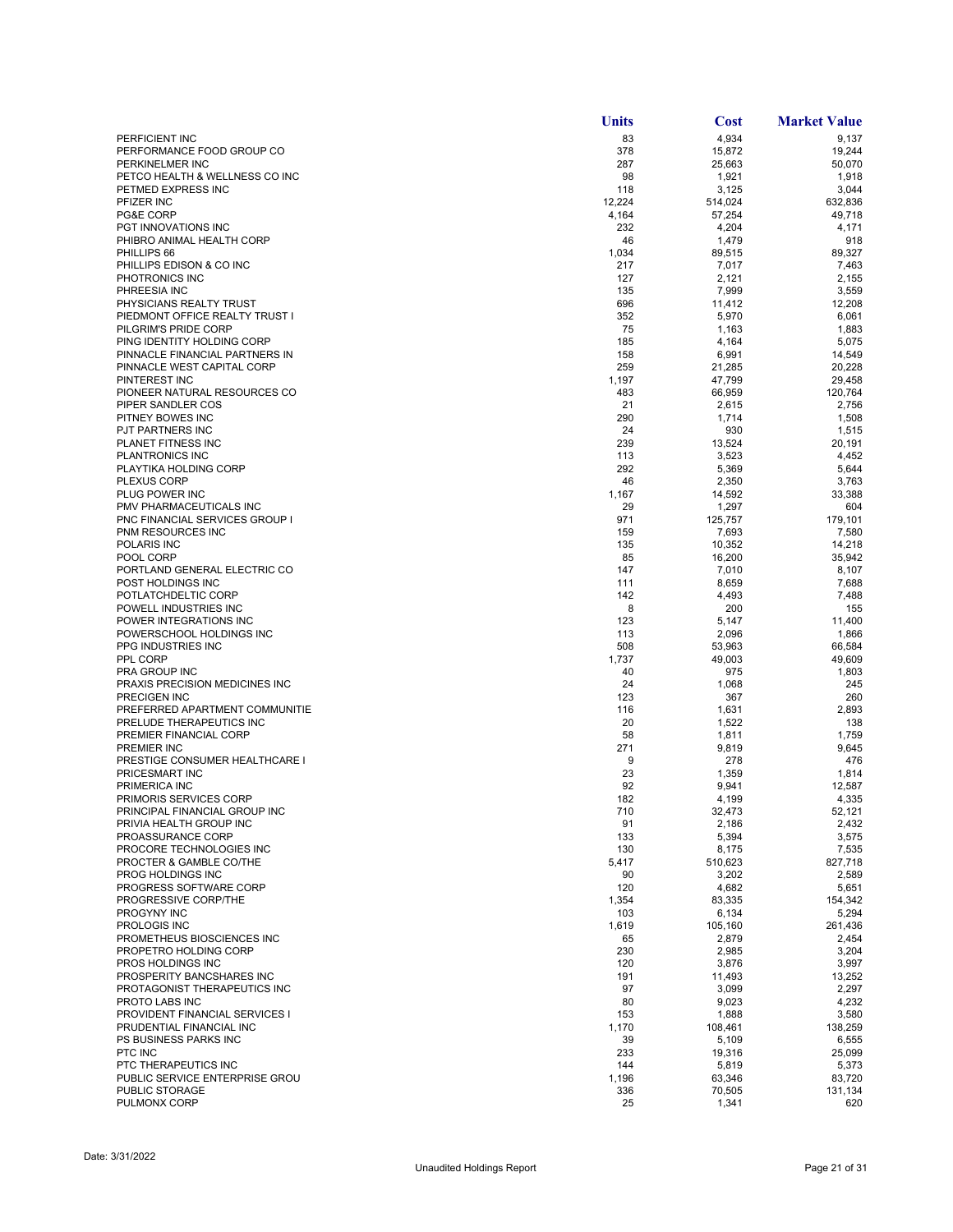|                                                                     | <b>Units</b> | <b>Cost</b>      | <b>Market Value</b> |
|---------------------------------------------------------------------|--------------|------------------|---------------------|
| PULSE BIOSCIENCES INC                                               | 27           | 309              | 131                 |
| PULTEGROUP INC                                                      | 644          | 17,635           | 26,984              |
| PUMA BIOTECHNOLOGY INC<br>PURE STORAGE INC                          | 55<br>623    | 1,119            | 158                 |
| PURECYCLE TECHNOLOGIES INC                                          | 210          | 9,959<br>1,982   | 21,998<br>1,680     |
| PVH CORP                                                            | 123          | 11,433           | 9,423               |
| PZENA INVESTMENT MANAGEMENT IN                                      | 377          | 3,147            | 3,024               |
| Q2 HOLDINGS INC                                                     | 125          | 9,238            | 7,706               |
| QORVO INC                                                           | 251          | 16,295           | 31,149              |
| <b>QUAKER CHEMICAL CORP</b><br><b>QUALCOMM INC</b>                  | 18<br>2,485  | 3,199<br>155,543 | 3,111<br>379,758    |
| <b>QUALYS INC</b>                                                   | 77           | 6,634            | 10,966              |
| QUANEX BUILDING PRODUCTS CORP                                       | 103          | 1,400            | 2,162               |
| QUANTA SERVICES INC                                                 | 332          | 15,715           | 43,695              |
| <b>QUANTERIX CORP</b>                                               | 77           | 2,218            | 2,248               |
| <b>QUANTUMSCAPE CORP</b>                                            | 542          | 13,298           | 10,835              |
| QUEST DIAGNOSTICS INC<br>QUIDEL CORP                                | 275<br>86    | 22,899<br>5,383  | 37,637<br>9,672     |
| QUINSTREET INC                                                      | 51           | 828              | 592                 |
| QUOTIENT TECHNOLOGY INC                                             | 86           | 918              | 549                 |
| QURATE RETAIL INC                                                   | 832          | 10,847           | 3,960               |
| R1 RCM INC                                                          | 322          | 2,930            | 8,617               |
| RACKSPACE TECHNOLOGY INC                                            | 225          | 2,531            | 2,511               |
| <b>RADIAN GROUP INC</b><br>RADIUS HEALTH INC                        | 409<br>169   | 7,301<br>3,276   | 9,084<br>1,492      |
| <b>RADNET INC</b>                                                   | 79           | 803              | 1,767               |
| RALPH LAUREN CORP                                                   | 88           | 9,104            | 9,983               |
| <b>RAMBUS INC</b>                                                   | 193          | 2,187            | 6,155               |
| <b>RANGE RESOURCES CORP</b>                                         | 518          | 7,875            | 15,737              |
| RANGER OIL CORP                                                     | 54           | 1,852            | 1,865               |
| <b>RAPID7 INC</b><br>RAYMOND JAMES FINANCIAL INC                    | 147<br>390   | 6,566<br>19,347  | 16,352<br>42,865    |
| <b>RAYONIER INC</b>                                                 | 331          | 10,653           | 13,611              |
| <b>RBC BEARINGS INC</b>                                             | 75           | 10,545           | 14,541              |
| <b>RE/MAX HOLDINGS INC</b>                                          | 49           | 1,507            | 1,359               |
| <b>READY CAPITAL CORP</b>                                           | 305          | 4,768            | 4,593               |
| <b>REALOGY HOLDINGS CORP</b>                                        | 225          | 3,303            | 3,528               |
| <b>REALTY INCOME CORP</b><br>REATA PHARMACEUTICALS INC              | 1,341<br>57  | 80,933<br>9,120  | 92,934<br>1,867     |
| RECURSION PHARMACEUTICALS INC                                       | 250          | 4,187            | 1,790               |
| RED ROBIN GOURMET BURGERS INC                                       | 32           | 855              | 540                 |
| <b>REDFIN CORP</b>                                                  | 164          | 3,089            | 2,959               |
| REDWOOD TRUST INC                                                   | 430          | 5,813            | 4,528               |
| REGAL REXNORD CORP<br><b>REGENCY CENTERS CORP</b>                   | 148<br>390   | 9,224<br>24,145  | 22,019<br>27,823    |
| REGENERON PHARMACEUTICALS INC                                       | 226          | 101,693          | 157,843             |
| <b>REGENXBIO INC</b>                                                | 84           | 3,524            | 2,788               |
| REGIONAL MANAGEMENT CORP                                            | 20           | 481              | 971                 |
| REGIONS FINANCIAL CORP                                              | 2,366        | 45,144           | 52,667              |
| <b>REGIS CORP</b>                                                   | 61           | 1,034            | 129                 |
| REINSURANCE GROUP OF AMERICA I<br>RELAY THERAPEUTICS INC            | 182<br>130   | 23,653<br>3,632  | 19,922<br>3,891     |
| RELIANCE STEEL & ALUMINUM CO                                        | 170          | 12,099           | 31,170              |
| RELMADA THERAPEUTICS INC                                            | 93           | 2,240            | 2,510               |
| <b>RENASANT CORP</b>                                                | 50           | 1,258            | 1,673               |
| RENEWABLE ENERGY GROUP INC                                          | 97           | 4,136            | 5,883               |
| RENT-A-CENTER INC/TX<br><b>REPAY HOLDINGS CORP</b>                  | 125<br>247   | 2,024<br>5,991   | 3,149<br>3,648      |
| <b>REPLIGEN CORP</b>                                                | 114          | 9,002            | 21,442              |
| REPUBLIC SERVICES INC                                               | 529          | 38,136           | 70,093              |
| RESIDEO TECHNOLOGIES INC                                            | 336          | 7,770            | 8,007               |
| <b>RESMED INC</b>                                                   | 315          | 38,671           | 76,391              |
| <b>RESOURCES CONNECTION INC</b>                                     | 15           | 213              | 257                 |
| RETAIL OPPORTUNITY INVESTMENTS<br>RETAIL VALUE INC                  | 234<br>30    | 3,716<br>768     | 4,537<br>92         |
| <b>REV GROUP INC</b>                                                | 140          | 1,891            | 1,876               |
| REVANCE THERAPEUTICS INC                                            | 121          | 2,042            | 2,360               |
| <b>REVLON INC</b>                                                   | 81           | 2,040            | 654                 |
| REVOLUTION MEDICINES INC                                            | 82           | 2,712            | 2,092               |
| <b>REVOLVE GROUP INC</b>                                            | 42           | 2,220            | 2,255               |
| <b>REX AMERICAN RESOURCES CORP</b><br>REXFORD INDUSTRIAL REALTY INC | 17<br>353    | 1,158            | 1,693               |
| REYNOLDS CONSUMER PRODUCTS INC                                      | 209          | 19,861<br>6,219  | 26,330<br>6,132     |
| RH                                                                  | 31           | 15,967           | 10,109              |
| RHYTHM PHARMACEUTICALS INC                                          | 189          | 2,128            | 2,177               |
| RIBBON COMMUNICATIONS INC                                           | 400          | 1,536            | 1,236               |
| RIGEL PHARMACEUTICALS INC                                           | 207          | 476              | 619                 |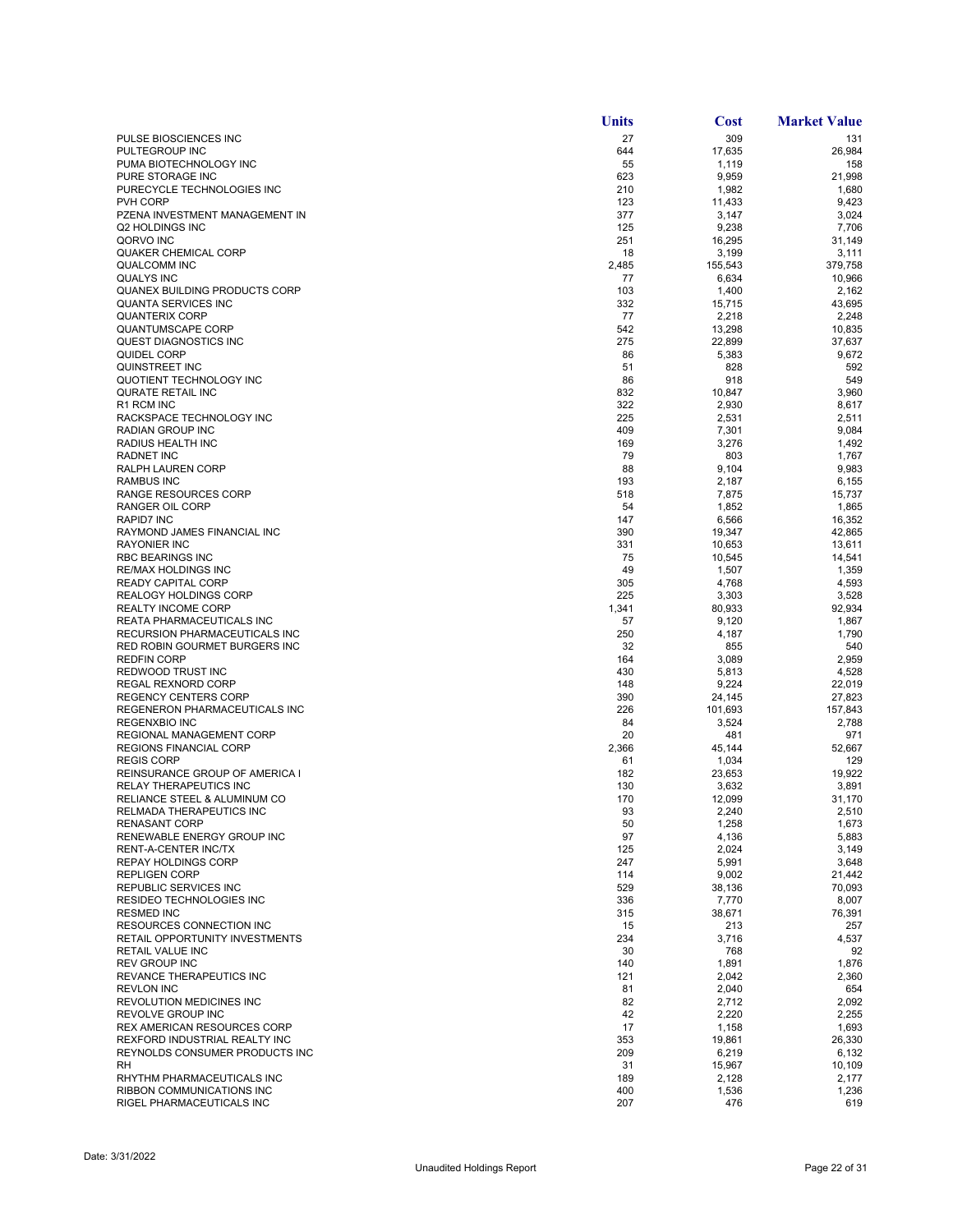|                                                      | <b>Units</b> | <b>Cost</b>      | <b>Market Value</b> |
|------------------------------------------------------|--------------|------------------|---------------------|
| <b>RIMINI STREET INC</b>                             | 355          | 2,094            | 2,059               |
| RINGCENTRAL INC                                      | 179          | 19,950           | 20,981              |
| RIOT BLOCKCHAIN INC                                  | 234          | 4,572            | 4,954               |
| <b>RITE AID CORP</b>                                 | 83           | 1,176            | 726                 |
| RIVIAN AUTOMOTIVE INC                                | 311          | 19,405           | 15,625              |
| <b>RLI CORP</b>                                      | 122          | 9,790            | 13,497              |
| <b>RLJ LODGING TRUST</b>                             | 211          | 3,460            | 2,971               |
| <b>RMR GROUP INC/THE</b>                             | 49           | 2,601            | 1,524               |
| ROBERT HALF INTERNATIONAL INC                        | 235          | 13,442           | 26,832              |
| ROCKET COS INC                                       | 495          | 9,970            | 5,504               |
| ROCKET PHARMACEUTICALS INC                           | 134          | 2,137            | 2,125               |
| ROCKWELL AUTOMATION INC                              | 279          | 42,861           | 78,128              |
| <b>ROGERS CORP</b>                                   | 41           | 5,281            | 11,140              |
| ROKU INC<br><b>ROLLINS INC</b>                       | 264          | 35,247           | 33,071              |
|                                                      | 558          | 14,494           | 19,558              |
| ROPER TECHNOLOGIES INC<br><b>ROSS STORES INC</b>     | 241<br>757   | 69,362<br>64,400 | 113,807<br>68,478   |
| ROYAL GOLD INC                                       | 142          | 15,283           | 20,062              |
| <b>RPC INC</b>                                       | 169          | 1,668            | 1,803               |
| RPM INTERNATIONAL INC                                | 280          | 16,458           | 22,803              |
| <b>RPT REALTY</b>                                    | 270          | 3,538            | 3,718               |
| <b>RUSH ENTERPRISES INC</b>                          | 34           | 1,100            | 1,731               |
| RUTH'S HOSPITALITY GROUP INC                         | 59           | 1,341            | 1,350               |
| RYDER SYSTEM INC                                     | 150          | 9,570            | 11,900              |
| <b>RYERSON HOLDING CORP</b>                          | 63           | 2,267            | 2,206               |
| RYMAN HOSPITALITY PROPERTIES I                       | 109          | 7,269            | 10,112              |
| S&P GLOBAL INC                                       | 762          | 143,709          | 312.557             |
| <b>S&amp;T BANCORP INC</b>                           | 32           | 1,211            | 947                 |
| SABRA HEALTH CARE REIT INC                           | 762          | 12,653           | 11,346              |
| SABRE CORP                                           | 748          | 15,314           | 8,550               |
| SAFEHOLD INC                                         | 37           | 1,888            | 2,052               |
| SAFETY INSURANCE GROUP INC                           | 56           | 4,581            | 5,088               |
| SAGE THERAPEUTICS INC                                | 117          | 10,246           | 3,873               |
| <b>SAIA INC</b>                                      | 57           | 6,222            | 13,898              |
| SAILPOINT TECHNOLOGIES HOLDING                       | 231          | 9,064            | 11,823              |
| SALESFORCE INC                                       | 2,065        | 300,807          | 438,441             |
| SALLY BEAUTY HOLDINGS INC                            | 133          | 2,268            | 2,079               |
| SANA BIOTECHNOLOGY INC                               | 187          | 3,418            | 1,545               |
| SANDERSON FARMS INC                                  | 38           | 3,773            | 7,125               |
| SANDY SPRING BANCORP INC                             | 49           | 1,263            | 2,201               |
| SANGAMO THERAPEUTICS INC                             | 185          | 2,124            | 1,075               |
| <b>SANMINA CORP</b>                                  | 117          | 2,815            | 4,729               |
| SAREPTA THERAPEUTICS INC<br>SAUL CENTERS INC         | 192<br>70    | 19,852<br>3,305  | 14,999<br>3,689     |
| SBA COMMUNICATIONS CORP                              | 244          | 40,398           | 83,960              |
| <b>SCANSOURCE INC</b>                                | 21           | 722              | 731                 |
| SCHNEIDER NATIONAL INC                               | 127          | 3,215            | 3,239               |
| SCHNITZER STEEL INDUSTRIES INC                       | 65           | 1,401            | 3,376               |
| <b>SCHOLASTIC CORP</b>                               | 46           | 1,852            | 1,853               |
| <b>SCHRODINGER INC/UNITED STATES</b>                 | 140          | 10,870           | 4,777               |
| SCOTTS MIRACLE-GRO CO/THE                            | 87           | 11,397           | 10,698              |
| SEACOAST BANKING CORP OF FLORI                       | 50           | 1,301            | 1,751               |
| <b>SEAGEN INC</b>                                    | 306          | 24,689           | 44,079              |
| <b>SEALED AIR CORP</b>                               | 323          | 18,988           | 21,628              |
| SEAWORLD ENTERTAINMENT INC                           | 151          | 3,336            | 11,240              |
| SEI INVESTMENTS CO                                   | 235          | 12,161           | 14,149              |
| SELECT MEDICAL HOLDINGS CORP                         | 317          | 6,697            | 7,605               |
| SELECTIVE INSURANCE GROUP INC                        | 183          | 12,460           | 16,353              |
| SELECTQUOTE INC                                      | 603          | 17,787           | 1,682               |
| <b>SEMPRA ENERGY</b>                                 | 737          | 84,695           | 123,904             |
| <b>SEMTECH CORP</b>                                  | 107          | 4,908            | 7,419               |
| SENECA FOODS CORP                                    | 31           | 875              | 1,598               |
| SENSIENT TECHNOLOGIES CORP                           | 44           | 3,954            | 3,694               |
| SERES THERAPEUTICS INC                               | 113          | 2,969            | 805                 |
| SERITAGE GROWTH PROPERTIES                           | 85           | 3,180            | 1,076               |
| SERVICE CORP INTERNATIONAL/US                        | 305          | 12,239           | 20.075              |
| SERVICE PROPERTIES TRUST                             | 406          | 9,695            | 3,585               |
| <b>SERVICENOW INC</b>                                | 445          | 99,367           | 247,816             |
| SERVISFIRST BANCSHARES INC<br><b>SHAKE SHACK INC</b> | 86<br>70     | 2,741<br>3,872   | 8,195<br>4,753      |
| <b>SHATTUCK LABS INC</b>                             | 28           | 1,140            | 119                 |
| SHENANDOAH TELECOMMUNICATIONS                        | 78           | 3,452            | 1,839               |
| SHERWIN-WILLIAMS CO/THE                              | 521          | 68,331           | 130,052             |
| SHIFT4 PAYMENTS INC                                  | 115          | 11,327           | 7,122               |
| SHOALS TECHNOLOGIES GROUP INC                        | 293          | 8,118            | 4,993               |
| SHOCKWAVE MEDICAL INC                                | 73           | 6,561            | 15,137              |
| SHOTSPOTTER INC                                      | 15           | 325              | 416                 |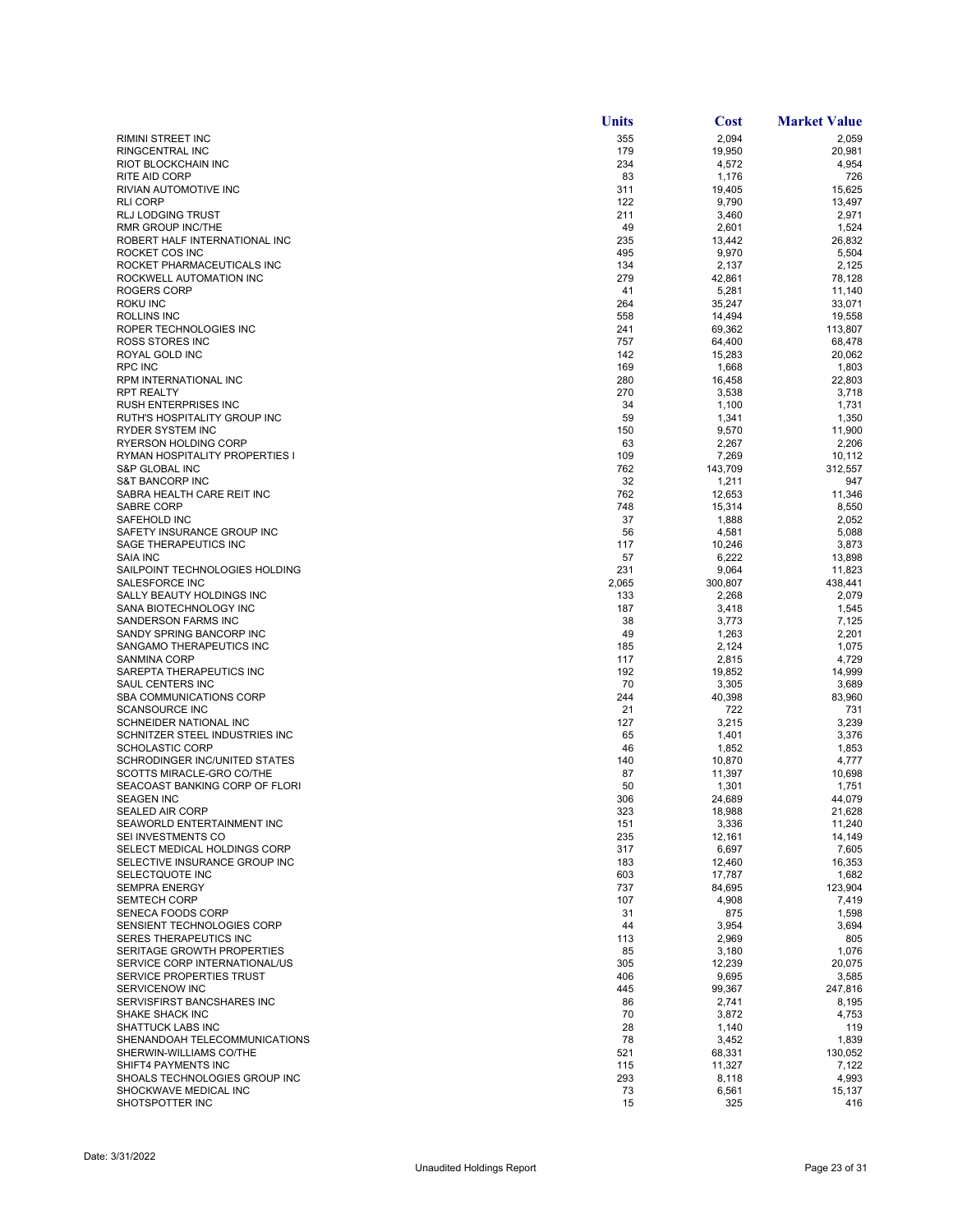|                                                         | Units        | <b>Cost</b>       | <b>Market Value</b> |
|---------------------------------------------------------|--------------|-------------------|---------------------|
| SHUTTERSTOCK INC                                        | 29           | 1,044             | 2,699               |
| SHYFT GROUP INC/THE                                     | 25           | 181               | 903                 |
| SI-BONE INC                                             | 97           | 1,954             | 2,192               |
| SIGNATURE BANK/NEW YORK NY<br>SIGNIFY HEALTH INC        | 129<br>173   | 17,097<br>3,051   | 37,860<br>3,140     |
| SILGAN HOLDINGS INC                                     | 184          | 7,157             | 8,506               |
| SILICON LABORATORIES INC                                | 81           | 9,956             | 12,166              |
| SILK ROAD MEDICAL INC                                   | 48           | 1,876             | 1,982               |
| SILVERGATE CAPITAL CORP                                 | 52           | 8,739             | 7,830               |
| SIMMONS FIRST NATIONAL CORP                             | 160          | 3,730             | 4,195               |
| SIMON PROPERTY GROUP INC<br>SIMPLY GOOD FOODS CO/THE    | 755          | 125,169           | 99,328              |
| SIMPSON MANUFACTURING CO INC                            | 153<br>116   | 4,937<br>6,279    | 5,806<br>12,649     |
| SINCLAIR BROADCAST GROUP INC                            | 147          | 3,872             | 4,119               |
| SIRIUS XM HOLDINGS INC                                  | 2,564        | 15,012            | 16,974              |
| <b>SITE CENTERS CORP</b>                                | 469          | 6,181             | 7,837               |
| SITEONE LANDSCAPE SUPPLY INC                            | 95           | 6,663             | 15,361              |
| <b>SITIME CORP</b>                                      | 35           | 10,341            | 8,674               |
| SIX FLAGS ENTERTAINMENT CORP<br><b>SKECHERS USA INC</b> | 278<br>247   | 14,509            | 12,093<br>10,068    |
| SKYLINE CHAMPION CORP                                   | 95           | 5,654<br>4,316    | 5,214               |
| <b>SKYWEST INC</b>                                      | 127          | 5,648             | 3,664               |
| SKYWORKS SOLUTIONS INC                                  | 378          | 35,529            | 50,380              |
| SL GREEN REALTY CORPORATION                             | 179          | 13,923            | 14,531              |
| <b>SLEEP NUMBER CORP</b>                                | 25           | 793               | 1,268               |
| <b>SLM CORP</b>                                         | 599          | 4,978             | 10,998              |
| <b>SM ENERGY CO</b>                                     | 244          | 4,941             | 9,504               |
| SMARTSHEET INC                                          | 279          | 14,386            | 15,284              |
| SNAP-ON INC<br><b>SNOWFLAKE INC</b>                     | 149<br>449   | 22,335<br>117,417 | 30,617<br>102,879   |
| SOLARIS OILFIELD INFRASTRUCTUR                          | 261          | 2,995             | 2,947               |
| <b>SOLARWINDS CORP</b>                                  | 165          | 2,004             | 2,196               |
| SONIC AUTOMOTIVE INC                                    | 10           | 382               | 425                 |
| SONOCO PRODUCTS CO                                      | 215          | 13,254            | 13,450              |
| SONOS INC                                               | 221          | 9,189             | 6,237               |
| SORRENTO THERAPEUTICS INC                               | 472          | 4,606             | 1,100               |
| SOTERA HEALTH CO                                        | 301          | 7,448             | 6,520               |
| SOUTH JERSEY INDUSTRIES INC<br>SOUTHERN CO/THE          | 258<br>2,682 | 7,483<br>129,871  | 8,914<br>194,472    |
| SOUTHERN COPPER CORP                                    | 252          | 15,861            | 19,127              |
| SOUTHSIDE BANCSHARES INC                                | 12           | 328               | 490                 |
| SOUTHSTATE CORP                                         | 145          | 8,642             | 11,831              |
| SOUTHWEST AIRLINES CO                                   | 1,469        | 63,878            | 67,280              |
| SOUTHWEST GAS HOLDINGS INC                              | 121          | 9,257             | 9,473               |
| SOUTHWESTERN ENERGY CO                                  | 2,207        | 9,356             | 15,824              |
| SP PLUS CORP                                            | 34           | 1,004             | 1,066               |
| SPARTANNASH CO<br>SPECTRUM BRANDS HOLDINGS INC          | 187<br>100   | 4,584             | 6,169               |
| SPECTRUM PHARMACEUTICALS INC                            | 192          | 4,335<br>1,680    | 8,872<br>248        |
| SPIRE INC                                               | 75           | 5,556             | 5,382               |
| SPIRIT AEROSYSTEMS HOLDINGS IN                          | 1,464        | 56,334            | 71,575              |
| SPIRIT AIRLINES INC                                     | 282          | 7,306             | 6,167               |
| SPIRIT REALTY CAPITAL INC                               | 375          | 12,977            | 17,258              |
| <b>SPLUNK INC</b>                                       | 361          | 41,398            | 53,648              |
| SPRINGWORKS THERAPEUTICS INC                            | 79           | 6,707             | 4,459               |
| SPROUT SOCIAL INC<br>SPROUTS FARMERS MARKET INC         | 98<br>256    | 8,769<br>5,798    | 7,852<br>8,187      |
| <b>SPS COMMERCE INC</b>                                 | 68           | 2,801             | 8,922               |
| <b>SPX CORP</b>                                         | 132          | 5,616             | 6,522               |
| <b>SPX FLOW INC</b>                                     | 107          | 4,649             | 9,226               |
| SS&C TECHNOLOGIES HOLDINGS INC                          | 521          | 24,719            | 39,085              |
| ST JOE CO/THE                                           | 59           | 777               | 3,495               |
| STAAR SURGICAL CO                                       | 101          | 4,566             | 8,071               |
| STAG INDUSTRIAL INC                                     | 406          | 12,076            | 16,788              |
| STANDARD BIOTOOLS INC<br>STANDARD MOTOR PRODUCTS INC    | 41<br>37     | 353<br>1,792      | 147<br>1,596        |
| STANDEX INTERNATIONAL CORP                              | 46           | 3,814             | 4,596               |
| STANLEY BLACK & DECKER INC                              | 432          | 52,923            | 60,389              |
| <b>STARBUCKS CORP</b>                                   | 2,597        | 169,029           | 236,249             |
| STARWOOD PROPERTY TRUST INC                             | 689          | 14,057            | 16.653              |
| <b>STATE STREET CORP</b>                                | 793          | 50,997            | 69,086              |
| STEEL DYNAMICS INC                                      | 670          | 22,835            | 55,898              |
| STEELCASE INC                                           | 330          | 4,394             | 3,944               |
| <b>STEM INC</b><br>STEPSTONE GROUP INC                  | 247<br>41    | 2,662<br>1,407    | 2,719<br>1,355      |
| STERICYCLE INC                                          | 227          | 9,676             | 13,375              |
| STERLING CHECK CORP                                     | 82           | 1,972             | 2,167               |
|                                                         |              |                   |                     |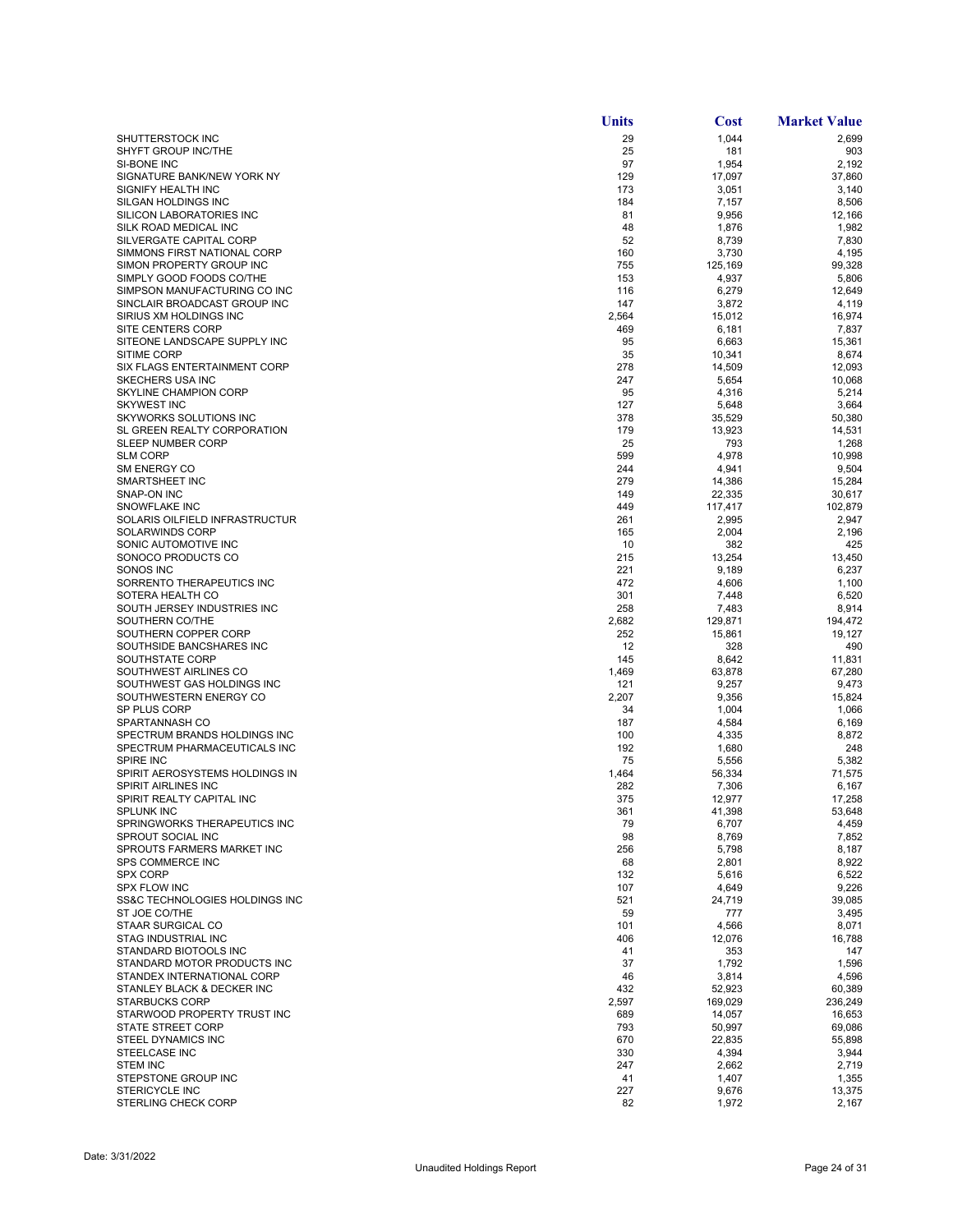|                                                             | <b>Units</b> | Cost             | <b>Market Value</b>  |
|-------------------------------------------------------------|--------------|------------------|----------------------|
| STERLING CONSTRUCTION CO INC                                | 111          | 1,209            | 2,975                |
| STEVEN MADDEN LTD                                           | 90           | 2,926            | 3,478                |
| STEWART INFORMATION SERVICES C                              | 33           | 1,366            | 2,000                |
| STIFEL FINANCIAL CORP                                       | 176          | 10,736           | 11,950               |
| STITCH FIX INC<br>STOCK YARDS BANCORP INC                   | 120<br>0     | 3,404<br>0       | 1,208<br>$\mathbf 0$ |
| STOKE THERAPEUTICS INC                                      | 88           | 4,216            | 1,852                |
| STONERIDGE INC                                              | 102          | 1,898            | 2,118                |
| STONEX GROUP INC                                            | 10           | 366              | 742                  |
| STORE CAPITAL CORP                                          | 716          | 21,865           | 20,929               |
| STRATEGIC EDUCATION INC                                     | 41           | 4,650            | 2,722                |
| <b>STRIDE INC</b>                                           | 60           | 1,487            | 2,180                |
| <b>STRYKER CORP</b>                                         | 792          | 135,899          | 211,741              |
| SUMMIT MATERIALS INC<br><b>SUMO LOGIC INC</b>               | 142<br>239   | 1,761<br>2,640   | 4,411<br>2,789       |
| SUN COMMUNITIES INC                                         | 236          | 24,902           | 41,368               |
| SUN COUNTRY AIRLINES HOLDINGS                               | 135          | 3,332            | 3,534                |
| SUNCOKE ENERGY INC                                          | 437          | 3,732            | 3,894                |
| SUNNOVA ENERGY INTERNATIONAL I                              | 204          | 7,335            | 4,704                |
| <b>SUNPOWER CORP</b>                                        | 203          | 2,870            | 4,360                |
| <b>SUNRUN INC</b>                                           | 452          | 19,893           | 13,727               |
| SUNSTONE HOTEL INVESTORS INC                                | 385          | 4,048            | 4,535                |
| SUPER MICRO COMPUTER INC                                    | 69           | 2,960            | 2,627                |
| SUPERNUS PHARMACEUTICALS INC<br><b>SURGERY PARTNERS INC</b> | 95<br>85     | 2,690<br>2,390   | 3,070<br>4,679       |
| <b>SURMODICS INC</b>                                        | 1            | 47               | 45                   |
| <b>SVB FINANCIAL GROUP</b>                                  | 120          | 28,588           | 67,134               |
| <b>SWITCH INC</b>                                           | 284          | 6,066            | 8,753                |
| <b>SYLVAMO CORP</b>                                         | 73           | 1,772            | 2,429                |
| <b>SYNAPTICS INC</b>                                        | 85           | 6,801            | 16,958               |
| SYNCHRONY FINANCIAL                                         | 1,128        | 30,883           | 39,266               |
| SYNDAX PHARMACEUTICALS INC                                  | 115          | 1,923            | 1,999                |
| SYNEOS HEALTH INC                                           | 236          | 16,920           | 19,104               |
| <b>SYNOPSYS INC</b><br>SYNOVUS FINANCIAL CORP               | 337<br>313   | 50,622<br>8,551  | 112,312<br>15,337    |
| <b>SYSCO CORP</b>                                           | 1,234        | 78,828           | 100,756              |
| T ROWE PRICE GROUP INC                                      | 507          | 46,806           | 76,653               |
| TABULA RASA HEALTHCARE INC                                  | 38           | 2,423            | 219                  |
| TAKE-TWO INTERACTIVE SOFTWARE                               | 248          | 26,626           | 38,128               |
| TALOS ENERGY INC                                            | 40           | 653              | 632                  |
| TANDEM DIABETES CARE INC                                    | 129          | 9,249            | 15,001               |
| TANGER FACTORY OUTLET CENTERS                               | 302          | 5,431            | 5,191                |
| <b>TAPESTRY INC</b>                                         | 556          | 16,339           | 20,655               |
| <b>TARGA RESOURCES CORP</b><br><b>TARGET CORP</b>           | 491<br>1,051 | 19,951<br>86,483 | 37,056<br>223,043    |
| TATTOOED CHEF INC                                           | 167          | 2,052            | 2,101                |
| <b>TAYLOR MORRISON HOME CORP</b>                            | 269          | 6,019            | 7,322                |
| <b>TD SYNNEX CORP</b>                                       | 96           | 3,681            | 9,908                |
| <b>TEAM INC</b>                                             | 58           | 850              | 128                  |
| <b>TECHTARGET INC</b>                                       | 77           | 6,091            | 6,259                |
| <b>TEGNA INC</b>                                            | 554          | 8,228            | 12,410               |
| TELADOC HEALTH INC                                          | 330          | 38,652           | 23,803               |
| TELEDYNE TECHNOLOGIES INC<br>TELEFLEX INC                   | 274<br>105   | 83.681<br>37,879 | 129,501<br>37,257    |
| TELEPHONE AND DATA SYSTEMS INC                              | 141          | 4,588            | 2,662                |
| TELLURIAN INC                                               | 899          | 4,487            | 4,765                |
| TEMPUR SEALY INTERNATIONAL INC                              | 366          | 4,637            | 10,219               |
| TENABLE HOLDINGS INC                                        | 208          | 8,824            | 12,020               |
| TENET HEALTHCARE CORP                                       | 240          | 10,044           | 20,630               |
| <b>TENNANT CO</b>                                           | 145          | 10,784           | 11,426               |
| <b>TENNECO INC</b>                                          | 176          | 3,847            | 3,224                |
| <b>TERADATA CORP</b><br><b>TERADYNE INC</b>                 | 265<br>358   | 9,483<br>22,668  | 13,062<br>42,326     |
| <b>TEREX CORP</b>                                           | 189          | 5,847            | 6,740                |
| TERMINIX GLOBAL HOLDINGS INC                                | 214          | 10,056           | 9,765                |
| <b>TERRENO REALTY CORP</b>                                  | 161          | 9,692            | 11,922               |
| <b>TESLA INC</b>                                            | 1,828        | 325,648          | 1,969,853            |
| <b>TETRA TECH INC</b>                                       | 122          | 7,940            | 20,123               |
| TETRA TECHNOLOGIES INC                                      | 601          | 2,012            | 2,470                |
| TEXAS CAPITAL BANCSHARES INC                                | 62           | 3,168            | 3,553                |
| TEXAS INSTRUMENTS INC<br><b>TEXAS PACIFIC LAND CORP</b>     | 2,057        | 216,724          | 377,418              |
| <b>TEXAS ROADHOUSE INC</b>                                  | 13<br>104    | 20,489<br>7,600  | 17,577<br>8,708      |
| TFS FINANCIAL CORP                                          | 389          | 6,410            | 6,457                |
| TG THERAPEUTICS INC                                         | 249          | 4,348            | 2,366                |
| THERAPEUTICSMD INC                                          | 779          | 2,164            | 294                  |
| THERMO FISHER SCIENTIFIC INC                                | 864          | 214,580          | 510,322              |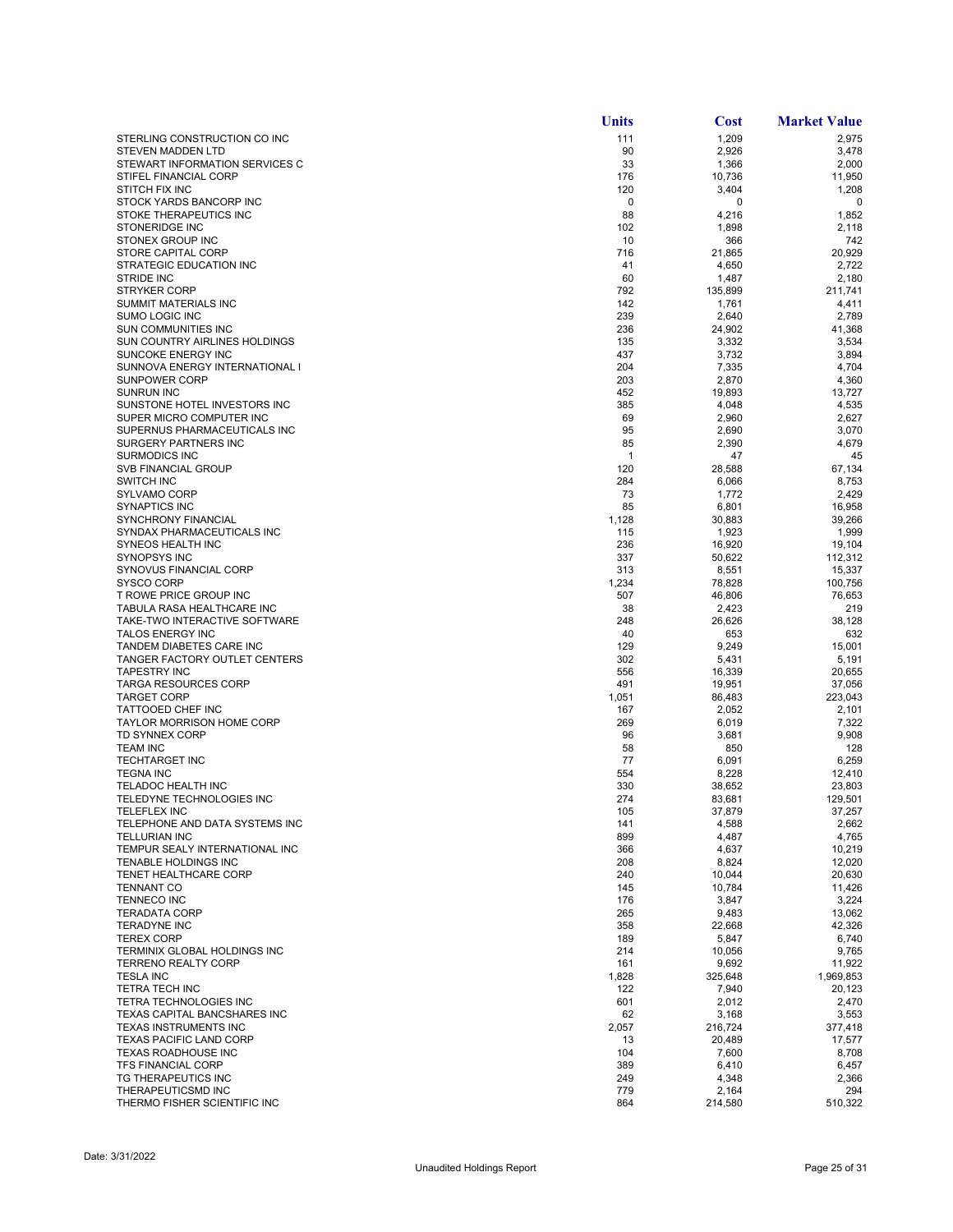|                                                      | <b>Units</b> | Cost              | <b>Market Value</b> |
|------------------------------------------------------|--------------|-------------------|---------------------|
| THERMON GROUP HOLDINGS INC                           | 121          | 2,166             | 1,960               |
| THOR INDUSTRIES INC                                  | 123          | 6,708             | 9,680               |
| THOUGHTWORKS HOLDING INC                             | 144          | 3,041             | 2,997               |
| <b>TIDEWATER INC</b>                                 | 96           | 1,967             | 2,087               |
| TILLY'S INC                                          | 35           | 380               | 328                 |
| <b>TIMKEN CO/THE</b>                                 | 250          | 10,638            | 15,175              |
| <b>TIMKENSTEEL CORP</b><br><b>TIPTREE INC</b>        | 150<br>49    | 2,565<br>274      | 3,282<br>630        |
| TITAN INTERNATIONAL INC                              | 138          | 1,965             | 2,033               |
| TITAN MACHINERY INC                                  | 36           | 473               | 1,017               |
| TIVITY HEALTH INC                                    | 98           | 2,356             | 3,153               |
| <b>TJX COS INC/THE</b>                               | 2,619        | 120,731           | 158,659             |
| <b>T-MOBILE US INC</b>                               | 1,294        | 105,608           | 166,085             |
| <b>TOLL BROTHERS INC</b>                             | 248          | 9,148             | 11,661              |
| <b>TOMPKINS FINANCIAL CORP</b>                       | 24           | 1,800             | 1,878               |
| TOOTSIE ROLL INDUSTRIES INC                          | 144          | 4,279             | 5,034               |
| <b>TOPBUILD CORP</b>                                 | 78           | 3,510             | 14,148              |
| TORO CO/THE                                          | 265          | 16,044            | 22,655              |
| TOWNE BANK/PORTSMOUTH VA<br>TPI COMPOSITES INC       | 77<br>141    | 1,844<br>2,165    | 2,305<br>1,982      |
| <b>TRACTOR SUPPLY CO</b>                             | 229          | 20,060            | 53,442              |
| <b>TRADE DESK INC/THE</b>                            | 949          | 24,520            | 65,718              |
| TRADEWEB MARKETS INC                                 | 205          | 12,215            | 18,013              |
| <b>TRANSMEDICS GROUP INC</b>                         | 104          | 2,534             | 2,802               |
| <b>TRANSUNION</b>                                    | 453          | 27,073            | 46.813              |
| TRAVEL + LEISURE CO                                  | 335          | 13,330            | 19,410              |
| <b>TRAVELERS COS INC/THE</b>                         | 600          | 69,880            | 109,638             |
| TRAVERE THERAPEUTICS INC                             | 131          | 3,168             | 3,376               |
| <b>TREDEGAR CORP</b>                                 | 39           | 619               | 468                 |
| TREEHOUSE FOODS INC                                  | 65           | 3,296             | 2,097               |
| TREX CO INC                                          | 255          | 7,568             | 16,659              |
| TRI POINTE HOMES INC                                 | 94           | 1,027             | 1,888               |
| <b>TRICO BANCSHARES</b><br><b>TRIMAS CORP</b>        | 12<br>121    | 324<br>3,326      | 480<br>3,883        |
| <b>TRIMBLE INC</b>                                   | 471          | 20,527            | 33,978              |
| TRINET GROUP INC                                     | 85           | 3,566             | 8,361               |
| TRINITY INDUSTRIES INC                               | 295          | 6,074             | 10,136              |
| <b>TRIPADVISOR INC</b>                               | 118          | 6,365             | 3,200               |
| TRIUMPH BANCORP INC                                  | 51           | 6,358             | 4,795               |
| TRIUMPH GROUP INC                                    | 2,104        | 35,252            | 53,189              |
| TRUEBLUE INC                                         | 10           | 223               | 289                 |
| <b>TRUECAR INC</b>                                   | 97           | 879               | 383                 |
| <b>TRUIST FINANCIAL CORP</b>                         | 3,094        | 130,389           | 175,430             |
| <b>TRUPANION INC</b>                                 | 86           | 2,421             | 7,664               |
| <b>TRUSTCO BANK CORP NY</b><br><b>TRUSTMARK CORP</b> | 21<br>184    | 720<br>5,231      | 671<br>5,592        |
| <b>TTEC HOLDINGS INC</b>                             | 95           | 9,576             | 7,839               |
| <b>TUPPERWARE BRANDS CORP</b>                        | 103          | 3,252             | 2,003               |
| TURNING POINT THERAPEUTICS INC                       | 120          | 11,415            | 3,222               |
| <b>TUSIMPLE HOLDINGS INC</b>                         | 217          | 7,050             | 2,647               |
| <b>TUTOR PERINI CORP</b>                             | 239          | 2,806             | 2,581               |
| <b>TWILIO INC</b>                                    | 363          | 61,561            | 59,826              |
| <b>TWIST BIOSCIENCE CORP</b>                         | 136          | 8,085             | 6,716               |
| <b>TWITTER INC</b>                                   | 1,712        | 51,662            | 66,237              |
| TWO HARBORS INVESTMENT CORP                          | 615          | 7,897             | 3,401               |
| TYLER TECHNOLOGIES INC                               | 87           | 19,168            | 38,705              |
| <b>TYSON FOODS INC</b><br>UBER TECHNOLOGIES INC      | 655<br>3,554 | 35,719<br>129,680 | 58,708<br>126,807   |
| <b>UBIQUITI INC</b>                                  | 20           | 4,936             | 5,823               |
| UDR INC                                              | 755          | 32,198            | 43,314              |
| UFP INDUSTRIES INC                                   | 150          | 5,267             | 11,574              |
| <b>UGI CORP</b>                                      | 440          | 22,532            | 15,937              |
| ULTA BEAUTY INC                                      | 104          | 25,369            | 41,415              |
| ULTRA CLEAN HOLDINGS INC                             | 71           | 2,308             | 3,010               |
| ULTRAGENYX PHARMACEUTICAL INC                        | 135          | 11,514            | 9,804               |
| <b>UMB FINANCIAL CORP</b>                            | 95           | 7,296             | 9,230               |
| UMH PROPERTIES INC                                   | 130          | 1,539             | 3,197               |
| UMPQUA HOLDINGS CORP                                 | 549          | 9,302             | 10,354              |
| UNDER ARMOUR INC                                     | 766          | 11,876            | 12,586              |
| UNIFI INC                                            | 11<br>32     | 251               | 199<br>5,897        |
| UNIFIRST CORP/MA<br>UNION PACIFIC CORP               | 1,463        | 4,976<br>206,945  | 399,706             |
| UNISYS CORP                                          | 193          | 3,295             | 4,171               |
| UNITED AIRLINES HOLDINGS INC                         | 864          | 46,133            | 40,055              |
| UNITED BANKSHARES INC/WV                             | 339          | 10,311            | 11,824              |
| UNITED COMMUNITY BANKS INC/GA                        | 119          | 2,554             | 4,141               |
| UNITED FIRE GROUP INC                                | 41           | 2,273             | 1,274               |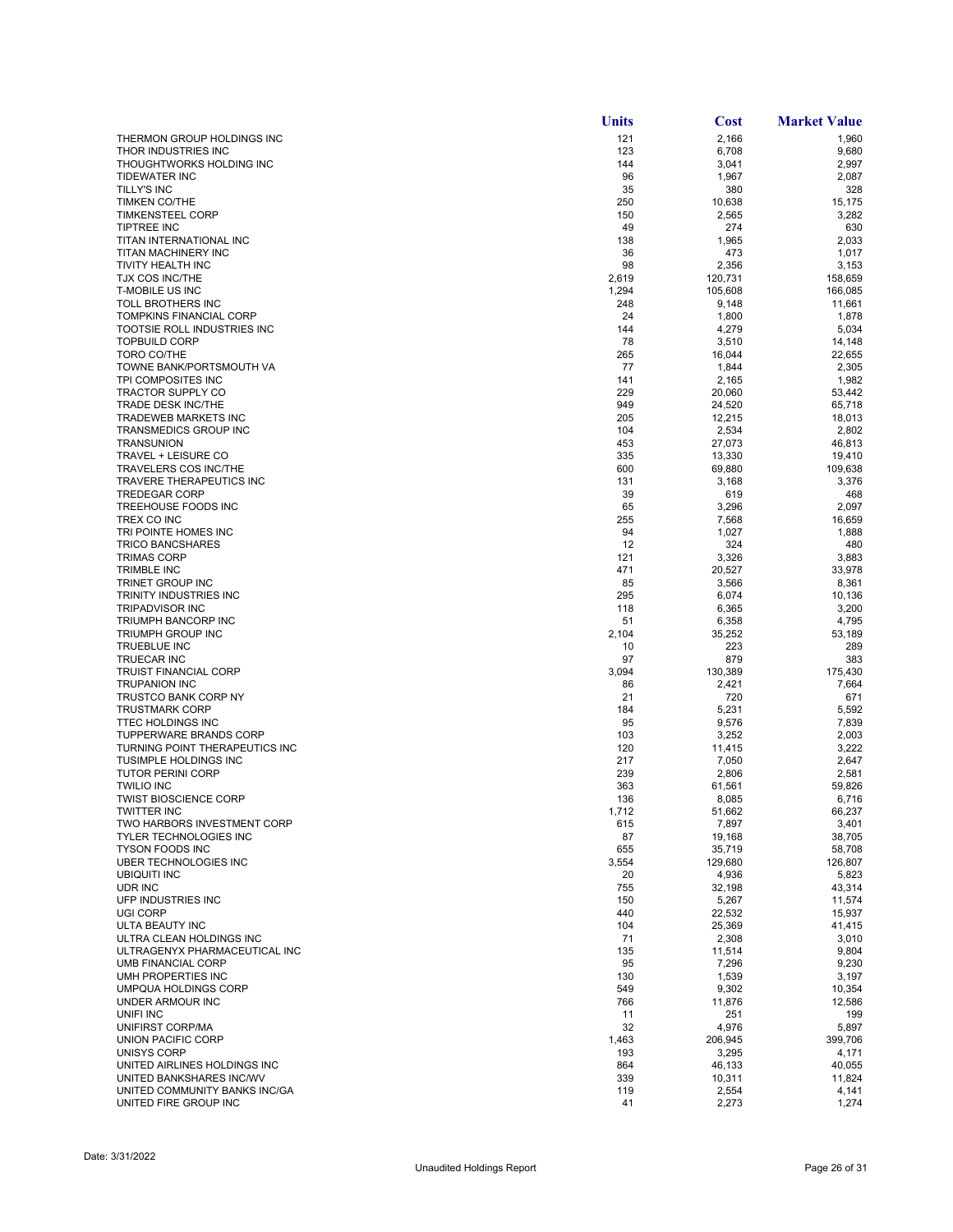|                                                                 | <b>Units</b> | <b>Cost</b>      | <b>Market Value</b> |
|-----------------------------------------------------------------|--------------|------------------|---------------------|
| UNITED INSURANCE HOLDINGS CORP                                  | 467          | 4,031            | 1,546               |
| UNITED NATURAL FOODS INC                                        | 108          | 1,144            | 4,466               |
| UNITED PARCEL SERVICE INC                                       | 1,604        | 171,107          | 343,994             |
| UNITED RENTALS INC                                              | 167          | 17,123           | 59,320              |
| UNITED STATES LIME & MINERALS<br>UNITED STATES STEEL CORP       | 10<br>612    | 710<br>12,978    | 1,160<br>23,097     |
| UNITED THERAPEUTICS CORP                                        | 95           | 11,647           | 17,044              |
| UNITEDHEALTH GROUP INC                                          | 2,066        | 518,818          | 1,053,598           |
| UNITI GROUP INC                                                 | 572          | 8,562            | 7,871               |
| UNITIL CORP                                                     | 6            | 304              | 299                 |
| UNITY SOFTWARE INC                                              | 321          | 38,107           | 31,846              |
| UNIVAR SOLUTIONS INC                                            | 393          | 8,308            | 12,631              |
| UNIVERSAL DISPLAY CORP                                          | 99           | 10,496           | 16,528              |
| UNIVERSAL HEALTH REALTY INCOME<br>UNIVERSAL HEALTH SERVICES INC | 69           | 4,000            | 4,028               |
| UNIVERSAL INSURANCE HOLDINGS I                                  | 167<br>49    | 20,162<br>1,858  | 24,207<br>661       |
| UNIVERSAL LOGISTICS HOLDINGS I                                  | 96           | 2,180            | 1,934               |
| UNUM GROUP                                                      | 660          | 15,803           | 20,797              |
| UPLAND SOFTWARE INC                                             | 60           | 1,917            | 1,057               |
| UPSTART HOLDINGS INC                                            | 98           | 17,347           | 10,691              |
| UPWORK INC                                                      | 299          | 10,218           | 6,949               |
| <b>URANIUM ENERGY CORP</b>                                      | 599          | 749              | 2,749               |
| URBAN EDGE PROPERTIES                                           | 377          | 7,004            | 7,201               |
| URSTADT BIDDLE PROPERTIES INC<br><b>US BANCORP</b>              | 153<br>3,235 | 2,975<br>149,822 | 2,878<br>171,940    |
| US ECOLOGY INC                                                  | 80           | 4,434            | 3,830               |
| US FOODS HOLDING CORP                                           | 577          | 19,743           | 21,713              |
| US PHYSICAL THERAPY INC                                         | 21           | 2,312            | 2,088               |
| US SILICA HOLDINGS INC                                          | 115          | 1,171            | 2,146               |
| UTAH MEDICAL PRODUCTS INC                                       | 14           | 1,163            | 1,258               |
| UTZ BRANDS INC                                                  | 129          | 1,959            | 1,907               |
| UWM HOLDINGS CORP                                               | 667          | 3,127            | 3,022               |
| <b>VAIL RESORTS INC</b>                                         | 103          | 22,143           | 26,808              |
| <b>VALERO ENERGY CORP</b><br>VALLEY NATIONAL BANCORP            | 874<br>1,088 | 59,774<br>10,151 | 88,746<br>14,166    |
| <b>VALMONT INDUSTRIES INC</b>                                   | 66           | 9,820            | 15,748              |
| <b>VALUE LINE INC</b>                                           | 2            | 52               | 134                 |
| <b>VALVOLINE INC</b>                                            | 299          | 5,786            | 9,436               |
| VANDA PHARMACEUTICALS INC                                       | 87           | 2,273            | 984                 |
| <b>VAREX IMAGING CORP</b>                                       | 62           | 1,468            | 1,320               |
| <b>VARONIS SYSTEMS INC</b>                                      | 258          | 7,160            | 12,265              |
| <b>VAXART INC</b><br><b>VAXCYTE INC</b>                         | 415<br>125   | 2,186            | 2,092               |
| <b>VECTRUS INC</b>                                              | 40           | 3,251<br>863     | 3,019<br>1,434      |
| <b>VEECO INSTRUMENTS INC</b>                                    | 74           | 548              | 2,012               |
| <b>VEEVA SYSTEMS INC</b>                                        | 299          | 44,898           | 63,526              |
| <b>VENTAS INC</b>                                               | 939          | 54,140           | 57,968              |
| <b>VERACYTE INC</b>                                             | 104          | 2,964            | 2,867               |
| <b>VERICEL CORP</b>                                             | 123          | 8,291            | 4,701               |
| <b>VERINT SYSTEMS INC</b>                                       | 166          | 6,145            | 8,582               |
| <b>VERIS RESIDENTIAL INC</b><br><b>VERISIGN INC</b>             | 71<br>240    | 1,391<br>37.044  | 1,235<br>53,390     |
| <b>VERISK ANALYTICS INC</b>                                     | 367          | 41,407           | 78,769              |
| <b>VERITEX HOLDINGS INC</b>                                     | 103          | 4,097            | 3.932               |
| <b>VERITIV CORP</b>                                             | 26           | 2,265            | 3,473               |
| <b>VERITONE INC</b>                                             | 122          | 2,254            | 2,230               |
| <b>VERIZON COMMUNICATIONS INC</b>                               | 9,667        | 544,346          | 492.437             |
| <b>VERRA MOBILITY CORP</b>                                      | 546          | 8,619            | 8,889               |
| <b>VERSO CORP</b><br><b>VERTEX PHARMACEUTICALS INC</b>          | 81           | 1,814            | 2,187               |
| <b>VERTIV HOLDINGS CO</b>                                       | 564<br>609   | 95,958<br>12,391 | 147,187<br>8,526    |
| <b>VERVE THERAPEUTICS INC</b>                                   | 102          | 2,549            | 2,328               |
| <b>VF CORP</b>                                                  | 810          | 53,956           | 46,057              |
| <b>VIA RENEWABLES INC</b>                                       | 66           | 490              | 544                 |
| <b>VIAD CORP</b>                                                | 47           | 2,354            | 1,675               |
| <b>VIASAT INC</b>                                               | 156          | 10,578           | 7,613               |
| <b>VIATRIS INC</b>                                              | 2,467        | 43,213           | 26,841              |
| <b>VIAVI SOLUTIONS INC</b>                                      | 621          | 7,132            | 9,986               |
| <b>VICOR CORP</b><br><b>VICTORIA'S SECRET &amp; CO</b>          | 47<br>122    | 2,832<br>2,075   | 3,316               |
| <b>VIEWRAY INC</b>                                              | 375          | 680              | 6,266<br>1,470      |
| VILLAGE SUPER MARKET INC                                        | 239          | 5,960            | 5,856               |
| <b>VIMEO INC</b>                                                | 256          | 2,682            | 3,041               |
| VIR BIOTECHNOLOGY INC                                           | 88           | 3,417            | 2,263               |
| VIRGIN GALACTIC HOLDINGS INC                                    | 3,004        | 43,379           | 29,680              |
| <b>VIRNETX HOLDING CORP</b>                                     | 1,166        | 2,452            | 1,901               |
| <b>VIRTU FINANCIAL INC</b>                                      | 198          | 6,080            | 7,370               |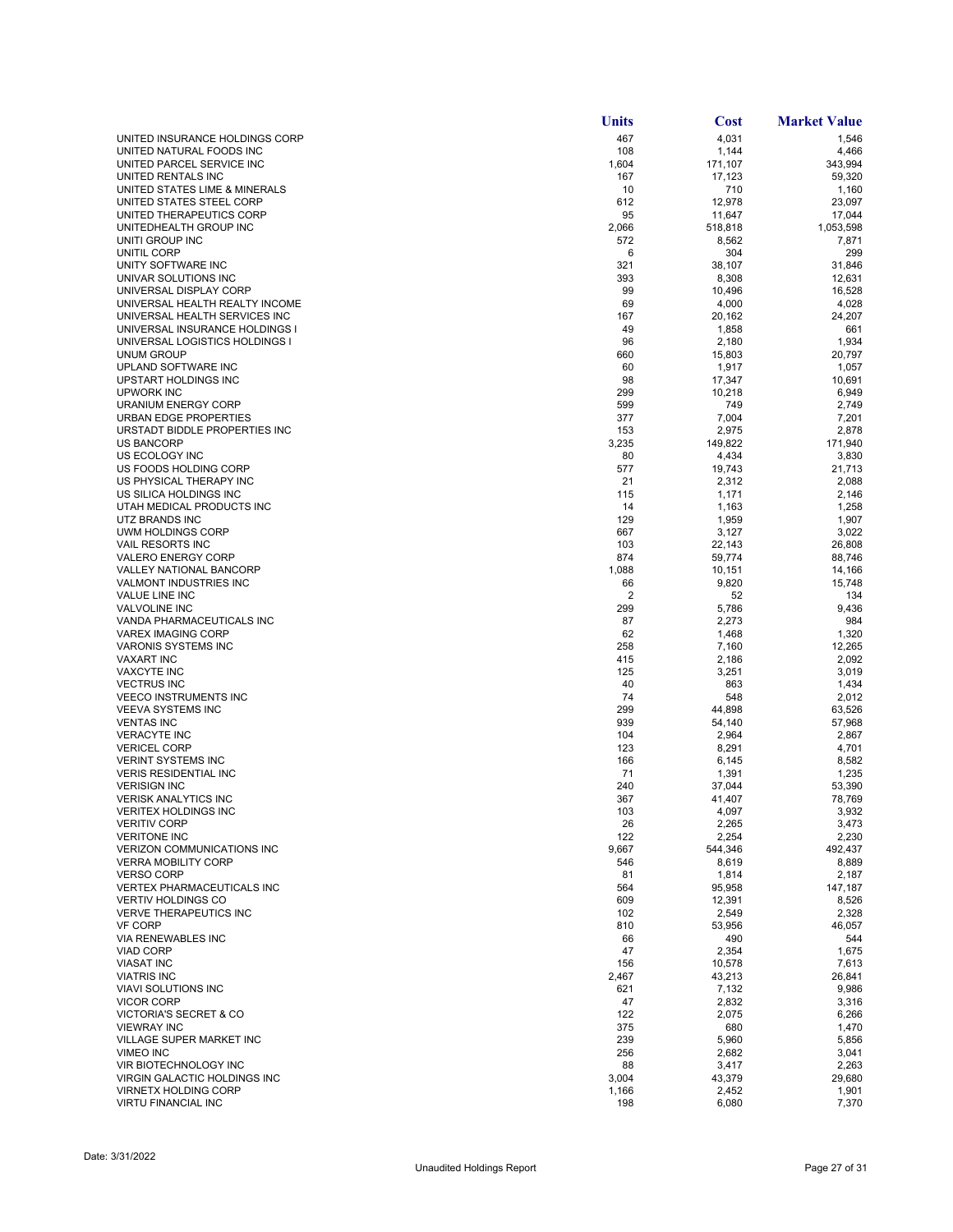|                                                                     | <b>Units</b> | <b>Cost</b>      | <b>Market Value</b> |
|---------------------------------------------------------------------|--------------|------------------|---------------------|
| <b>VISA INC</b>                                                     | 3,680        | 497,336          | 816,114             |
| VISHAY INTERTECHNOLOGY INC                                          | 300          | 5,687            | 5,880               |
| VISHAY PRECISION GROUP INC<br><b>VISTEON CORP</b>                   | 33<br>64     | 998<br>4,719     | 1,061<br>6,984      |
| <b>VISTRA CORP</b>                                                  | 1,031        | 20,624           | 23,971              |
| VITA COCO CO INC/THE                                                | 1,017        | 8,958            | 9,112               |
| <b>VIVINT SMART HOME INC</b>                                        | 321          | 2,413            | 2,170               |
| <b>VMWARE INC</b>                                                   | 532          | 55,351           | 60,591              |
| <b>VONAGE HOLDINGS CORP</b>                                         | 521          | 5,602            | 10,571              |
| <b>VONTIER CORP</b><br><b>VORNADO REALTY TRUST</b>                  | 270<br>461   | 6,849<br>25,293  | 6,855<br>20,893     |
| <b>VOYA FINANCIAL INC</b>                                           | 221          | 8,871            | 14,663              |
| <b>VROOM INC</b>                                                    | 322          | 14,221           | 857                 |
| <b>VULCAN MATERIALS CO</b>                                          | 277          | 32,586           | 50,885              |
| <b>W R BERKLEY CORP</b>                                             | 545          | 20,367           | 36,258              |
| W&T OFFSHORE INC                                                    | 413          | 1,702            | 1,578               |
| <b>WABASH NATIONAL CORP</b>                                         | 210          | 3,140            | 3,116               |
| WALGREENS BOOTS ALLIANCE INC<br>WALKER & DUNLOP INC                 | 1,734<br>61  | 118,484<br>3,923 | 77,631<br>7,895     |
| <b>WALMART INC</b>                                                  | 3,348        | 324,988          | 498,584             |
| WALT DISNEY CO/THE                                                  | 4,023        | 455,473          | 551,795             |
| WARRIOR MET COAL INC                                                | 115          | 2,773            | 4,268               |
| <b>WASHINGTON FEDERAL INC</b>                                       | 141          | 4,565            | 4,628               |
| WASHINGTON REAL ESTATE INVESTM                                      | 196          | 4,650            | 4,998               |
| WASHINGTON TRUST BANCORP INC                                        | 46           | 2,462            | 2,415               |
| WASTE MANAGEMENT INC<br><b>WATERS CORP</b>                          | 1,011<br>133 | 96,801           | 160,244<br>41,282   |
| WATERSTONE FINANCIAL INC                                            | 236          | 38,848<br>4,609  | 4,564               |
| <b>WATSCO INC</b>                                                   | 89           | 18,187           | 27,113              |
| WATTS WATER TECHNOLOGIES INC                                        | 70           | 4,517            | 9,771               |
| <b>WAYFAIR INC</b>                                                  | 152          | 19,372           | 16,839              |
| <b>WD-40 CO</b>                                                     | 23           | 4,215            | 4,214               |
| <b>WEBSTER FINANCIAL CORP</b>                                       | 398          | 17,642           | 22,336              |
| WEC ENERGY GROUP INC                                                | 708          | 51,249           | 70,665              |
| <b>WEIS MARKETS INC</b><br><b>WELBILT INC</b>                       | 85<br>346    | 4,793<br>4,355   | 6,071<br>8,218      |
| <b>WELLS FARGO &amp; CO</b>                                         | 8,554        | 392,566          | 414,527             |
| <b>WELLTOWER INC</b>                                                | 987          | 68,786           | 94,890              |
| <b>WENDY'S CO/THE</b>                                               | 455          | 7,854            | 9,996               |
| WERNER ENTERPRISES INC                                              | 130          | 5,249            | 5,330               |
| <b>WESBANCO INC</b>                                                 | 140          | 5,137            | 4,810               |
| <b>WESCO INTERNATIONAL INC</b>                                      | 91           | 7,469            | 11,843              |
| <b>WEST PHARMACEUTICAL SERVICES I</b><br><b>WESTAMERICA BANCORP</b> | 154<br>54    | 48,848<br>3,007  | 63,249<br>3,267     |
| <b>WESTERN ALLIANCE BANCORP</b>                                     | 231          | 9,811            | 19,131              |
| <b>WESTERN DIGITAL CORP</b>                                         | 690          | 26,874           | 34,259              |
| WESTERN UNION CO/THE                                                | 1,642        | 33,356           | 30,771              |
| WESTINGHOUSE AIR BRAKE TECHNOL                                      | 446          | 33,328           | 42.892              |
| <b>WESTLAKE CORP</b>                                                | 76           | 5,029            | 9,378               |
| <b>WESTROCK CO</b><br><b>WEX INC</b>                                | 421          | 15,897           | 19,800              |
| <b>WEYERHAEUSER CO</b>                                              | 106<br>1,658 | 16,899<br>35,915 | 18,916<br>62,838    |
| <b>WHIRLPOOL CORP</b>                                               | 137          | 14,641           | 23,671              |
| <b>WHITESTONE REIT</b>                                              | 118          | 1,447            | 1,564               |
| WHITING PETROLEUM CORP                                              | 85           | 8,379            | 6,928               |
| WIDEOPENWEST INC                                                    | 146          | 2,628            | 2,546               |
| WILLDAN GROUP INC                                                   | 32           | 1,119            | 982                 |
| <b>WILLIAMS COS INC/THE</b><br>WILLIAMS-SONOMA INC                  | 3,143<br>147 | 73,036<br>8,627  | 105,008<br>21,315   |
| WILLSCOT MOBILE MINI HOLDINGS                                       | 465          | 11,251           | 18,195              |
| WINGSTOP INC                                                        | 60           | 3,851            | 7,041               |
| <b>WINMARK CORP</b>                                                 | 6            | 954              | 1,320               |
| WINNEBAGO INDUSTRIES INC                                            | 45           | 1,089            | 2,431               |
| WINTRUST FINANCIAL CORP                                             | 93           | 6,597            | 8,642               |
| WISDOMTREE INVESTMENTS INC                                          | 177          | 1,177            | 1,039               |
| <b>WOLFSPEED INC</b><br>WOLVERINE WORLD WIDE INC                    | 259<br>199   | 16,446<br>6,346  | 29,490<br>4,489     |
| <b>WORKDAY INC</b>                                                  | 430          | 72,176           | 102,968             |
| WORKHORSE GROUP INC                                                 | 573          | 2,514            | 2,865               |
| <b>WORKIVA INC</b>                                                  | 89           | 3,551            | 10,502              |
| WORLD ACCEPTANCE CORP                                               | 2            | 205              | 384                 |
| WORLD FUEL SERVICES CORP                                            | 49           | 1,049            | 1,325               |
| WORLD WRESTLING ENTERTAINMENT                                       | 118          | 8,323            | 7,368               |
| WORTHINGTON INDUSTRIES INC<br><b>WP CAREY INC</b>                   | 140<br>591   | 8,427<br>41,754  | 7,197<br>47,776     |
| <b>WSFS FINANCIAL CORP</b>                                          | 125          | 3,451            | 5,828               |
| WW GRAINGER INC                                                     | 114          | 33,946           | 58,800              |
|                                                                     |              |                  |                     |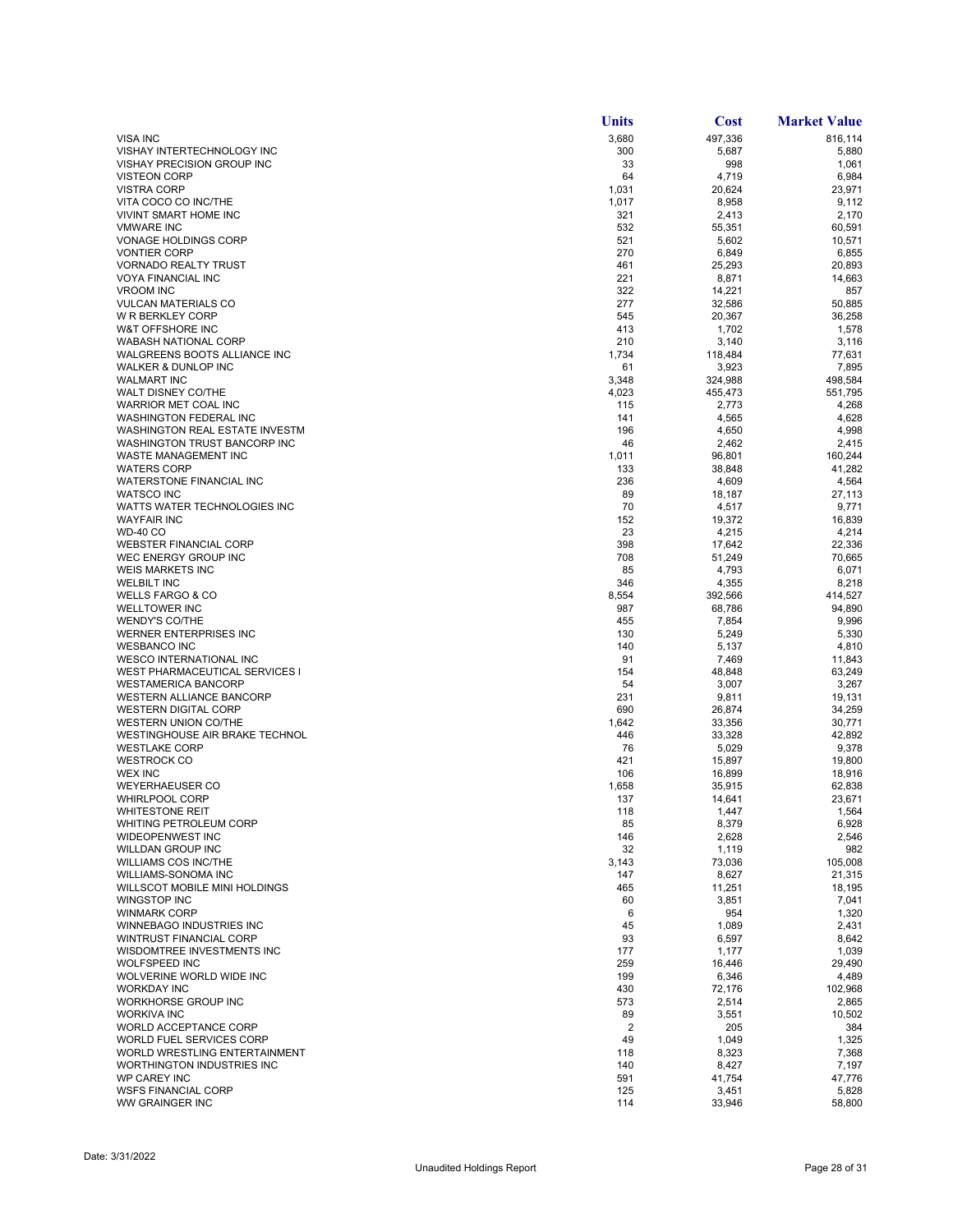**CANADA**

|                                                  | <b>Units</b> | <b>Cost</b>     | <b>Market Value</b> |
|--------------------------------------------------|--------------|-----------------|---------------------|
| WW INTERNATIONAL INC                             | 88           | 3,392           | 900                 |
| WYNDHAM HOTELS & RESORTS INC                     | 298          | 14,406          | 25,238              |
| <b>XCEL ENERGY INC</b>                           | 1,191        | 60,376          | 85,954              |
| <b>XENCOR INC</b>                                | 98           | 3,660           | 2,615               |
| XENIA HOTELS & RESORTS INC                       | 148          | 2,474           | 2,855               |
| <b>XEROX HOLDINGS CORP</b>                       | 322          | 6,363           | 6,495               |
| <b>XOMETRY INC</b>                               | 63           | 2,503           | 2,315               |
| <b>XPEL INC</b>                                  | 34           | 2,073           | 1,789               |
| <b>XPERI HOLDING CORP</b>                        | 393          | 7,246           | 6,807               |
| <b>XPO LOGISTICS INC</b>                         | 234          | 7,919           | 17,035              |
| XPONENTIAL FITNESS INC                           | 88           | 2,000           | 2,063               |
| <b>XYLEM INC/NY</b>                              | 470          | 31,358          | 40.072              |
| YELP INC                                         | 77           | 2,694           | 2,626               |
| YETI HOLDINGS INC                                | 158          | 11,768          | 9,477               |
| YEXT INC                                         | 141          | 2,153           | 971                 |
| Y-MABS THERAPEUTICS INC                          | 116          | 5,279           | 1,378               |
| YUM CHINA HOLDINGS INC                           | 934          | 34,747          | 38,798              |
| YUM! BRANDS INC                                  | 643          | 60,368          | 76,215              |
| ZEBRA TECHNOLOGIES CORP                          | 107          | 17,038          | 44,266              |
| <b>ZENDESK INC</b>                               | 281<br>84    | 17,675          | 33,801              |
| ZENTALIS PHARMACEUTICALS INC<br><b>ZEVIA PBC</b> | 815          | 4,256           | 3,876               |
| ZIFF DAVIS INC                                   | 58           | 3,364<br>3,477  | 3,725<br>5,613      |
| ZILLOW GROUP INC                                 | 498          | 29,600          | 24.305              |
| ZIMMER BIOMET HOLDINGS INC                       | 478          | 50,625          | 61,136              |
| <b>ZIMVIE INC</b>                                | 44           | 1,115           | 1,014               |
| ZIONS BANCORP NA                                 | 295          | 15,867          | 19,340              |
| <b>ZOETIS INC</b>                                | 1,043        | 101,345         | 196,699             |
| ZOGENIX INC CONTRA                               | 61           | 0               | 41                  |
| ZOOM VIDEO COMMUNICATIONS INC                    | 480          | 129,984         | 56,270              |
| <b>ZSCALER INC</b>                               | 173          | 15,023          | 41.741              |
| <b>ZUORA INC</b>                                 | 270          | 4,079           | 4,045               |
| ZURN WATER SOLUTIONS CORP                        | 341          | 5,284           | 12,071              |
| <b>ZYNGA INC</b>                                 | 2,212        | 11,755          | 20,439              |
| <b>Total Domestic Common Stocks</b>              |              | 58,410,097      | 95,595,550          |
| <b>Total of U.S. Equities</b>                    |              | 58,410,097      | 95,595,550          |
|                                                  |              |                 |                     |
| <b>International Equities</b>                    |              |                 | 3.31%               |
| <b>International Common Stocks</b>               |              |                 |                     |
| <b>BAHAMAS</b>                                   |              |                 |                     |
| ONESPAWORLD HOLDINGS LTD                         | 241          | 2,569           | 2,458               |
| <b>BERMUDA</b>                                   |              |                 |                     |
| ALPHA & OMEGA SEMICONDUCTOR LT                   | 38           | 2,195           | 2,077               |
| ARCH CAPITAL GROUP LTD                           | 929          | 28,059          | 44,982              |
| ARGO GROUP INTERNATIONAL HOLDI                   | 70           | 2,699           | 2,890               |
| ASSURED GUARANTY LTD                             | 163          | 5,438           | 10.377              |
| AXALTA COATING SYSTEMS LTD                       | 264          | 6,183           | 6,489               |
| AXIS CAPITAL HOLDINGS LTD                        | 224          | 10,429          | 13,545              |
| BANK OF NT BUTTERFIELD & SON L                   | 135          | 4,232           | 4,844               |
| <b>BUNGE LTD</b><br><b>ENSTAR GROUP LTD</b>      | 320<br>28    | 19,998<br>5,438 | 35,459<br>7,312     |
| <b>ESSENT GROUP LTD</b>                          | 198          |                 | 8,160               |
| <b>EVEREST RE GROUP LTD</b>                      | 104          | 7,231<br>25,361 | 31,344              |
| FRONTLINE LTD/BERMUDA                            | 231          | 2,007           | 2,033               |
| <b>GENPACT LTD</b>                               | 460          | 16,542          | 20,015              |
| <b>GOLAR LNG LTD</b>                             | 258          | 4,466           | 6,393               |
| HELEN OF TROY LTD                                | 49           | 6,428           | 9,596               |
| <b>INVESCOLTD</b>                                | 690          | 9,636           | 15,911              |
| JAMES RIVER GROUP HOLDINGS LTD                   | 66           | 2,412           | 1,633               |
| <b>LIBERTY LATIN AMERICA LTD</b>                 | 59           | 860             | 566                 |
| NABORS INDUSTRIES LTD                            | 11           | 1,100           | 1,680               |
| NORDIC AMERICAN TANKERS LTD                      | 1,200        | 2,329           | 2,556               |
| NORWEGIAN CRUISE LINE HOLDINGS                   | 1,034        | 34,073          | 22.624              |
| RENAISSANCERE HOLDINGS LTD                       | 103          | 15,290          | 16,327              |
| <b>SFL CORP LTD</b>                              | 318          | 3,241           | 3,237               |
| SIGNET JEWELERS LTD                              | 84           | 2,669           | 6,107               |
| SIRIUSPOINT LTD                                  | 350          | 2,810           | 2,618               |
| <b>TEXTAINER GROUP HOLDINGS LTD</b>              | 74           | 737             | 2,817               |
| <b>TRITON INTERNATIONAL LTD</b>                  | 185          | 8,760           | 12,983              |
| WHITE MOUNTAINS INSURANCE GROU                   | 6            | 6,129           | 6,817               |
| <b>BRITISH VIRGIN ISLANDS</b>                    |              |                 |                     |
| BIOHAVEN PHARMACEUTICAL HOLDIN                   | 121          | 7,741           | 14,347              |
| CAPRI HOLDINGS LTD                               | 308          | 11,679          | 15,828              |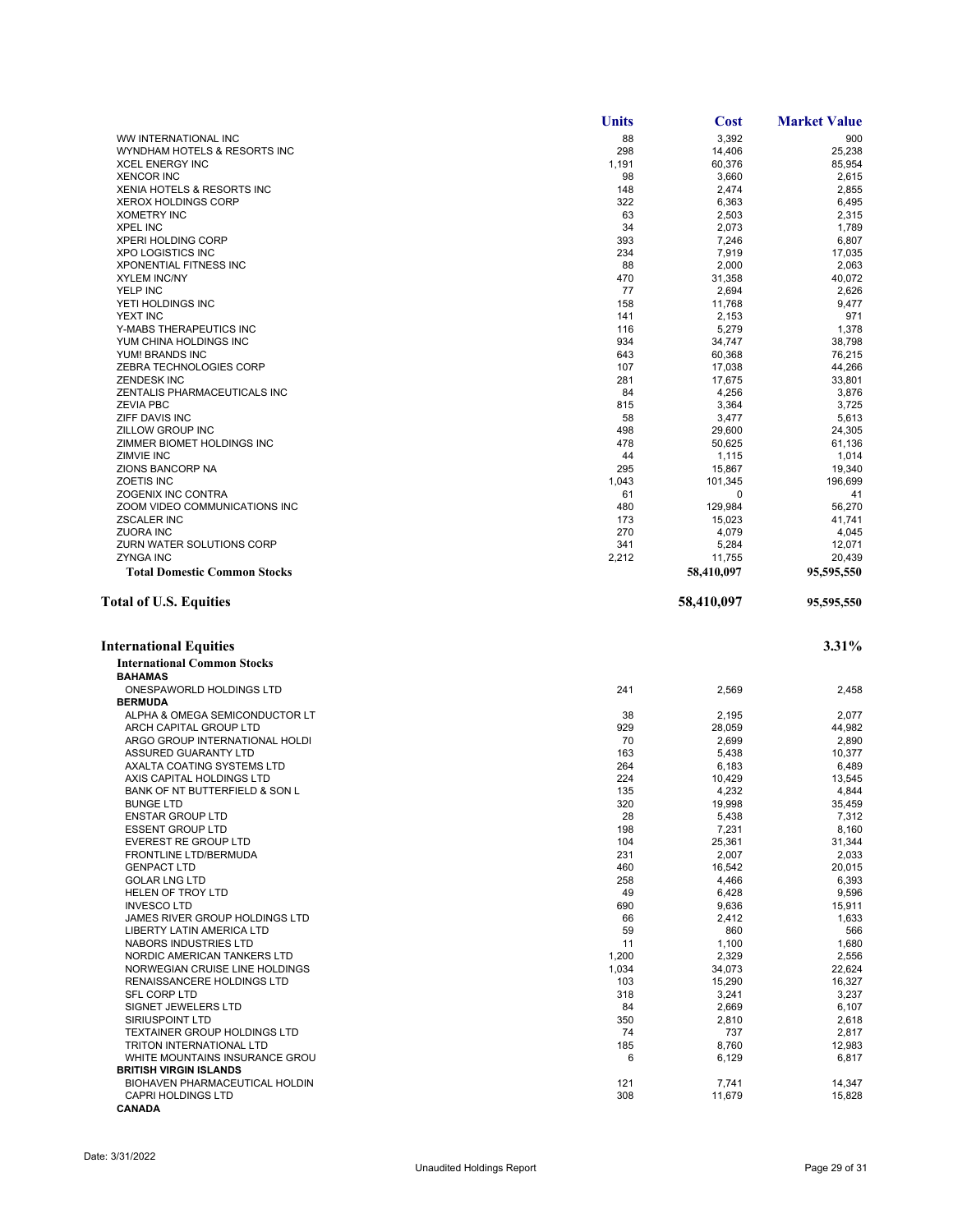|                                                              | <b>Units</b> | <b>Cost</b>      | <b>Market Value</b> |
|--------------------------------------------------------------|--------------|------------------|---------------------|
| <b>BROOKFIELD INFRASTRUCTURE CORP</b>                        | 127          | 9,366            | 9,581               |
| <b>BROOKFIELD RENEWABLE CORP</b>                             | 318          | 6,501            | 13,928              |
| <b>ENERGY FUELS INC/CANADA</b>                               | 338          | 3,281            | 3,093               |
| <b>IMAX CORP</b>                                             | 84           | 1,580            | 1,590               |
| LIONS GATE ENTERTAINMENT CORP<br>MASONITE INTERNATIONAL CORP | 373<br>82    | 5,658            | 5,714<br>7,293      |
| NOVAGOLD RESOURCES INC                                       | 733          | 4,803<br>7,265   | 5,666               |
| <b>NOVANTA INC</b>                                           | 44           | 2,976            | 6,261               |
| PRIMO WATER CORP                                             | 2,057        | 28,961           | 29,312              |
| <b>CAYMAN ISLANDS</b>                                        |              |                  |                     |
| AMBARELLA INC                                                | 72           | 4,064            | 7,554               |
| <b>FABRINET</b>                                              | 41           | 2,104            | 4,310               |
| FRESH DEL MONTE PRODUCE INC                                  | 102          | 2,884            | 2,643               |
| <b>GLOBALFOUNDRIES INC</b>                                   | 142          | 7,774            | 8,864               |
| <b>GREENLIGHT CAPITAL RE LTD</b><br>HERBALIFE NUTRITION LTD  | 264<br>257   | 1,900<br>15,150  | 1,866<br>7,803      |
| SAPIENS INTERNATIONAL CORP NV                                | 74           | 1,962            | 1,879               |
| SMART GLOBAL HOLDINGS INC                                    | 73           | 1,899            | 1,886               |
| <b>STONECO LTD</b>                                           | 459          | 19,688           | 5,370               |
| THERAVANCE BIOPHARMA INC                                     | 70           | 1,791            | 669                 |
| <b>CURACAO</b>                                               |              |                  |                     |
| <b>SCHLUMBERGER LTD</b>                                      | 3,226        | 101,032          | 133,266             |
| <b>GUERNSEY CI</b>                                           |              |                  |                     |
| AMDOCS LTD<br><b>FRANCE</b>                                  | 405          | 26,199           | 33,295              |
| <b>CONSTELLIUM SE</b>                                        | 157          | 2,984            | 2,826               |
| <b>IRELAND</b>                                               |              |                  |                     |
| <b>ACCENTURE PLC</b>                                         | 1,422        | 206,694          | 479,541             |
| <b>ADIENT PLC</b>                                            | 205          | 3,087            | 8,358               |
| <b>ALKERMES PLC</b>                                          | 377          | 10,875           | 9,915               |
| <b>ALLEGION PLC</b>                                          | 155          | 12,355           | 17,016              |
| AON PLC                                                      | 500          | 74,370           | 162,815             |
| <b>CIMPRESS PLC</b>                                          | 65           | 6,722            | 4,133               |
| <b>EATON CORP PLC</b><br><b>ENDO INTERNATIONAL PLC</b>       | 964<br>422   | 67,231<br>3,081  | 146,297<br>975      |
| HORIZON THERAPEUTICS PLC                                     | 454          | 16,099           | 47,765              |
| JAZZ PHARMACEUTICALS PLC                                     | 119          | 15,143           | 18,525              |
| JOHNSON CONTROLS INTERNATIONAL                               | 1,697        | 59,970           | 111,272             |
| <b>MEDTRONIC PLC</b>                                         | 2,996        | 279,682          | 332,406             |
| NVENT ELECTRIC PLC                                           | 415          | 9,499            | 14,434              |
| PENTAIR PLC                                                  | 460          | 18,915           | 24,937              |
| PERRIGO CO PLC                                               | 260          | 10,546           | 9,992               |
| PROTHENA CORP PLC                                            | 66           | 680              | 2,414               |
| <b>STERIS PLC</b><br>TRANE TECHNOLOGIES PLC                  | 181<br>562   | 25,718<br>39,617 | 43,760<br>85,817    |
| <b>TRINSEO PLC</b>                                           | 67           | 3,067            | 3,211               |
| <b>WILLIS TOWERS WATSON PLC</b>                              | 290          | 44,713           | 68,504              |
| <b>ISRAEL</b>                                                |              |                  |                     |
| <b>CAESARSTONE LTD</b>                                       | 39           | 530              | 410                 |
| <b>JFROG LTD</b>                                             | 155          | 5,115            | 4,177               |
| WIX.COM LTD                                                  | 124          | 37,583           | 12,953              |
| <b>JERSEY CI</b>                                             |              |                  |                     |
| <b>AMCOR PLC</b><br><b>APTIV PLC</b>                         | 3,835<br>591 | 40,788<br>39,632 | 43,451<br>70,749    |
| <b>CLARIVATE PLC</b>                                         | 1,029        | 27,778           | 17,246              |
| JANUS HENDERSON GROUP PLC                                    | 364          | 14,511           | 12,747              |
| <b>MIMECAST LTD</b>                                          | 145          | 7,431            | 11,536              |
| NOVOCURE LTD                                                 | 236          | 9,851            | 19,553              |
| <b>LIBERIA</b>                                               |              |                  |                     |
| ROYAL CARIBBEAN CRUISES LTD                                  | 580          | 52,968           | 48,592              |
| <b>LUXEMBOURG</b>                                            |              |                  |                     |
| ARDAGH GROUP SA<br><b>GLOBANT SA</b>                         | 158<br>90    | 1,751<br>12,708  | 3,911<br>23,586     |
| SPOTIFY TECHNOLOGY SA                                        | 302          | 45,721           | 45,608              |
| <b>MARSHALL ISLANDS</b>                                      |              |                  |                     |
| <b>COSTAMARE INC</b>                                         | 138          | 619              | 2,353               |
| DHT HOLDINGS INC                                             | 385          | 2,162            | 2,233               |
| DORIAN LPG LTD                                               | 41           | 239              | 594                 |
| EAGLE BULK SHIPPING INC                                      | 33           | 2,056            | 2,248               |
| <b>GENCO SHIPPING &amp; TRADING LTD</b>                      | 66           | 316              | 1,559               |
| <b>SCORPIO TANKERS INC</b><br><b>NETHERLANDS</b>             | 87           | 2,577            | 1,860               |
| <b>AFFIMED NV</b>                                            | 430          | 1,844            | 1,879               |
| <b>CUREVAC NV</b>                                            | 88           | 5,567            | 1,726               |
| <b>ELASTIC NV</b>                                            | 182          | 17,487           | 16,189              |
| EXPRO GROUP HOLDINGS NV                                      | 30           | 924              | 525                 |
| LYONDELLBASELL INDUSTRIES NV                                 | 620          | 51,925           | 63,748              |